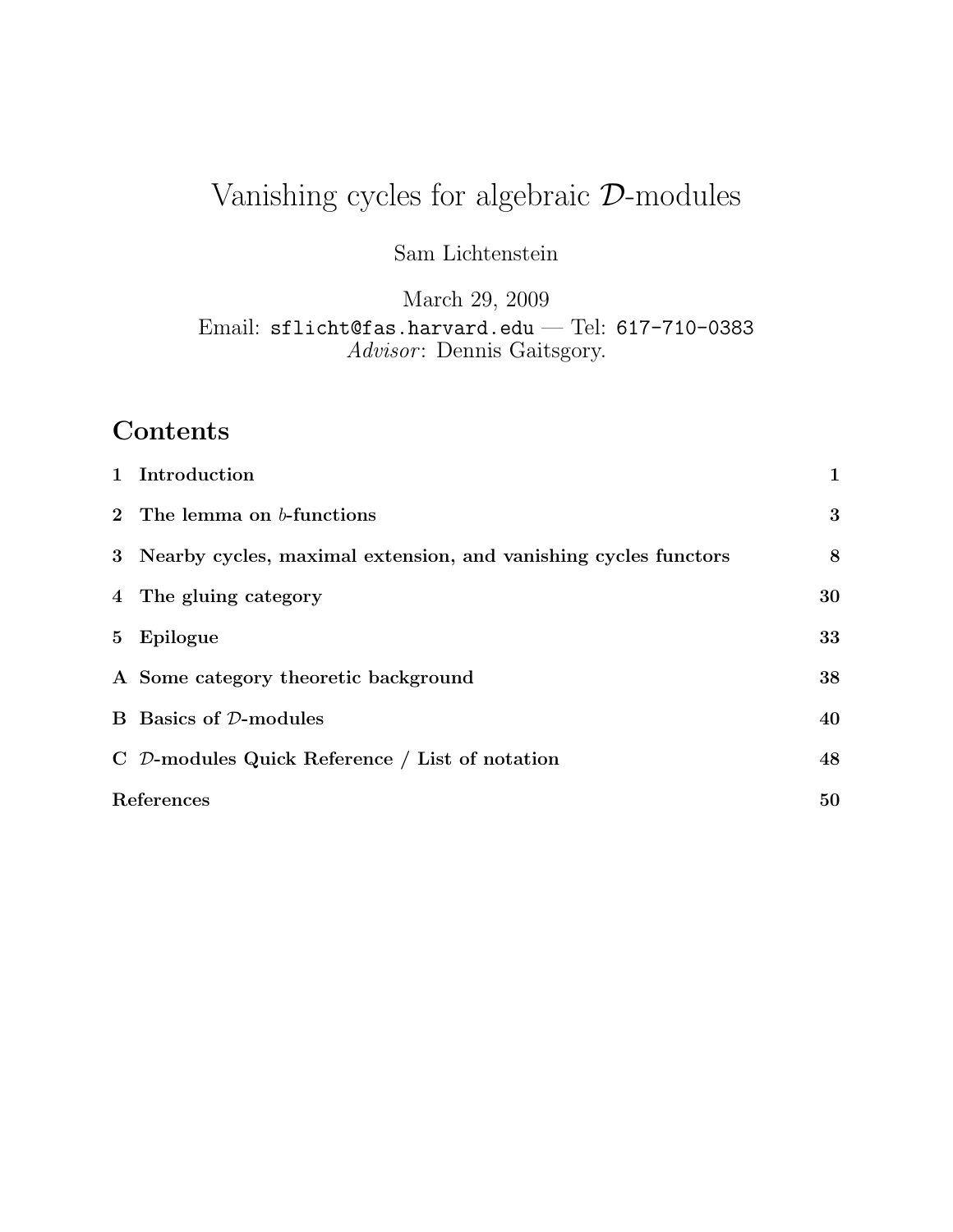## 1 Introduction

## 1.1 The gluing problem

Let X be a smooth variety over an algebraically closed field  $\&$  of characteristic 0, and let  $f: X \to \mathbb{k}$  be a regular function. Assume that f is smooth away from the locus  $Y = f^{-1}(0)$ . We have varieties and embeddings as depicted in the diagram

$$
Y \xrightarrow{i} X \xrightarrow{j} U = X - Y.
$$

For any space Z we let  $Hol(\mathcal{D}_Z)$  denote the category of holonomic  $\mathcal{D}_Z$ -modules. The main focus of this (purely expository) thesis will be answering the following slightly vague question.

**Question 1.1.** Can one "glue together" the categories  $Hol(\mathcal{D}_Y)$  and  $Hol(\mathcal{D}_U)$  to recover the category  $Hol(\mathcal{D}_X)$ ?

Our approach to this problem will be to define functors of (unipotent) nearby and vanishing cycles along Y,  $\Psi_f : Hol(\mathcal{D}_U) \to Hol(\mathcal{D}_Y)$  and  $\Phi_f : Hol(\mathcal{D}_X) \to Hol(\mathcal{D}_Y)$  respectively. Using these functors and some linear algebra, we will build from Hol( $\mathcal{D}_U$ ) and Hol( $\mathcal{D}_Y$ ) a *gluing category* equivalent to  $Hol(\mathcal{D}_X)$ . This strategy is due to Beilinson, who gives this construction (and in fact does so in greater generality) in the extraordinarily concise article [B]. Since that paper omits many essential details, there seems to be a place for a more leisurely exegesis (one might say "baby version") of the article, specialized to the setting of holonomic D-modules.

A word of motivation: beyond the intrinsic interest of Question 1.1, the vanishing cycles and related functors for D-modules which we shall construct (and corresponding constructions for perverse sheaves) have a wealth of applications. However, such applications – for instance to representation theory [BB] and algebraic geometry – are far beyond our scope.

## 1.2 A simple case

To fix ideas and make Question 1.1 more well-defined, let us consider the simplest relevant example. For definiteness, set  $\mathbb{k} = \mathbb{C}$ . Let  $X = \mathbb{A}^1$ , and let f be the coordinate t on X, so that  $Y = \{0\}$ . Write  $O_X = \mathbb{C}[t], O_U = \mathbb{C}[t, t^{-1}], O_{X,0} = \mathbb{C}[t]_{(t)}$ , and  $O_Y = \mathbb{C}$ . Differential operators on X and U are generated by the vector field  $\partial = \frac{d}{dt}$  $\frac{\mathrm{d}}{\mathrm{d}t}$ .

Before considering D-modules at all, we remark that one can formulate a much easier commutative analogue of Question 1.1, asking about categories of  $\mathcal{O}$ -modules rather than  $\mathcal{D}$ modules. To obtain an Artinian category  $Mod(O_X)^{fd}$  of  $O_X$ -modules analogous to  $Hol(\mathcal{D}_X)$ , we restrict our attention to those which are finite-dimensional as C-vector spaces. In analogy with holonomic D-modules, these are the  $O_X$ -modules whose support is as small as possible in dimension: any finite-dimensional  $O_X$ -module M is supported on the 0-dimensional set of roots of the characteristic polynomial of  $t \in O_X$  acting on M. This perspective makes it clear that there is an equivalence of categories

$$
\mathrm{Mod}(O_X)^{\text{fd}} \leftrightarrow \mathrm{Mod}(O_U)^{\text{fd}} \times \mathrm{Mod}(O_{X,0})^{\text{fd}}
$$

given (from left to right) by localization and (from right to left) by taking direct sum. Furthermore, an object in  $Mod(O_{X,0})^{\text{fd}}$  is precisely a finite-dimensional vector space – i.e.,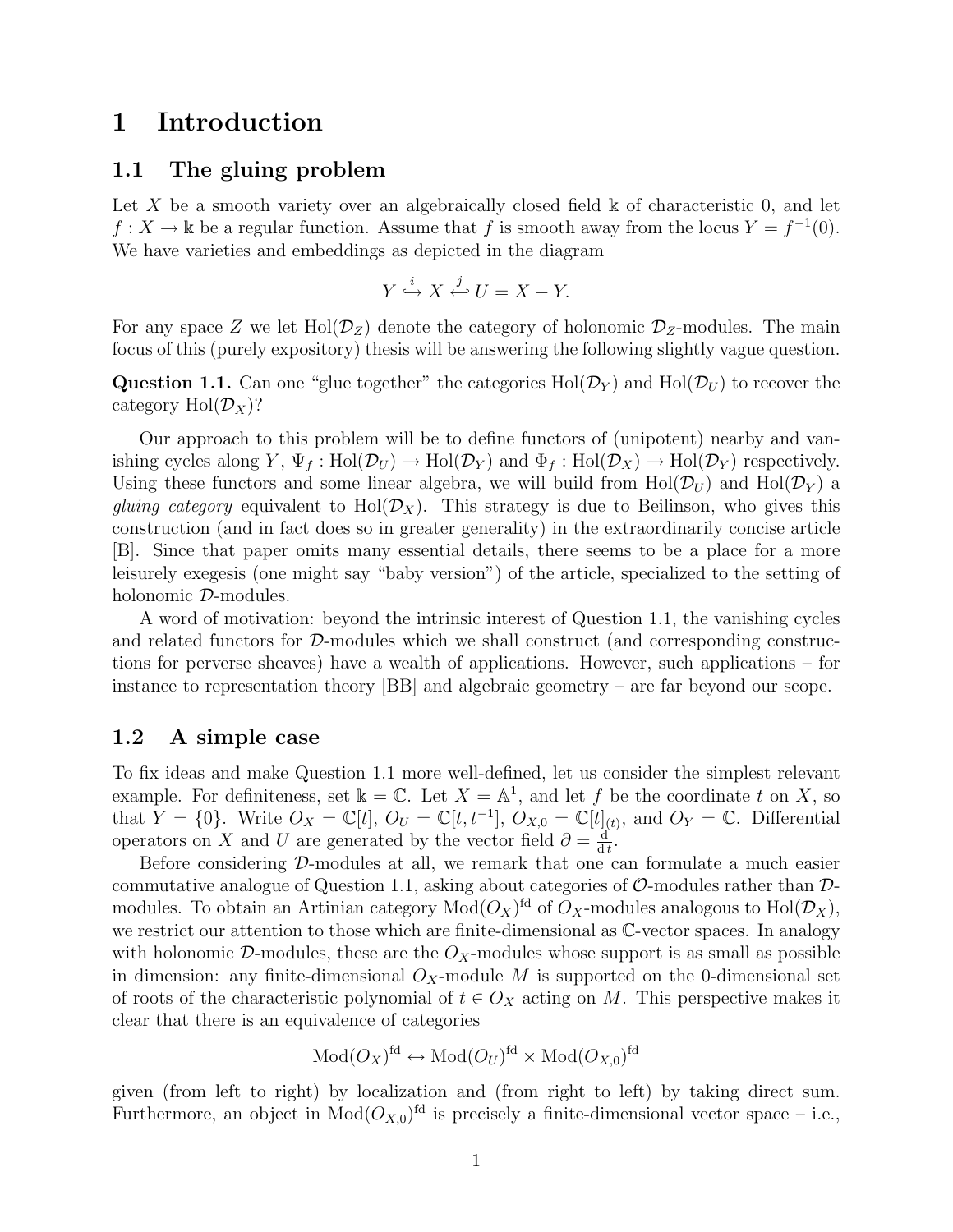an object of  $Mod(O_Y)^{fd}$  – equipped with a nilpotent endomorphism, multiplication by t. Thus the righthand side can be regarded as "glued" from  $Mod(O_U)$ <sup>fd</sup> and  $Mod(O_Y)$ <sup>fd</sup> using linear algebra.

In the case of D-modules, keeping  $X, Y, U$  as we have defined them, it would be naïve to expect quite so simple an answer as was found in the commutative case. Nonetheless, since in this example Y is a point, holonomic  $\mathcal{D}_Y$ -modules are nothing more than finite-dimensional vector spaces, so it is still reasonable to expect a fairly simple answer. To obtain a really nice answer we shall be slightly more restrictive about the  $\mathcal{D}_X$ -modules we are considering. In particular, let us consider the subcategory  $\text{Hol}_{\text{reg}}^0(\mathcal{D}_X)$  of regular holonomic  $\mathcal{D}$ -modules with no singularities away from the origin. These are precisely those holonomic  $\mathcal{D}_X$ -modules whose restrictions to U are not only  $\mathcal{O}_U$ -coherent, but *regular integrable connections*.<sup>1</sup> For example, let  $P(t, \partial)u = 0$  be an algebraic differential equation on  $X = \mathbb{C}$  of order n, where

$$
P(t, \partial) = \sum_{i=0}^{n} a_i(t) \partial^i
$$

and the  $a_i$  are polynomials. The corresponding holonomic  $\mathcal{D}_X$ -module  $\mathcal{D}_X/\mathcal{D}_X P$  is in  $\text{Hol}_{\text{reg}}^0(\mathcal{D}_X)$  if and only if  $\text{ord}_{t=0} a_i \geq \text{ord}_{t=0} a_n + n - i$  for each i, and a similar condition holds at  $t = \infty \in \mathbb{P}^1 \supset X$  (in terms of a suitable local coordinate). By a classical theorem of Fuchs, such a condition at a point  $p$  where the differential equation has a singularity, is equivalent to a "moderate growth" condition on the solutions  $u$  to the equation near  $p$  (cf. e.g.  $|HTT, Thm. 5.1.4|$ .

Let Loc<sub>U</sub>  $\subset$  Hol( $\mathcal{D}_{U}$ ) denote the full subcategory of regular integrable connections as above. Justifying the notation, the famous Riemann-Hilbert Correspondence entails that the category  $\text{Loc}_U$  is equivalent to the category of local systems  $\mathcal L$  on the punctured affine line  $\mathbb{C}^{\times}$ , by taking sheaf of local solutions to the differential equation corresponding to the D-module . Let  $\text{Hol}^0_{\text{reg}}(\mathcal{D}_X) \subset \text{Hol}(\mathcal{D}_X)$  denote the subcategory of those modules whose restriction to U is in Loc<sub>U</sub>. A more refined version of Question 1.1 in our simple setup is the following.

**Question 1.2.** Is there a linear algebraic construction of a "gluing category" Glue( $U, Y$ ) from Loc<sub>U</sub> and Hol( $\mathcal{D}_Y$ ) = finite dimensional vector spaces, such that Hol $_{reg}^{0}(\mathcal{D}_X)$  is equivalent to  $G$ lue $(U, Y)$ ?

The category of local systems on  $\mathbb{C}^{\times}$  is equivalent to the category of representations of  $\pi_1(\mathbb{C}^{\times}, 1) = \mathbb{Z}$ , an object of which is simply a finite dimensional vector space V (obtained as the stalk  $\mathcal{L}_1$  of  $\mathcal{L}$  at  $1 \in \mathbb{C}^\times$ ) equipped with an invertible linear operator u (obtained as the monodromy action around the puncture). Consequently  $\text{Loc}_U$  is not much more complicated than Hol $(\mathcal{D}_Y)$ : it is itself constructed entirely in terms of linear algebra. So an equivalent version of the gluing problem in this setup is

**Question 1.3.** Is the category  $\text{Hol}_{reg}^{0}(\mathcal{D}_X)$  equivalent to a category of collections of vector spaces and specified linear maps among them?

We will answer Question 1.3 affirmatively in §4.2

<sup>&</sup>lt;sup>1</sup>See [Bor, III] or [HTT, Chs.  $4\&5$ ] for the definition of this notion.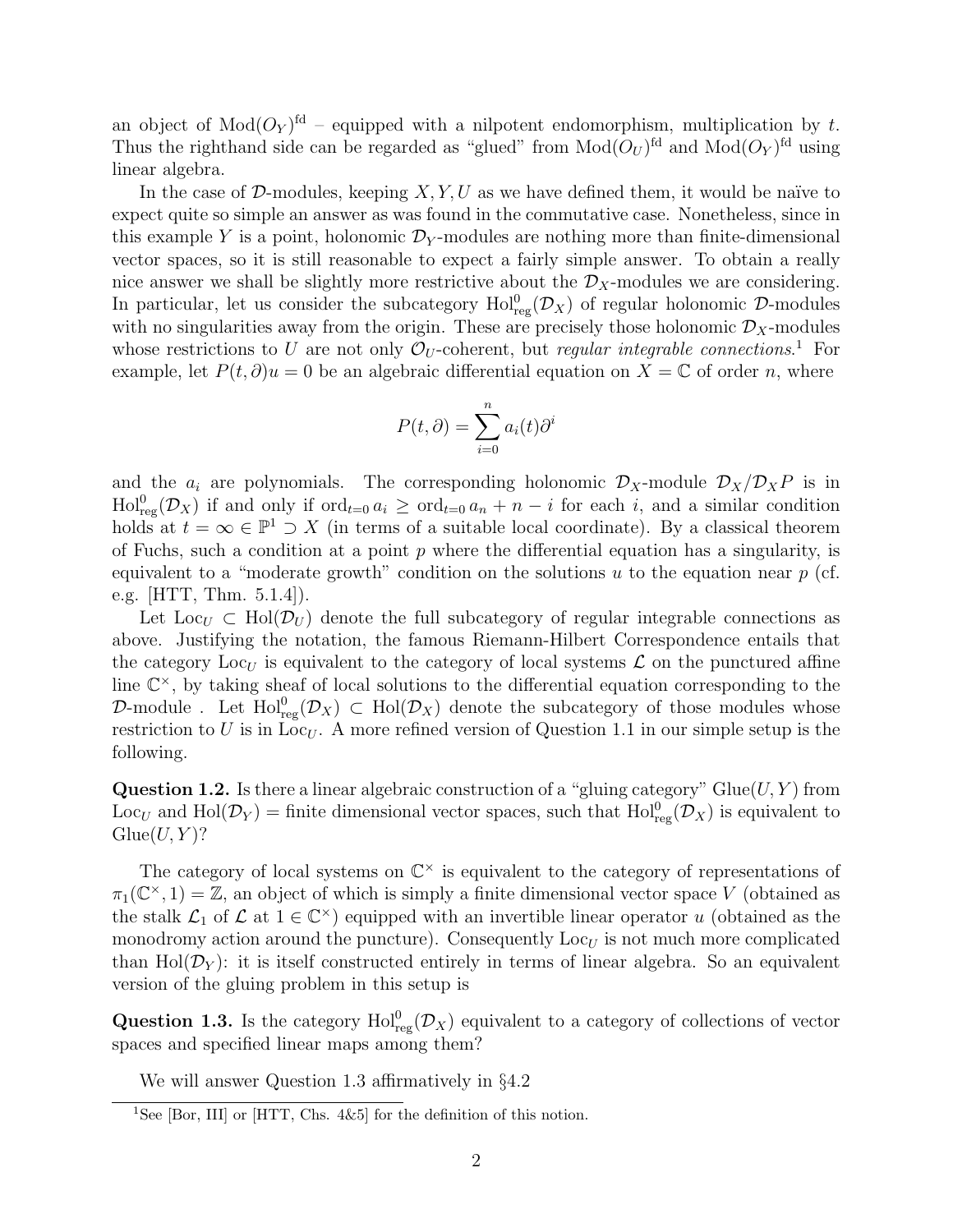## 1.3 Outline of the rest of this thesis

A crucial tool for us will be the notion of the b-function of a holonomic  $\mathcal{D}_{U}$ -module. This is discussed in §2. In §3 the main results are proved: we construct nearby and vanishing cycle functors for D-modules, and demonstrate their main properties. In §4 we use these functors to construct the required gluing category to answer Question 1.1.

#### 1.4 Background and notation

I have tried to make this thesis more or less self-contained, modulo some category theoretic constructions recalled in Appendix A. An elementary overview of algebraic D-modules, including (mostly without proof) all the facts about them we need below can be found in Appendix B.

There are competing notations for the various functors and categories used when working with  $\mathcal{D}\text{-modules}$ ; we largely, but not entirely, follow [Ber] and [G]. Since this thesis is somewhat notationally heavy, a summary of our notation can be found in Appendix C, which also serves as a "Quick Reference" for the basic definitions and properties of the categories and functors we discuss.

A few loose notational conventions: capital letters usually denote varieties  $(X, Y, Z, U)$ ; capital script letters  $(\mathcal{F}, \mathcal{G}, \mathcal{M}, \mathcal{N}, \cdots)$  denotes sheaves (all our sheaves are quasicoherent); capital Greek letters are mostly reserved for functorial operations on sheaves  $(\Pi, \Psi, \Phi, \Xi)$ ; lowercase Greek letters generally denote either morphisms  $(\alpha, \beta, \gamma)$  of sheaves or sections  $(\mu, \varphi, \psi, \xi)$  of sheaves.

#### 1.5 Acknowledgments

I owe an enormous debt to Dennis Gaitsgory. He guided me as I learned about D-modules, and introduced me to the references [B] and [BG] as I was learning about b-functions; this thesis would not have been possible without his help. Thanks, too, to my family and to my girlfriend Connie, for putting up with me during the writing process. Finally, thanks to my roomates Rosen, Charlie, Peter, and Prabhas for invaluable moral support.

# 2 The lemma on b-functions

## 2.1 Statement

Consider the " $XYU$ " setup of §1.1:

$$
f^{-1}(0) = Y \xrightarrow{i} X \xleftarrow{j} U = X - Y.
$$

The ring  $\mathcal{O}_U$  differs from  $\mathcal{O}_X$  in that we can divide by f in the former, but not in the latter. In  $\mathcal{D}_X$ , however, a quasi-inverse to multiplication by f may already exist. In fact such a quasi-inverse does exist, in the following sense.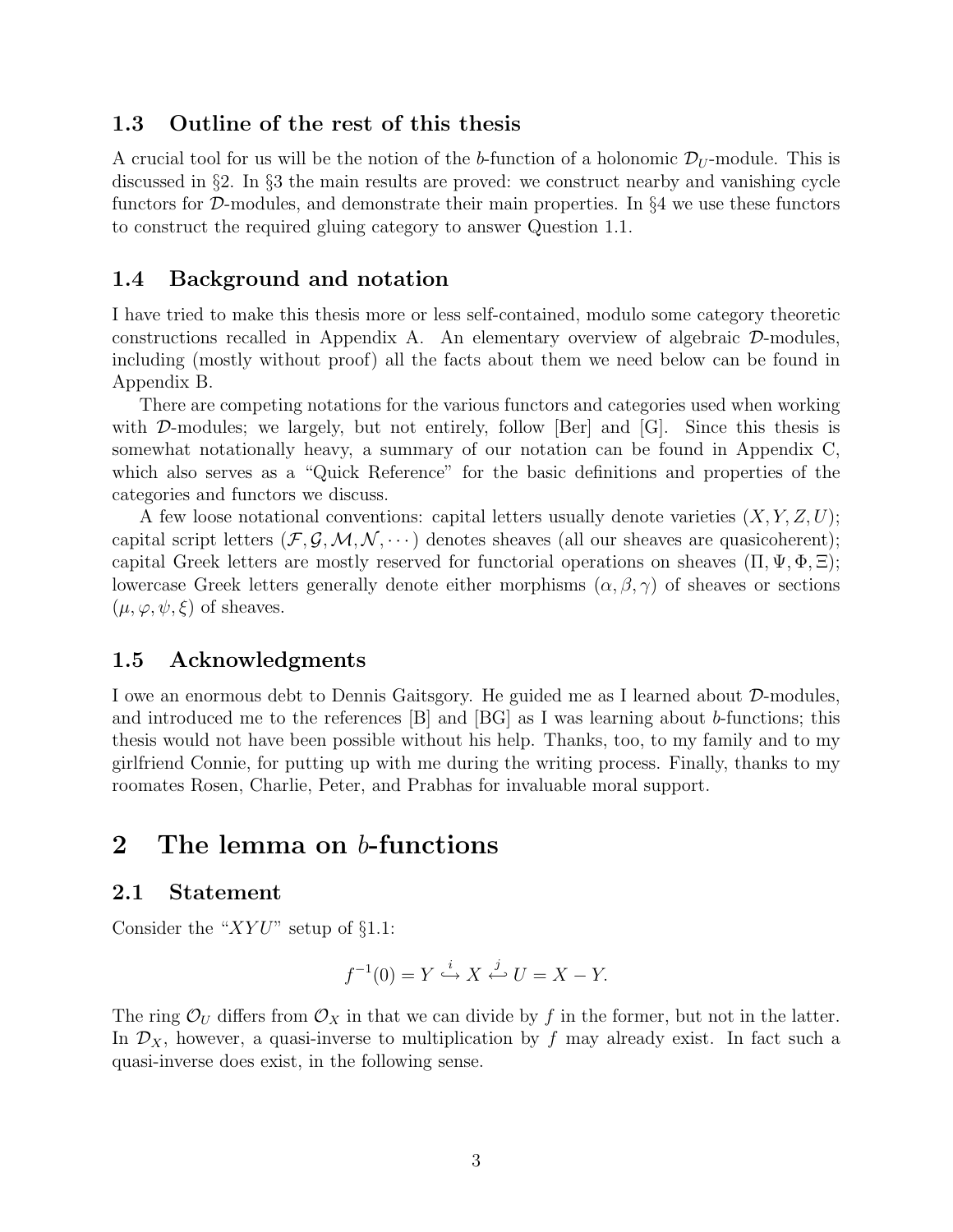**Theorem 2.1** (Lemma on b-functions). Let M be a holonomic  $\mathcal{D}_U$ -module and  $m \in \mathcal{M}$  a section. Then there exist  $d_{ij}[s] \in \mathcal{D}_X[s]$  and  $0 \neq b(s) \in \mathbb{k}[s]$  such that for all  $n \in \mathbb{Z}$  we have the identities

$$
d[n](f^nm) = b(n) \cdot f^{n-1}m.
$$

Theorem 2.1 is due independently to Bernstein [Ber2] and Sato.<sup>2</sup> The monic generator of the ideal in  $\mathbb{k}[s]$  of polynomials b satisfying the theorem is known as the b-function or **Bernstein-Sato polynomial** of  $m$ . The point of the theorem is that away from the finitely many integer roots of the b-function, one can in fact "divide by  $f$ " in  $\mathcal{D}_X$ . By taking  $\mathcal{M} = \mathcal{O}_U, m = 1$  we obtain the "classical" b-function lemma, which provides for just the sort of quasi-inverse described above. A well-known, but hardly representative, example of the classical b-function of a polynomial  $f$  is the following.

**Example 2.2.** Let  $X = \mathbb{A}^r$  with coordinates  $t_1, \ldots, t_r$ , and  $\partial_1 = \frac{\partial}{\partial t}$  $\frac{\partial}{\partial t_1},\ldots,\partial_r\ =\ \frac{\partial}{\partial t}$  $\frac{\partial}{\partial t_r}$  the generators for vector fields on X, so that  $D_X = \mathbb{k}\langle t_1, \ldots, t_r, \partial_1, \ldots, \partial_r \rangle$  with the relations  $[\partial_i, t_j] = \delta_{ij}$  and  $[\partial_i, \partial_j] = [t_i, t_j] = 0$ . Let  $f = \sum t_i^2$  and  $\Delta = \sum \partial_i^2$  (the Laplacian). It is easy to compute explicitly

$$
\Delta(f^{n+1}) = 4(n+1)(n+\frac{r}{2})f^n.
$$

So  $d = \frac{\Delta}{4}$  $\frac{\Delta}{4} \in D_X \subset D_X[s]$  and  $b(s) = (s+1)(s+\frac{r}{2})$  $(\frac{r}{2})$  satisfy the conditions of the theorem; the latter is the b-function of  $f$ . It is worth pointing out that in general there need not be any resemblance between a polynomial and its b-function; the fact that in this case f and b are both quadratic is a coincidence. The fact that b has negative rational numbers as roots, however, is a general phenomenon, a deep theorem of Kashiwara [K].

Theorem 2.1 has a number of applications. A standard consequence is that it can be used to show [Ber, 3.8] that direct image along an open embedding preserves holonomicity.For another application we recall the fundamental classification result concerning irreducible holonomic D-modules.

**Theorem 2.3.** [Ber, 3.14] Let  $\alpha$  :  $Z \rightarrow W$  be a locally closed embedding with Z irreducible, and let  $\mathcal E$  be an irreducible holonomic  $\mathcal D_Z$ -module. Let

$$
\alpha_{!*}{\mathcal E}=\operatorname{im}({\mathcal H}^0\alpha_!{\mathcal E}\to{\mathcal H}^0\alpha_*{\mathcal E})
$$

denote the Goresky-MacPherson extension of  $\mathcal{E}$ . Then  $\alpha_{!*}\mathcal{E}$  is a holonomic  $\mathcal{D}_W$ -module, and is the unique irreducible subquotient of  $\alpha_*\mathcal{E}$  (or  $\alpha_1\mathcal{E}$ ) with nonzero restriction to Z. Moreover, any irreducible holonomic  $\mathcal{D}_W$ -module F is of the form  $\alpha_{!*}\mathcal{E}$  for some affine embedding  $\alpha: Z \to W$  and some irreducible O-coherent  $\mathcal{D}_Z$ -module  $\mathcal{E}.$  $\Box$ 

For a general holonomic  $\mathcal{D}_U$ -module M the Goresky-MacPherson extension  $j_{!*}{\mathcal{M}}$  defined as in the theorem gives the smallest submodule of  $j_*\mathcal{M}$  whose restriction to U is M. We shall see below (Corollary 2.8) that the b-function lemma gives an algorithm for computing this module. Somewhat similarly, Gaitsgory and Beilinson [BG] use the b-function lemma to give an algorithm for computing  $j_!M$ . The most important use of the b-function lemma in this thesis, Theorem 3.31, also involves the relationship between  $j_!\mathcal{M}$  and  $j_*\mathcal{M}$ , in a special case.

<sup>2</sup>But I am not aware of a reference for Sato's work.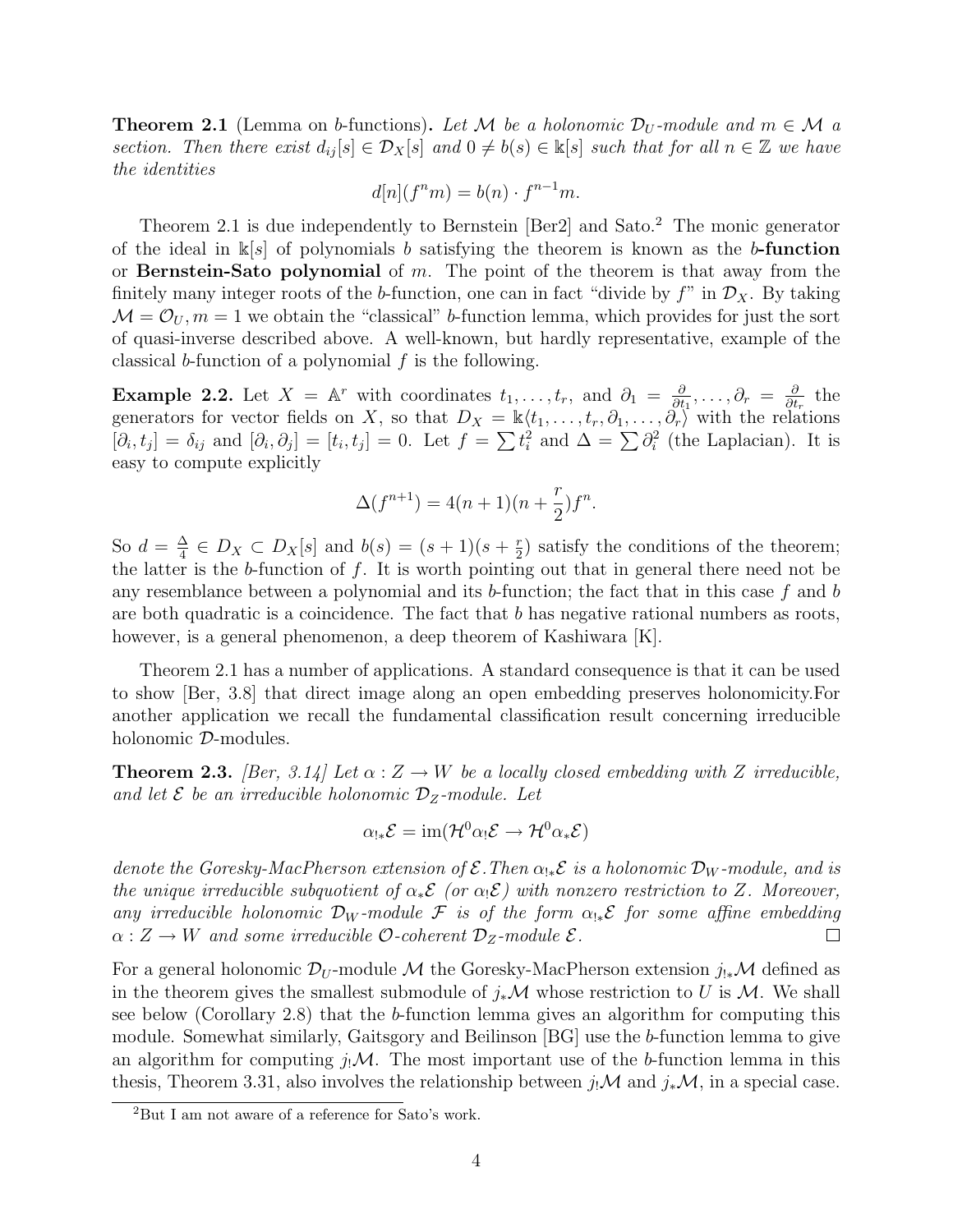## 2.2 Proof

To prove the b-function lemma we first give a reformulation. For this we need a special module, which (following  $[BG]$ ) we denote by " $f^{s}$ ". We begin by considering the sheaves  $\mathcal{O}_U[s] = \mathcal{O}_U \otimes \Bbbk[s]$  and  $\mathcal{D}_U[s] = \mathcal{D}_U \otimes \Bbbk[s]$  (where k and  $\Bbbk[s]$  denote constant sheaves and s is a formal variable) of polynomials in s whose coefficients are regular functions and differential operators, respectively. The module " $f^{s}$ " is defined as the free  $\mathcal{O}_U[s]$ -module of rank 1, generated by a formal symbol  $f^s$ . The  $\mathcal{D}_U$ -action is induced by the formula

$$
\xi(f^s) = s\xi(f)f^{-1} \cdot f^s,
$$

for any vector field  $\xi$  on U.

**Theorem 2.4.** Let M be a holonomic  $\mathcal{D}_U$ -module and  $m \in \mathcal{M}$  a section. There exists a polynomial  $b(s) \in \mathbb{K}[s]$  and a differential operator  $d(s) \in \mathcal{D}_{U}[s]$  such that the identity

$$
d(s) \cdot (fm \otimes f^s) = b(s)(m \otimes f^s)
$$

holds in the  $\mathcal{D}_U[s]$ -module  $\mathcal{M} \otimes \degree f^{s\cdots} = \mathcal{M} \otimes \degree$  $\mathcal{O}_U$ " $f^{s}$ ".

From this theorem we may readily deduce the b-function lemma in its standard form. By the theorem, we have an identity

$$
b(m \otimes f^s) = d(m \otimes f \cdot f^s)
$$

in  $\mathcal{M} \otimes H^{(s)}$  for some  $b \in \mathbb{k}[s]$  and  $d \in \mathcal{D}_U[s]$ . There is a homomorphism of  $\mathcal{D}_U$ -modules  $ev_{s=n} : \mathcal{M} \otimes \mathcal{M} \text{ for any } n \in \mathbb{Z}, \text{ which sends } m \otimes g(s) \cdot f^s \mapsto g(n)f^nm. \text{ Indeed, it$ suffices to check that this respects the action of "vector field coefficient polynomials in  $s$ ", i.e. of  $\xi(s) = \sum s^i \xi_i \in \Theta_U[s]$ . This is true because the  $\mathcal{D}_U[s]$ -module  $\mathcal{M} \otimes \mathcal{L}$ <sup>s</sup>" was constructed in a manner respecting the Leibnitz and chain rules: we have

$$
ev_{s=n}(\xi(s) \cdot (m \otimes f^s)) = ev_{s=n} \sum (\xi_i(m) \otimes s^i f^s + m \otimes s^{i+1} \xi_i(f) f^{-1} f^s)
$$
  
= 
$$
\sum (n^i f^n \xi_i(m) + n^{i+1} \xi_i(f) f^{n-1} m) = \sum n^i \xi_i(f^n m) = \xi(n) \cdot ev_{s=n}(m \otimes f^s).
$$

So the identity  $b(m \otimes f^s) = d(m \otimes ff^s)$  entails  $b(n)f^nm = d(n) \cdot (f^{n+1}m)$  in M as desired.

Our proof of Theorem 2.4 follows [Ber]. We begin by extendings scalars to the field of rational functions  $K = \mathbb{k}(s)$ . For a variety Z over k we denote the extended variety  $Z \underset{\text{Spec } k}{\times}$  Spec K by  $\widehat{Z}$ . Note that for a k-algebra A we have  $\text{Der}_K(A \otimes_k K) = \text{Der}_k(A) \otimes_k K$ , which entails  $\mathcal{D}_{\widehat{Z}} = \mathcal{D}_Z \otimes_k K = \mathcal{D}_Z(s)$ . Similarly, for a  $\mathcal{D}_Z$ -module  $\mathcal F$  we denote the extended  $\mathcal{D}_{\hat{Z}}$ -module  $K \otimes_{\mathbb{k}} \mathcal{F}$  by  $\hat{\mathcal{F}}$ . With this notation, we have the following lemma.

**Lemma 2.5.**  $\mathcal{N}_U = \mathcal{M} \underset{\mathcal{O}_{\widehat{U}}}{\otimes}$  " $f^{s}$ " is a holonomic  $\mathcal{D}_{\widehat{U}}$ -module.

<sup>&</sup>lt;sup>3</sup>For the definition of the internal tensor product  $D$ -module structure, see Appendix B.3.3.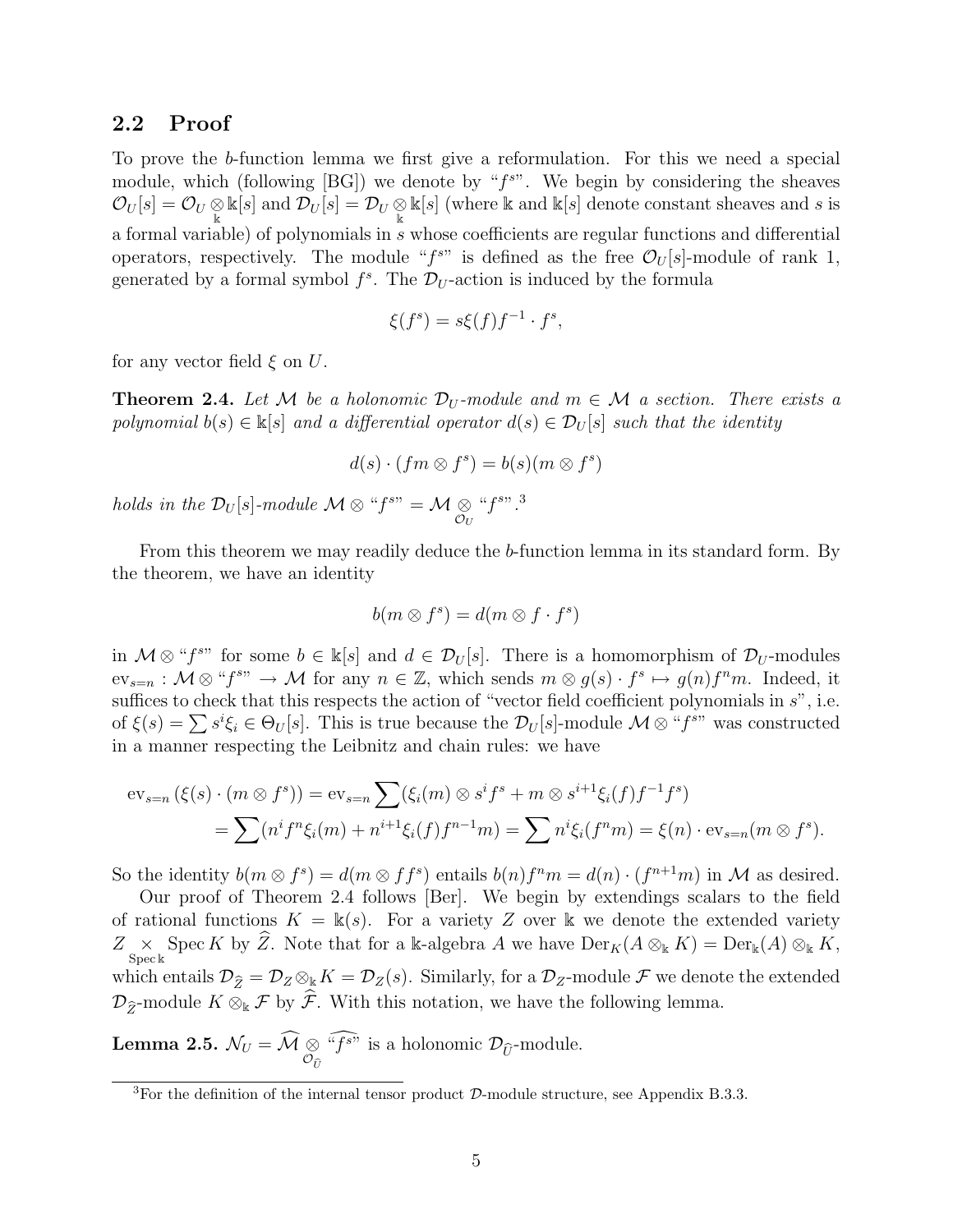*Proof.* Since S.S. $(\hat{\mathcal{F}}) = \widehat{S.S.(\mathcal{F})} \subset \widehat{T^*Z} \cong T^*\hat{Z}$  for any  $\mathcal{D}_Z$ -coherent module  $\mathcal{F}$ , the extension of a holonomic module is holonomic. In particular,  $\widehat{\mathcal{M}}$  is holonomic. Moreover the module  $\widehat{f^{s}}$  is  $\mathcal{O}_{\widehat{U}}$ -coherent, hence holonomic. Internal tensor product  $\bullet$   $\bigotimes_{\mathcal{O}_{\widehat{U}}}$ • preserves holonomicity  $\mathcal{O}_{\widehat{U}}$ (cf. Appendix B.5.4). Since " $f^{s}$ " is  $\mathcal{O}_{\widehat{U}}$ -flat, the claim follows.  $\Box$ 

*Proof of Theorem 2.4.* Note that  $\mathcal{N}_U$  from the lemma is the restriction to  $\widehat{U}$  of the  $\mathcal{D}_{\widehat{X}}$ module

$$
\mathcal{N}=j_*\widehat{\mathcal{M}}\underset{\mathcal{O}_{\widehat{X}}}{\otimes}j_*\widehat{f_s^{\prime\prime}}.
$$

By the "extension lemma" (Appendix B.5.2) there exists a holonomic  $\mathcal{D}_{\hat{X}}$ -submodule  $\mathcal{N}' \subset$  $\mathcal{N}$  such that  $\mathcal{N}|_{\widehat{U}} = \mathcal{N}_U$ . Then the quotient  $\mathcal{N}/\mathcal{N}'$  is supported on the hypersurface  $\widehat{Y} = \widehat{X}$  $\hat{X} - \hat{U}$  cut out by f. So if we regard  $m \otimes f^s$  as a section of N, then by the Nullstellensatz there exists  $k_0$  such that  $m \otimes f^{k_0} f^s \in \mathcal{N}'$ .

Since N' is holonomic so is the submodule  $\mathcal{D}_{\hat{X}}(m \otimes f^{k_0} f^s)$ , and in particular the latter has finite length. So the descending chain of  $\mathcal{D}_{\hat{X}}$ -submodules of  $\mathcal{N}'$ 

$$
\mathcal{D}_{\widehat{X}}(m \otimes f^{k_0} f^s) \supset \mathcal{D}_{\widehat{X}}(m \otimes f^{k_0+1} f^s) \supset \cdots
$$

must eventually stabilize. In particular, for some  $k \geq k_0$ , we have

$$
\mathcal{D}_{\widehat{X}}(m \otimes f^k f^s) = \mathcal{D}_{\widehat{X}}(m \otimes f^{k+1} f^s).
$$

But note that there are compatible isomorphisms

$$
\mathcal{D}_{\widehat{X}}(m \otimes f^s) \xrightarrow{\cong} \mathcal{D}_{\widehat{X}}(m \otimes f^k f^s)
$$
  

$$
\downarrow \qquad \qquad \downarrow
$$
  

$$
\mathcal{D}_{\widehat{X}}(m \otimes f \cdot f^s) \xrightarrow{\cong} \mathcal{D}_{\widehat{X}}(m \otimes f^{k+1} f^s)
$$

given on the  $\mathcal{D}_{\hat{X}}$ -generators by multiplication by  $f^k$ . It follows that

$$
\mathcal{D}_{\widehat{X}}(m\otimes f^s)=\mathcal{D}_{\widehat{X}}(m\otimes f\cdot f^s)
$$

just as well. So there is some  $\tilde{d}(s) \in \mathcal{D}_{\tilde{X}} = \mathcal{D}_X(s)$  such that

$$
m \otimes f^s = \widetilde{d}(s)(m \otimes f \cdot f^s).
$$

If we clear the denominators of  $\tilde{d}$ , we find  $b \in \mathbb{k}[s]$  and  $d \in \mathcal{D}_X[s]$  satisfying

$$
b_0(s)(m \otimes f^k f^s) = d_0(s)(m \otimes f^{k+1} f^s).
$$

This concludes the proof of the b-function lemma.

 $\Box$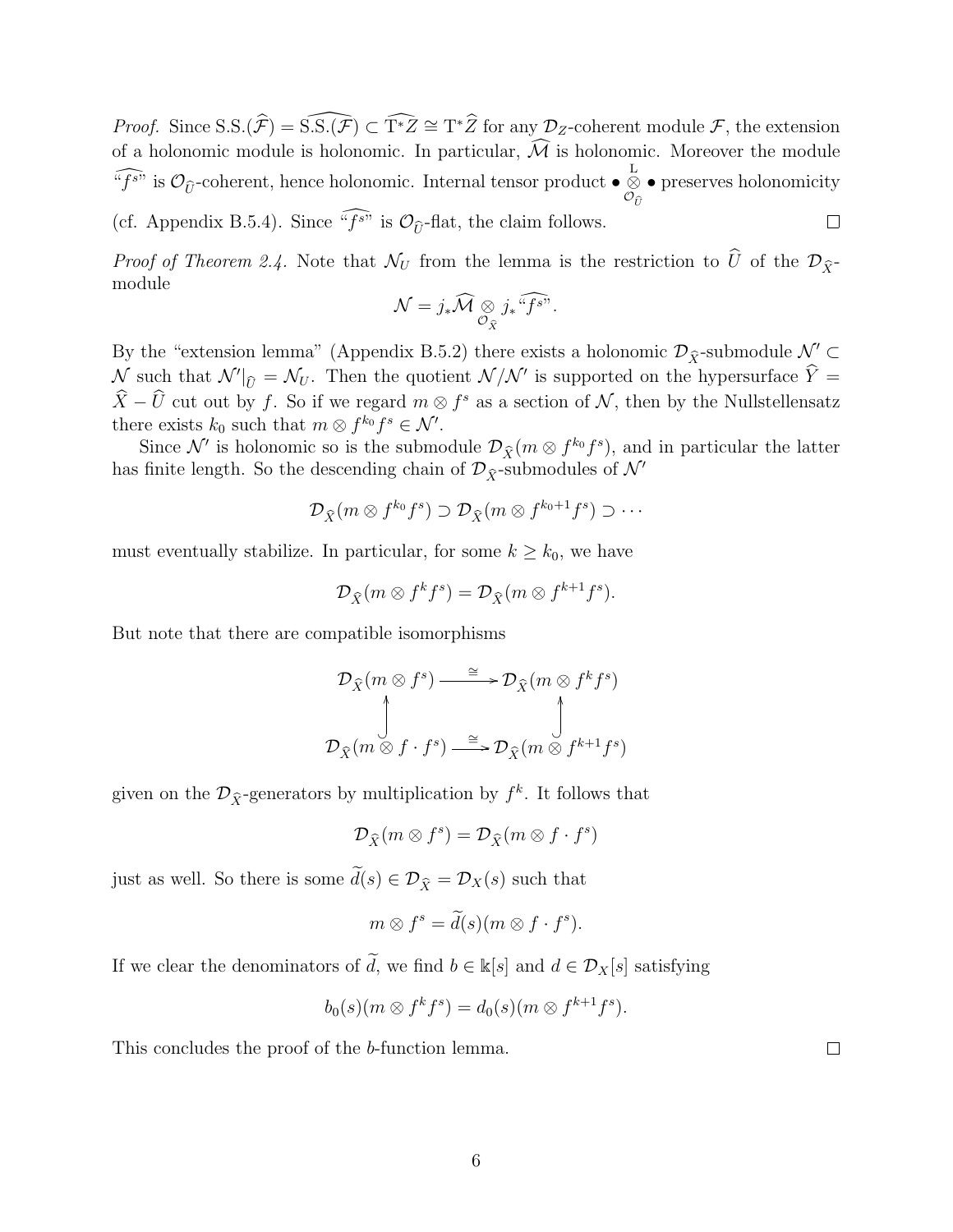**Remark 2.6.** In the special case  $\mathcal{M} = \mathcal{O}_U, m = 1, X = \mathbb{A}^n$  the holonomicity Lemma 2.5 can be bypassed, removing the dependence upon any significant facts about  $\mathcal{D}$ -modules. (This was the original setting in which Bernstein proved the existence of b-functions.) In this case we can show directly that  $\mathcal{D}_{\hat{X}}f^s$  is holonomic. Indeed, it suffices to consider the global problem of showing that the module  $A_n(K) \cdot f^s$  is holonomic over the Weyl algebra  $A_n(K) = \Gamma(\widehat{X}, \mathcal{D}_{\widehat{X}})$  (Appendix B.1). By definition of the D-action there is an inclusion of  $A_n(K)$ -modules  $A_n(K) \cdot f^s \hookrightarrow O_{\widehat{U}} \cdot f^s = K[t_1, \ldots, t_n][f^{-1}] \cdot f^{\lambda}$ . Since a submodule of a holonomic D-module is holonomic, it is therefore enough to check that  $O_{\widehat{U}} \cdot f^s$  is  $A_n(K)$ holonomic.

Now we use the fact that we are on affine space, for  $A_n(K)$  admits in addition to the usual filtration by the order of differential operators another filtration known as the Bernstein *filtration*, defined by giving degree 1 to all the  $t_i$  and  $\partial_j$ . Bernstein showed [Ber2] that an  $A_n$ -module M if holonomic if it admits a good filtration  $M^k$  with respect to the Bernstein filtration on  $A_n$ , such that dim  $M^k \leq \frac{e}{n}$  $\frac{e}{n!}k^n + o(k^d)$  for some positive integer e (which is the multiplicity of the holonomic module  $M$ ). It is straightforward to check that the module  $O_{\widehat{U}} \cdot f^s$  admits such a filtration Fil<sup>•</sup> with  $e = n(\deg(f) + 1)$ , where Fil<sup>k</sup> is generated by expressions  $g(s)f^{-k} \cdot f^s$  for  $g \in \mathbb{k}(s)[t_1,\ldots,t_n]$  satisfying  $\deg_{t_1,\ldots,t_n} g \leq k(1+\deg f)$ .

Remark 2.7. The proof of the b-function lemma we have given is, of course, entirely nonconstructive. However, algorithms for computing the  $b$ -function of a holonomic  $D$ -module along a hypersurface Y have recently been devised by T. Oaku  $[O]$ .

## 2.3 A consequence

In the sequel we will need the following corollary of the b-function lemma. We remain in the XYU situation above.

**Corollary 2.8.** Let  $\mathcal{M}_U$  be a holonomic  $\mathcal{D}_U$ -module generated by sections  $m_1, \ldots, m_n$ . Then for  $k \gg 0$  one can compute the Goresky-MacPherson extension as  $j_{!*}{\cal M}_U = \sum_\ell {\cal D}_X f^k m_\ell$ .

*Proof.* Let  $\mathcal{M}_k = \sum_{\ell} \mathcal{D}_X f^k m_{\ell}$ . Consider the quotient  $j_*\mathcal{M}_U/j_{!*}\mathcal{M}_U$ . Since  $j_*\mathcal{M}_U$  and  $j_{!*}{\mathcal{M}}_U$  both restrict to  ${\mathcal{M}}_U$ , the quotient is supported on Y. In particular, it follows that the sections  $f^k m_\ell$  are all in  $j_{!*}M_U$  for sufficiently large k. So for  $k \gg 0$  we have  $\mathcal{M}_k \subset j_{!*}\mathcal{M}_U$ . Now it is clear that  $j^*\mathcal{M}_k = \mathcal{M}_U$  for any k (since  $f^k$  becomes invertible upon restriction). If  $\mathcal{M}_k \subsetneq j_{!*}\mathcal{M}_U$ , choose a nonzero section of the quotient  $j_{!*}\mathcal{M}_U/\mathcal{M}_K$ . It is again supported on Y, so it is annihilated by some power of f. Therefore the  $\mathcal{M}_k$  (for sufficiently large k) form an increasing sequence of submodules of  $j_{!*}{\cal M}_U$ , which can only stabilize once  ${\cal M}_k = j_{!*}{\cal M}_U$ .

So it suffices to show that the sequence *does* stabilize, which will follow from the bfunction lemma. Let  $b_\ell$  be the b-function of  $m_\ell$ . In particular, for k greater than all the integer roots of  $b_\ell$ , one has  $f^k m_\ell \in \mathcal{D}_X f^{k+1} m_\ell$ . Hence for sufficiently large k (bigger than all the integer roots of all the b-functions  $b_{\ell}$ ) we obtain  $\mathcal{M}_k \subset \mathcal{M}_{k+1}$ , which means the sequence stabilizes as claimed.  $\Box$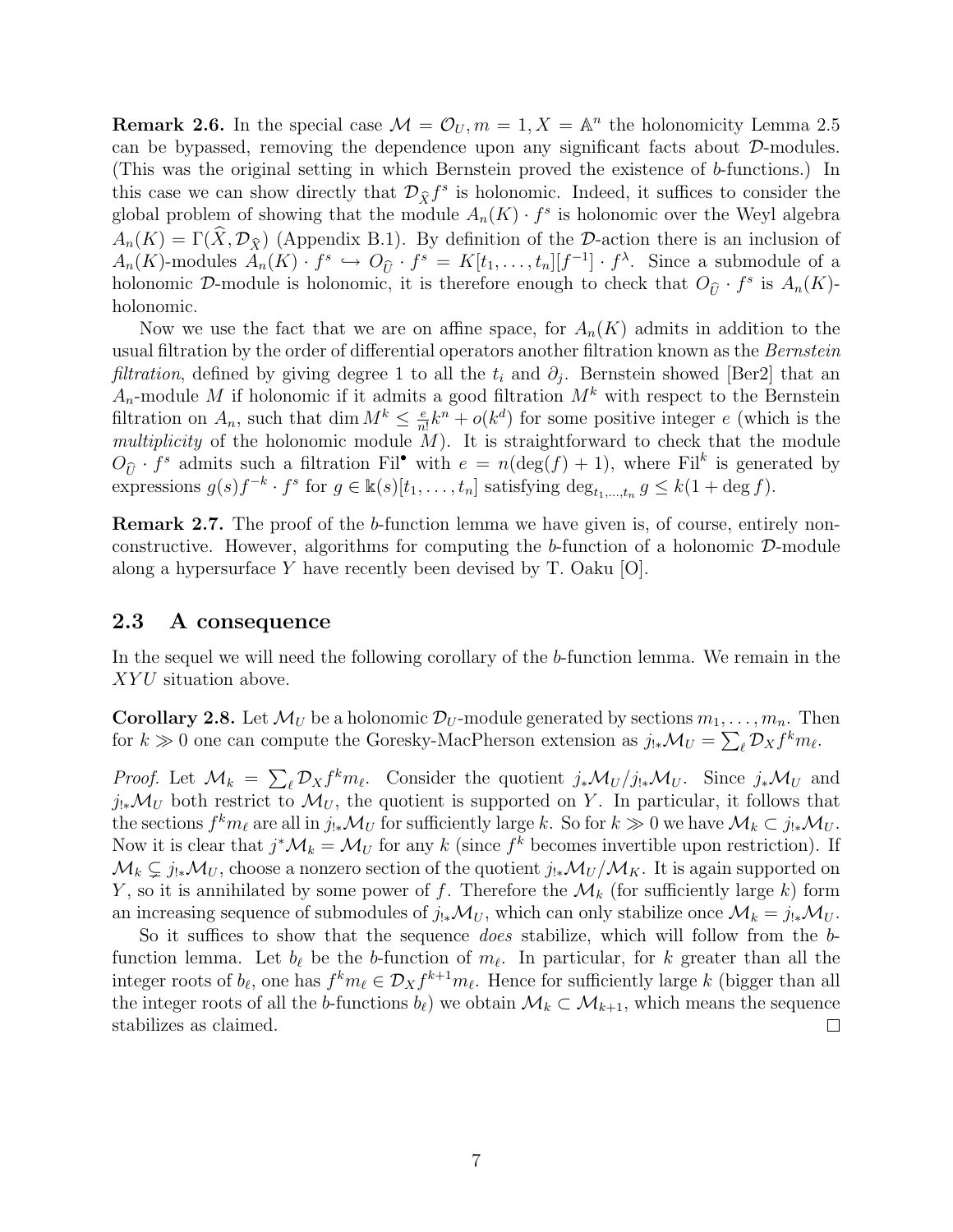# 3 Nearby cycles, maximal extension, and vanishing cycles functors

This section is the heart of the thesis. The goal is to define functors  $\Psi_f : Hol(\mathcal{D}_U) \to Hol(\mathcal{D}_Y)$ and  $\Phi_f : Hol(\mathcal{D}_X) \to Hol(\mathcal{D}_Y)$  which will be used in §4 for the construction of the gluing category. The results of §2 play a small but crucial role in the definition of these functors (see the proof of Theorem 3.31).

## 3.1 Monodromy Jordan blocks

We return (temporarily) to the  $XYU$  setup

$$
\{0\} = Y \stackrel{i}{\hookrightarrow} X = \mathbb{A}^1_{\mathbb{C}} \stackrel{j}{\hookleftarrow} U = \mathbb{C}^{\times} = X-Y
$$

of Section 1.2. A natural class of indecomposable objects in  $\text{Loc}_{U}$  are those local systems with unipotent monodromy of a single Jordan block. The Fuchs conditions mentioned in Section 1.2 correspond, it can be shown, to the condition on a differential equation that it be equivalent (in the sense of giving rise to isomorphic  $\mathcal{D}$ -modules) to one of the form

$$
t\partial\begin{pmatrix}v_1(t)\\v_2(t)\\\vdots\\v_k(t)\end{pmatrix}=\Gamma\begin{pmatrix}v_1(t)\\v_2(t)\\\vdots\\v_k(t)\end{pmatrix}
$$

for a constant matrix Γ. The monodromy around the origin of the corresponding local system of solutions is  $\exp(2\pi i\Gamma)$ . So we may concern ourselves with those  $\mathcal{D}_{U}$ -modules on which the logarithm of monodromy operator  $t\partial$  acts nilpotently.

Specifically, the  $\mathcal{D}_U$ -module corresponding to a nilpotent Jordan block of size n will be essential in what follows, so let us describe it. Since we are in an affine setting, we may freely pass between sheaves and ordinary modules by taking global sections (or in the other direction, localizing). Note that  $D_U = \Gamma(U, \mathcal{D}_U)$  is  $\mathbb{C}[t, t^{-1}, \partial]$  where  $\partial = \frac{\partial}{\partial t}$  satisfies  $[\partial, f] = \partial(f)$ . Consider the D<sub>U</sub>-module

$$
J^{(n)} = D_U \langle e_1, \dots, e_n \rangle / D_U \langle \theta e_1, \theta e_2 - e_1, \dots, \theta e_n - e_{n-1} \rangle, \qquad \theta = t \partial. \tag{1}
$$

Write  $\mathcal{J}^{(n)}$  for the associated  $\mathcal{D}_U$ -module. The corresponding analytic  $\mathcal{D}$ -module  $\mathcal{J}^{(n)}_{\text{an}}$  has solutions  $\mathcal{H}om_{\mathcal{D}_U^{\rm an}}(\mathcal{J}_{\rm an}^{(n)}, \mathcal{O}_U^{\rm an})$  given by the local system of solutions to the corresponding system of differential equations

$$
t\frac{\mathrm{d}}{\mathrm{d}t}\vec{u}(t) = \begin{pmatrix} 0 & 1 & 0 \\ 0 & 0 & 1 \\ 0 & 0 & 0 \end{pmatrix} \vec{u}(t) = \Gamma \vec{u}(t).
$$

Taking the local system of solutions to this equation, we see that  $\mathcal{J}^{(n)}$  corresponds to the powers of the logarithm. An alternate presentation of  $J^{(n)}$  is is

$$
J^{(n)} = \sum_{k=0}^{n-1} O_U \cdot \log^k
$$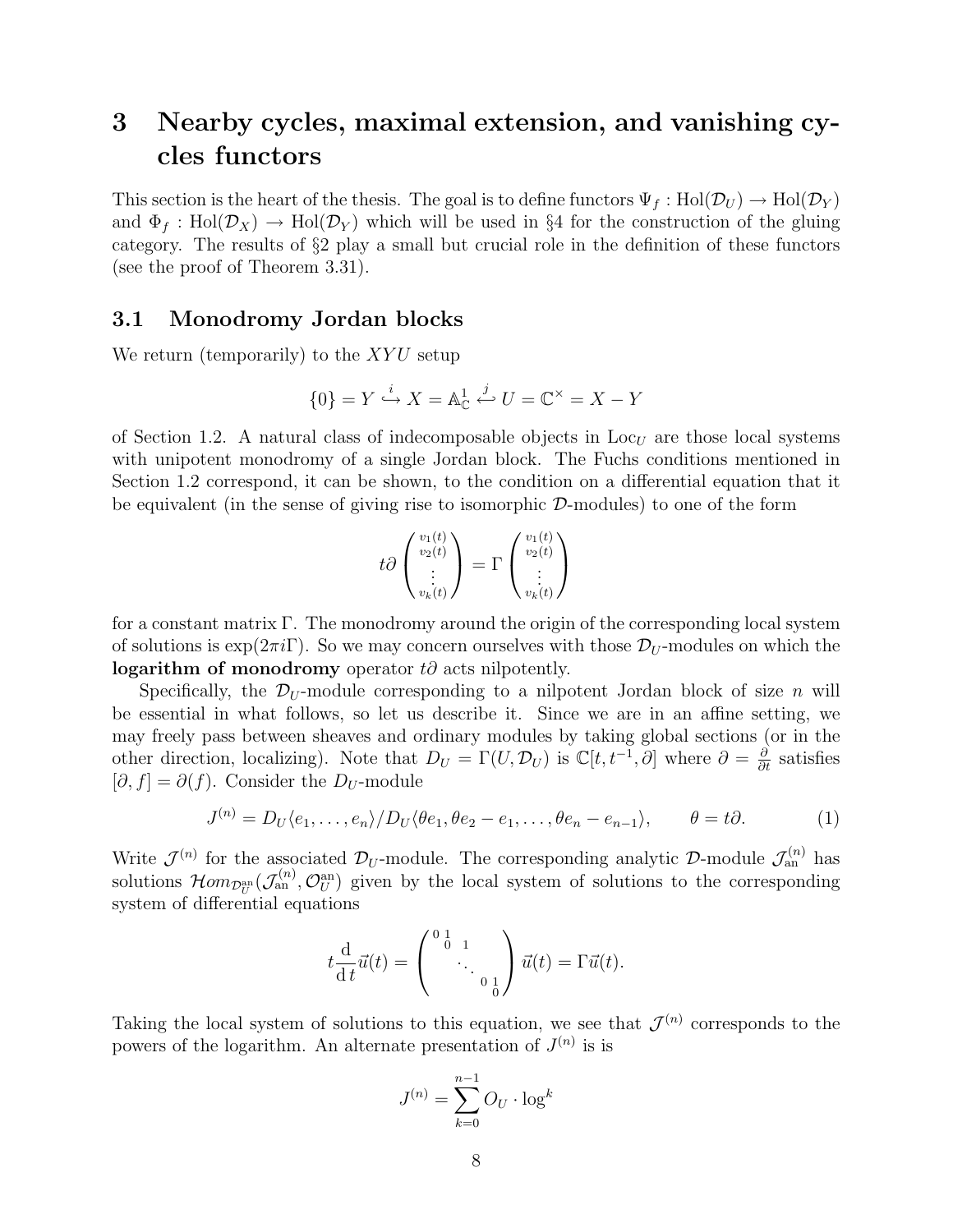where  $\log^k$  is a formal symbol corresponding to  $k! \cdot e_{k+1}$  in the presentation above, which  $\partial$ acts upon by  $t\partial \log^k = k \log^{k-1}$  (and of course  $\partial \log^0 = 0$ ).

Now return to the general  $XYU$  setup

$$
f^{-1}(0) = Y \xrightarrow{i} X \xleftarrow{j} U = X - Y
$$

for a regular function  $f: X \to \mathbb{k}$  on a smooth variety X over an arbitrary algebraically closed field k of characteristic zero, such that  $f|_U$  is smooth. We generalize the notion above.

**Definition 3.1.** The monodromy Jordan block of size *n* refers to the  $\mathcal{D}_{k}$  -module  $\mathcal{J}^{(n)}$  defined by equation (1), or the corresponding  $\mathcal{D}_U$ -module  $(f|_U)^! \mathcal{J}^{(n)}[\dim X - 1] =$  $(f|_U)^*\mathcal{J}^{(n)}[1-\dim X],$  which we denote by  $\mathcal{J}_f^{(n)}$  $f^{(n)}.$ 

Note that since  $f|_U$  is smooth, the inverse image  $(f|_U)^{!}[\dim X - 1]$  coincides with the ordinary sheaf-theoretic inverse image  $(f|_U)^{\Delta}$  and is exact. So we may reduce many properties of the  $\mathcal{J}_f^{(n)}$  $\mathcal{J}^{(n)}$  to the corresponding properties of the  $\mathcal{J}^{(n)}$ . The  $\mathcal{D}_{\mathbb{k}^{\times}}$ -modules  $\mathcal{J}^{(n)}$  are  $\mathcal{O}_{\mathbb{k}^{\times}}$ -coherent, hence holonomic; the same is true of the  $\mathcal{J}_{f}^{(n)}$  $f_f^{(n)}$ s, which are actual modules rather than simply complexes.

Plainly there exists a filtration

$$
0 \subset \mathcal{J}^{(1)} \subset \mathcal{J}^{(2)} \subset \cdots \subset \mathcal{J}^{(n)},\tag{2}
$$

with  $\mathcal{J}^{(k)}$  spanned by  $e_1,\ldots,e_k\in\mathcal{J}^{(n)}$ . The subquotients  $\mathcal{J}^{(i+1)}/\mathcal{J}^{(i)}$  are each isomorphic to  $\mathcal{J}^{(1)}$ . Note that  $D_{\mathbb{k}^\times}/D_{\mathbb{k}^\times}$  to  $D_{\mathbb{k}^\times}/D_{\mathbb{k}^\times}$  and the commutation relations in  $D_{\mathbb{k}^\times}$  can be used to bring any  $\partial$ 's to the righthand side, so this quotient is isomorphic to  $O_{\mathbb{k}^{\times}}$ . In other words,  $\mathcal{J}^{(1)} \cong \mathcal{O}_{\mathbb{k}^{\times}}$ . So we obtain a corresponding filtration of the  $\mathcal{J}_{f}^{(n)}$  $f_f^{(n)}$ s with subquotients isomorphic to  $\mathcal{J}_f^{(1)}$  $f_f^{(1)}$ . The pullback  $\mathcal{J}_f^{(1)}$  $\int_f^{(1)}$  is  $\mathcal{O}_U$ .

The filtrations above induce natural maps

$$
\mathcal{J}^{(1)} \stackrel{\longleftarrow}{\longleftarrow} \cdots \stackrel{\longleftarrow}{\longleftarrow} \mathcal{J}^{(n-1)} \stackrel{\longleftarrow}{\longleftarrow} \mathcal{J}^{(n)} \stackrel{\longleftarrow}{\longleftarrow} \cdots
$$

(since all the subquotients are the same), and similarly for the  $\mathcal{J}_{f}^{(n)}$  $f_f^{(n)}$ . Let us describe the modules

 $\varprojlim_n \mathcal{J}_f^{(n)}$  $f_f^{(n)}$  and  $\lim_{n} J_f^{(n)}$ f

more explicitly.

Let s be a formal variable and recall the  $\mathcal{D}_U[s]$ -module " $f^{sv}$  defined as in Section 2; it is  $\mathcal{O}_U[s] \cdot f^s$ , where  $f^s$  is regarded as a formal symbol, and the action of vector fields given by

$$
\xi \cdot f^s = s f^{-1} \xi(f) \cdot f^s
$$

defines the  $\mathcal{D}_U[s]$ -module structure. Write "t<sup>s"</sup> for the corresponding  $\mathcal{D}_{\mathbf{k}} \times [s]$ -module. The sheaf-theoretic inverse image  $f^{-1}\mathcal{O}_{\mathbb{k}^{\times}}$  is the subsheaf of  $\mathcal{O}_U$  obtained by taking a section  $g(t, t^{-1})$  of  $\mathcal{O}_{\mathbb{K}^{\times}}$  and making the formal substitution  $t \mapsto f$ , regarding the result as a function on U. Observe that there is an obvious identification of

$$
(f|_U)^{1} f^{s} f^{s} [\dim X - 1] = f^{-1} (\mathcal{O}_{\mathbb{R}^{\times}}[s] \cdot t^s) \underset{f^{-1} \mathcal{O}_{\mathbb{R}^{\times}}}{\otimes} \mathcal{O}_U
$$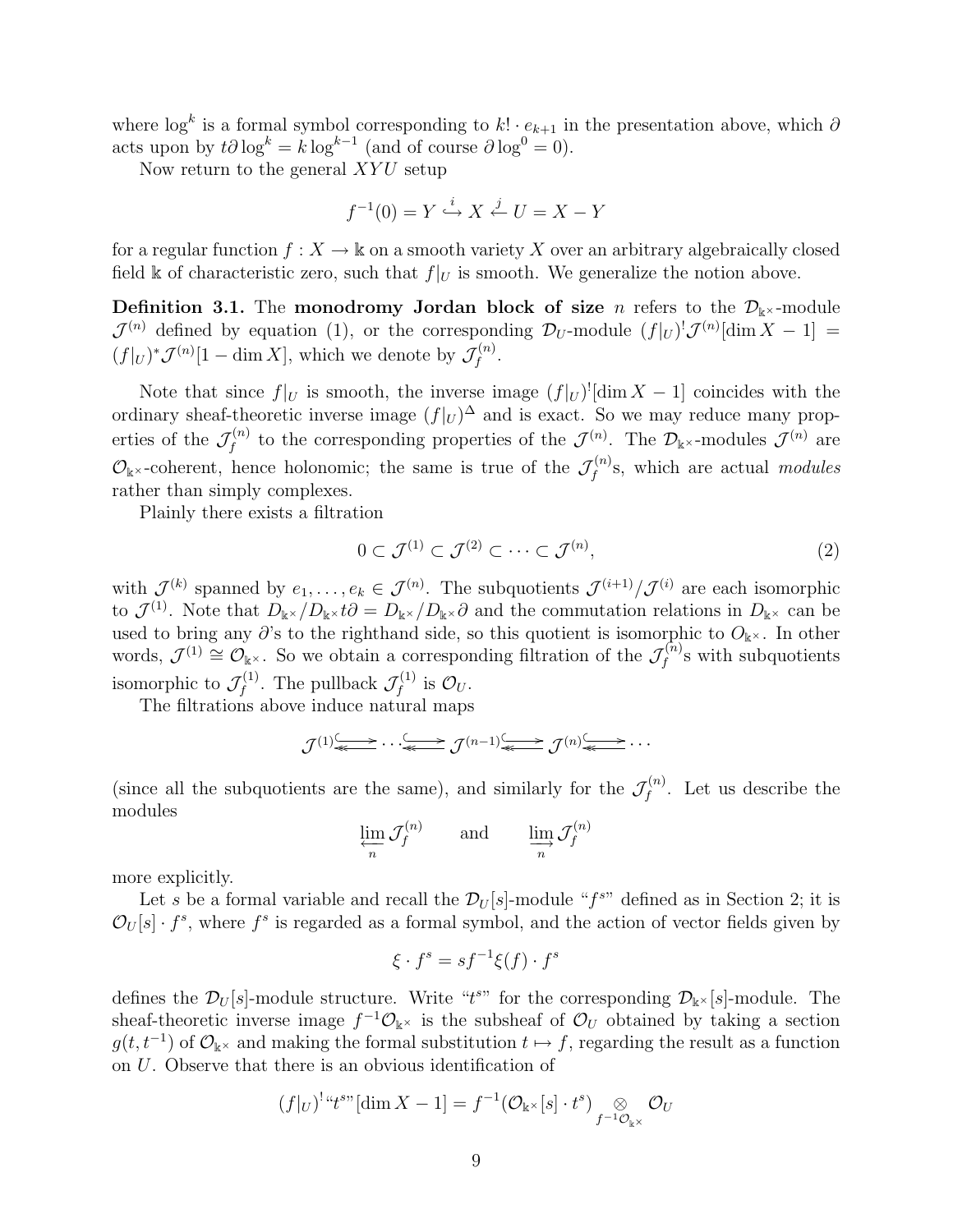with  $\mathcal{O}_U[s] \cdot t^s$ . After making the additional formal substitution  $t^s \mapsto f^s$ , one sees that the inverse image  $\mathcal{D}_U$ -module structure on  $(f|_U)^!$  " $t^{s}$ " (defined by  $\xi \cdot (g(s) \cdot t^s \otimes h) = g(s) \cdot t^s \otimes h$  $\xi(h) + \partial(g(s) \cdot t^s) \otimes h\xi(f)$  coincides with that of the  $\mathcal{D}_U[s]$ -module "f<sup>s"</sup>.

Lemma 3.2.  $\mathcal{J}^{(n)}_{{\scriptscriptstyle f}}$  $f^{(n)} \cong \frac{``f^{s}}{s^{n}}^{``f^{s}}$  $\frac{G}{s^n} \frac{G}{s^n} = \frac{\mathcal{O}_U[s] \cdot f^s}{s^n \mathcal{O}_U[s] \cdot f}$  $\frac{C_U[s] \cdot f^s}{s^n\mathcal{O}_U[s] \cdot f^s}.$ 

*Proof.* There is a morphism of  $\mathcal{D}_{\mathbb{k}}$  -modules " $t^{s}$ "  $\rightarrow \mathcal{J}^{(n)}$ , where the map  $O_U[s] \cdot t^s \rightarrow J^{(n)}$ is defined by

$$
s^k t^s \mapsto e_{n-k} \quad (0 \le k < n), \qquad s^k t^s \mapsto 0 \quad (k \ge n),
$$

and extended  $O_U$ -linearly. (Recall that the  $e_\ell$  are the generators of  $J^{(n)}$ .) This is  $\mathcal{D}_U$ -linear because

$$
\partial f s^k t^s = s^k \partial (f) t^s + s^{k+1} f t^{-1} t^s \mapsto \partial (f) e_{n-k} + f t^{-1} e_{n-k-1} = \partial (f) e_{n-k} + f \partial (e_{n-k}) = \partial (f e_{n-k})
$$

by the relations in  $J^{(n)}$ . The map induces an isomorphism  $\mathcal{J}^{(n)} \cong \mathcal{J}^{(n)} \mathcal{J}^{(n)}$ . So there is an exact sequence  $0 \to s^n "t^{s}" \to "t^{s}" \to \mathcal{J}^{(n)} \to 0$ . Applying  $(f|_U)^!$  and using the remark immediately preceding the lemma, the claim follows immediately.  $\Box$ 

Remark 3.3. Another (somewhat cute) way of proving the lemma is to formally expand  $t^s = \exp(s \log t) = \sum_{k=0}^{\infty}$  $\frac{s^k \log(t)^k}{k!} = \sum_{k=0}^{\infty} s^k e_{k+1} \in \bigcup_{n=0}^{\infty} \mathcal{J}^{(n)}[[s]].$  Then map

$$
``t^{s}" \ni g(s) \cdot t^s \mapsto \mathop{\rm Res}_{s=0} \left( \frac{1}{s^n} g(s) t^s \right) \in \mathcal{J}^{(n)},
$$

computing the residue formally with respect to this expansion. One can check that this amounts to the same map used above.

**Definition 3.4.** For integers  $a \leq b$  write  $\mathcal{J}^{a,b} = s^{a} \cdot t^{s} / s^{b} \cdot t^{s}$  (resp.  $\mathcal{J}^{a,b}_f = s^{a} \cdot t^{s} / s^{b} \cdot t^{s}$ ). This is an  $\mathcal{O}_{\mathbb{K}^{\times}}$  (resp.  $\mathcal{O}_{U}$ ) -coherent, hence holonomic,  $\mathcal{D}_{\mathbb{K}^{\times}}[s]$  (resp.  $\mathcal{D}_{U}[s]$ ) -module.

By the lemma, we can identify  $\mathcal{J}_{(f)}^{(n)} = \mathcal{J}_{(f)}^{0,n}$  $\zeta^{0,n}_{(f)}$ , and

$$
\mathcal{J}_f^{0,\infty} = \varprojlim_b \mathcal{J}_f^{0,b} = \varprojlim_b \frac{\mathcal{O}_U[s] \cdot f^s}{s^b \mathcal{O}_U[s] \cdot f^s} = \mathcal{O}_U[[s]] \cdot f^s,
$$

with the same  $\mathcal{D}_{U}$ -action as before. With respect to the identification in the lemma, the inclusion  $\mathcal{J}_f^{0,n}$  $\mathcal{J}_f^{0,n} \hookrightarrow \mathcal{J}_f^{0,n+k}$  is given by the map  $\sigma_k =$  multiplication by  $s^k$ . In fact, for any  $a, b, k$ the map  $\sigma_k$  gives an isomorphism  $\mathcal{J}_{(f)}^{a,b}$  $\mathcal{J}_{(f)}^{a,b} \cong \mathcal{J}_{(f)}^{a+k,b+k}$  $\chi_{(f)}^{a+\kappa,b+\kappa}$ . Now note that there is an isomorphism of injective systems of  $\mathcal{D}_U[s]$ -modules

$$
\mathcal{J}_f^{0,1} \xrightarrow{\sigma_1} \mathcal{J}_f^{0,2} \xrightarrow{\sigma_1} \mathcal{J}_f^{0,3} \xrightarrow{\sigma_1} \cdots
$$

$$
\cong \begin{vmatrix} \sigma_{-1} & \cong \\ \sqrt{J_f} & \end{vmatrix} \xrightarrow{\sigma_{-2}} \cong \begin{vmatrix} \sigma_{-3} \\ \sqrt{J_f} & \end{vmatrix}
$$

$$
\mathcal{J}_f^{-1,0} \xrightarrow{\sigma_{-2},0} \mathcal{J}_f^{-3,0} \xrightarrow{\sigma_{-3},0} \cdots
$$

From this we see that

$$
\mathcal{J}^{-\infty,0} = \varinjlim_{a} \mathcal{J}_{f}^{a,0} = \varinjlim_{a} \frac{s^{-a} \mathcal{O}_{U}[s] \cdot f^{s}}{\mathcal{O}_{U}[s] \cdot f^{s}} = \frac{\mathcal{O}_{U}((s)) \cdot f^{s}}{\mathcal{O}_{U}[[s]] \cdot f^{s}}.
$$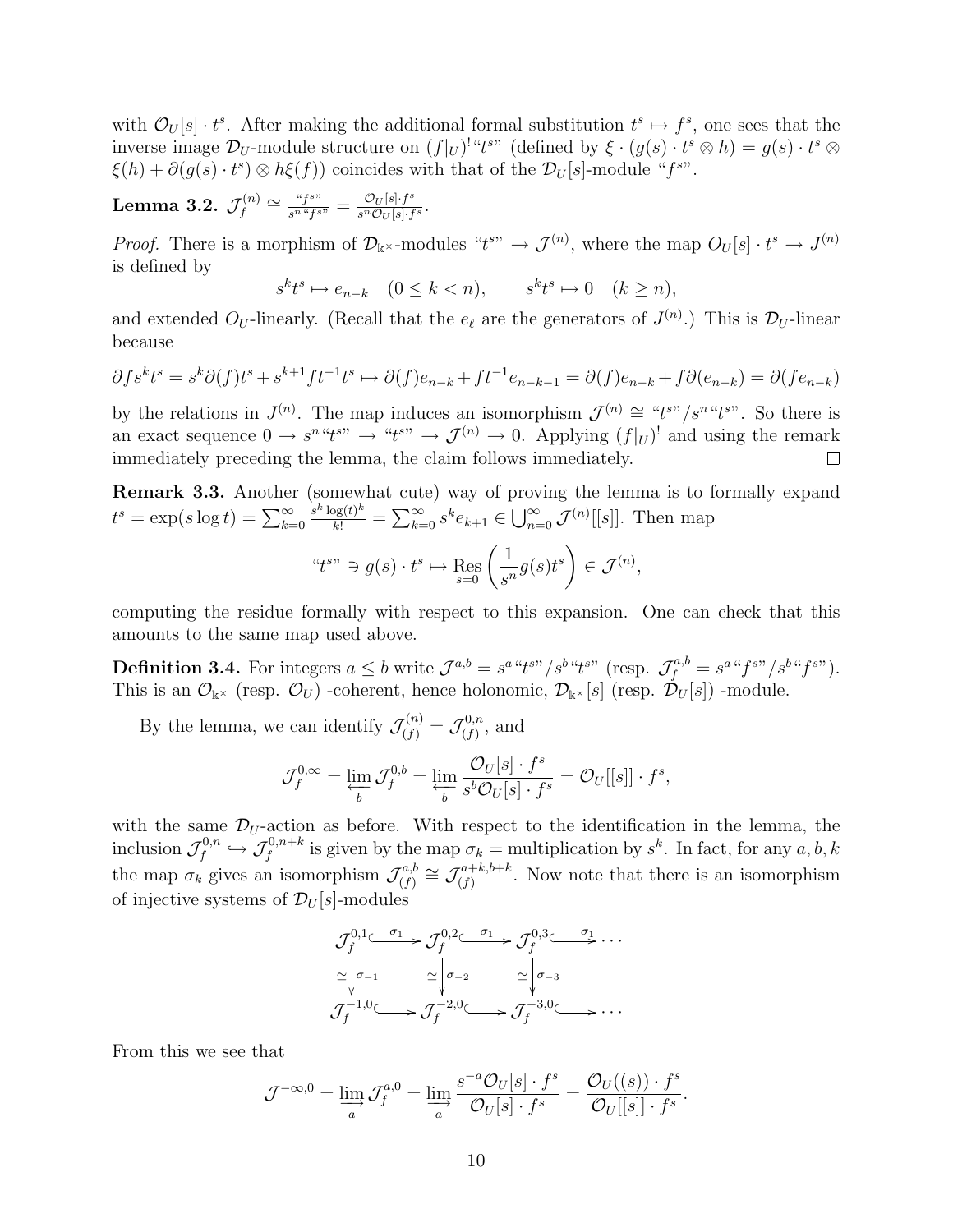**Definition 3.5.** Denote  $\mathcal{O}_U((s)) \cdot f^s$  by  $\mathcal{J}_f^{-\infty,\infty}$  $\int_{f}^{\infty}$  (with the same formula for the  $\mathcal{D}_{U}$ -action as before).

Observe that  $\mathcal{J}_f^{-\infty,\infty}$  $\int_{f}^{\infty}$  is not a coherent D-module. Nonetheless, it has a number of extremely nice properties. For instance:

- The monodromy s acts invertibly upon it.
- In a certain ill-defined sense we will come to grips with below, the Goresky-MacPherson map for Laurent series  $j_!\mathcal{J}_f^{-\infty,\infty} \to j_*\mathcal{J}_f^{-\infty,\infty}$  $\int_{f}^{\infty,\infty}$  is an *isomorphism*. This despite the fact that this map fails to be an isomorphism on the level of the coherent modules  $\mathcal{J}^{a,b}_f$  $_{f}^{a,b}.$ Passing to the limit and colimit effectively pushes both the kernel and cokernel "off the page" out to infinity. (See Example 3.38 for an elaboration of this point.)
- Consequently the Goresky-MacPherson map is *injective* for power series  $\mathcal{J}_f^{0,\infty}$  $f^{0,\infty}$ . So it is reasonable to study quotients such as  $j_*\mathcal{J}_f^{0,\infty}$  $f_f^{0,\infty}/j_!\mathcal{J}_f^{0,\infty}$  $f_f^{\omega, \infty}$ . We will find that this quotient is a  $\mathcal{D}_X$ -module supported on Y which captures some of the structure of  $\mathcal{D}_U$ -modules.

We shall use the modules  $\mathcal{J}_f^{\cdot,\cdot}$  $f_t^{\cdot,\cdot}$  to define the nearby and vanishing functors we desire, in terms of the tensor products  $\mathcal{M} \otimes_{\mathcal{O}_U} \mathcal{J}_f^{\cdot,\cdot}$  $f_f^{\cdots}$  for a  $\mathcal{D}_U$ -module M. Ultimately we would like to use notions such as

$$
j_! (\mathcal{M} \underset{\mathcal{O}_U}{\otimes} \mathcal{J}_f^{-\infty,\infty}) = j_! (\mathcal{M}((s)) \cdot f^s).
$$

However, this expression is utter nonsense because, since  $\mathcal{J}_f^{-\infty,\infty}$  $\int_{f}^{\infty}$  is not coherent, the tensor product here is neither a holonomic  $\mathcal{D}_U$ -module nor a complex of such modules. So we cannot apply the direct image functor  $j_!$  at all, and even the functor  $j_*$  would be intractable to compute.

Therefore our first task must be to produce an appropriate analogue of this object, for which we have sensible versions of these functors.

## 3.2 The category of pro-ind holonomic D-modules

Before defining the correct analogue of  $\mathcal{M} \otimes \mathcal{J}_f^{-\infty,\infty}$  in §3.3.1, we must define the proper category in which to regard "limits" of holonomic  $\mathcal{D}_Z$ -modules. Here we introduce this category and study some important technical properties.

**Remark 3.6.** Recall that holonomic  $\mathcal{D}_z$ -modules form an abelian subcategory of  $Mod(\mathcal{D}_z)$ closed under subquotients and extensions. All the constructions of this subsection will work for an arbitrary abelian category  $\mathscr A$  in place of  $\text{Hol}(\mathcal D_Z)$ . However, we have no need for any more generality than this.

# $\begin{array}{ll} {\bf 3.2.1} & \textbf{The category}\ \mathop{\lim\limits_{\displaystyle\leftrightarrow}} \textbf{Hol}(\mathcal{D}_Z) \end{array}$

Consider the poset

 $\Pi = \{(a, b) \in \mathbb{Z}^2 \mid a \leq b\}$  with the partial order  $(a, b) \preceq (a', b') \Leftrightarrow a \geq a', b \geq b'$ .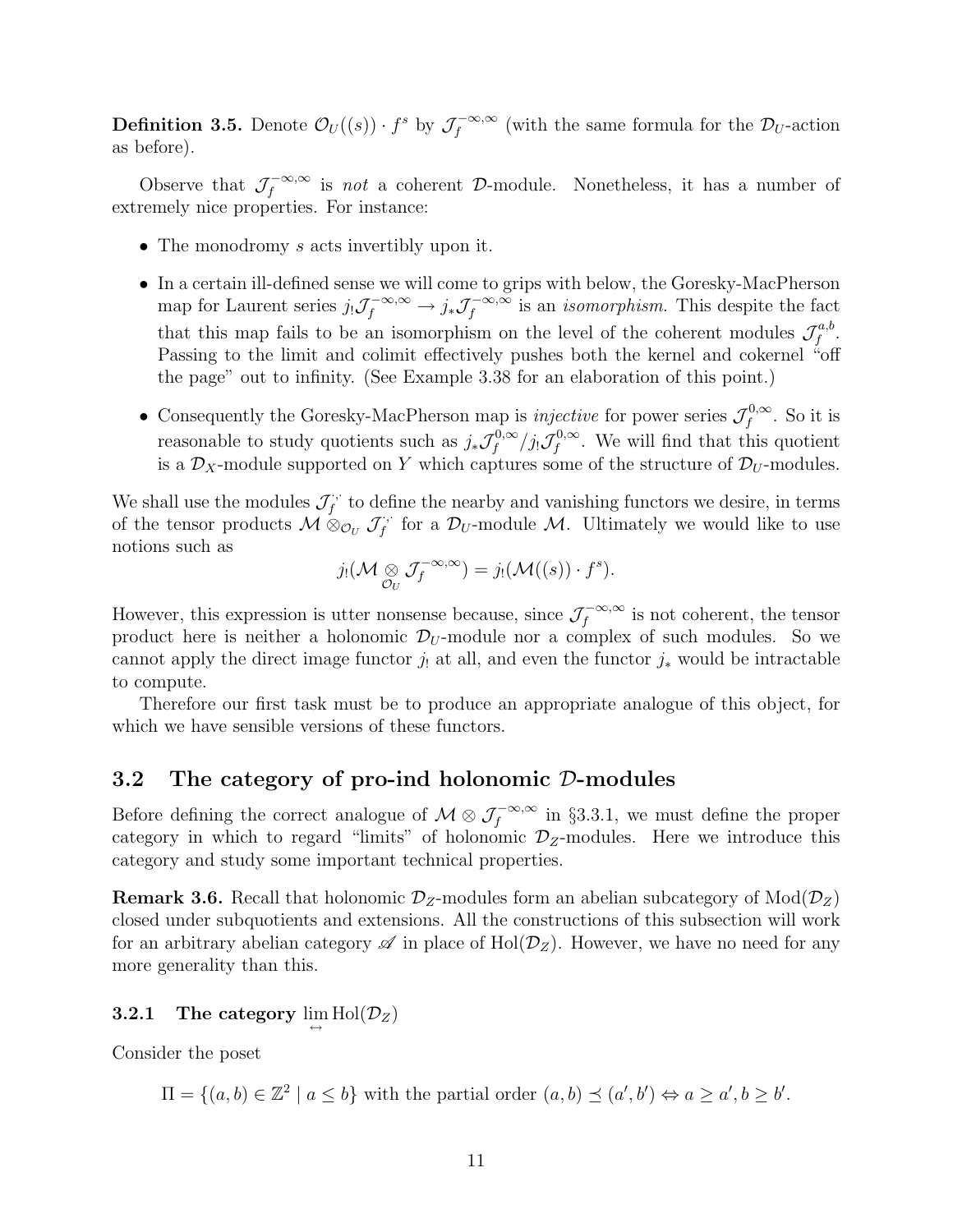We can regard  $\Pi$  as a category and consider the functor category  $Hol(\mathcal{D}_Z)^{\Pi}$  of  $\Pi$ -shaped diagrams in Hol( $\mathcal{D}_Z$ ). Explicitly, these are collections  $\{\mathcal{F}^{a,b} \mid a \leq b\}$  of holonomic  $\mathcal{D}_Z$ modules and morphisms  $\{\mu_{a,b,c,d}: \mathcal{F}^{a,b} \to \mathcal{F}^{a',b'} \mid a \geq a', b \geq b'\}$  of  $\mathcal{D}_{Z}$ -modules, such that for  $a \ge a' \ge a'', b \ge b' \ge b''$ , the diagram

$$
\mathcal{F}^{a,b} \stackrel{\mu_{a,b,a',b'}}{\xrightarrow{\hspace{1cm}} \mathcal{F}^{a',b'} \xrightarrow{\hspace{1cm}} \mu_{a',b',a'',b''}} \mathcal{F}^{a'',b''} \xrightarrow{\hspace{1cm}} \mathcal{F}^{a'',b''}
$$

commutes. Morphisms  $\alpha$  between such diagrams are defined in the obvious way as collections of morphisms  $\alpha^{a,b}$  compatible with the transition maps  $\mu$  for the source and the target. It is clear that  $\text{Hol}(\mathcal{D}_Z)^{\Pi}$  is an abelian category, with kernels and cokernels constructed on the level of individual objects  $\mathcal{F}^{a,b}$  in  $\text{Hol}(\mathcal{D}_Z)$ .

Example 3.7. The  $\mathcal{J}^{a,b}_f$ <sup>ra,b</sup> give an object of  $\text{Hol}(\mathcal{D}_U)^\Pi$ . This is precisely why we want to work with this category: we would like to generalize this example to the objects

$$
\mathcal{M} \underset{\mathcal{O}_{U}}{\otimes} \mathcal{J}^{a,b}_{f} = \mathcal{M} \underset{\mathcal{O}_{U}}{\otimes} \frac{s^{a \cdot \iota} f^{s \cdot \iota}}{s^{b \cdot \iota} f^{s \cdot \iota}} = \frac{s^{a} \mathcal{M}[[s]] \cdot f^{s}}{s^{b} \mathcal{M}[[s]] \cdot f^{s}}
$$

for  $\mathcal{M} \in Hol(\mathcal{D}_U)$ . Ultimately this will allow us to study the limits  $\mathcal{M}[[s]] \cdot f^s$  and  $\mathcal{M}((s)) \cdot f^s$ (analogous to  $\mathcal{J}^{0,\infty}_f$  $f^{0,\infty}_{f},\mathcal{J}_f^{-\infty,\infty}$  $(f_f^{-\infty,\infty})$  and, more importantly, the  $\mathcal{D}_X$ -modules obtained therefrom via j, and j\*.

Next we distinguish a full subcategory  $Hol(\mathcal{D}_Z)_{\leftrightarrow}^{\Pi} \subset Hol(\mathcal{D}_Z)^{\Pi}$ : those diagrams  $\{\mathcal{F}^{a,b}\}$ such that for any  $a \leq b \leq c$  the sequence of  $\mathcal{D}_Z$ -modules

$$
0 \to \mathcal{F}^{b,c} \to \mathcal{F}^{a,c} \to \mathcal{F}^{a,b} \to 0
$$

is exact. We call such diagrams admissible.

**Lemma 3.8.** Hol $(\mathcal{D}_Z)^{\Pi}$  is an exact category<sup>4</sup> with respect to the class  $\mathcal E$  of short exact sequences of admissible diagrams.

Proof. We appeal to a general criterion for the exactness of a subcategory an abelian category, Proposition A.3. It suffices to check that admissible diagrams are closed under extensions. Let

$$
0\to \mathcal{F}^{\cdot,\cdot}\to \mathcal{G}^{\cdot,\cdot}\to \mathcal{H}^{\cdot,\cdot}\to 0
$$

be a short exact sequence of diagrams in  $\text{Hol}(\mathcal{D}_Z)^{\Pi}$  such that the first and third terms are admissible. Let  $a \leq b \leq c$ , and consider the diagram below. By hypothesis all the columns and the first and third rows are exact. So by the 9 Lemma, the middle row is exact as well.  $\Box$ 

<sup>4</sup>See Appendix A.2.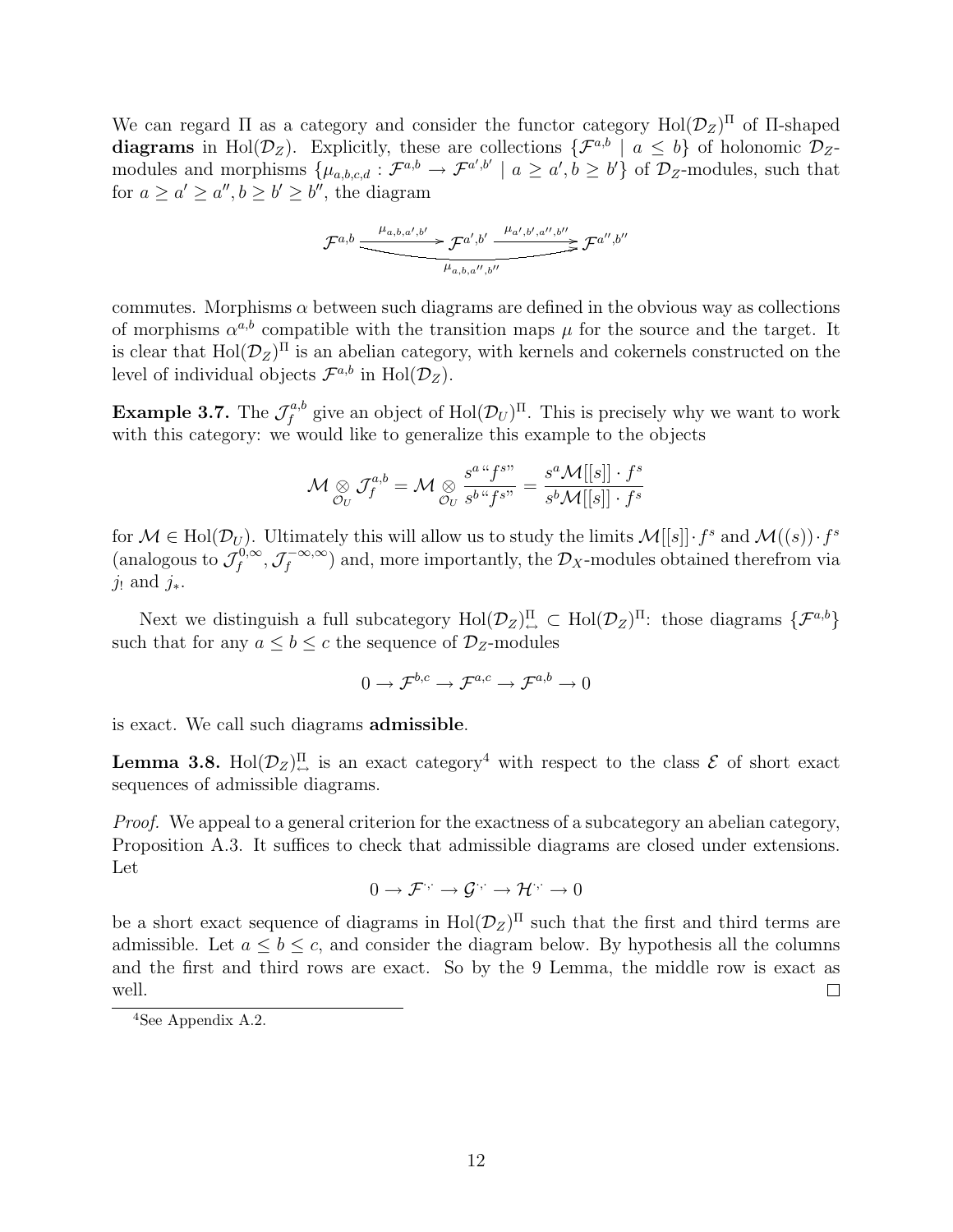

Diagram for proof of Lemma 3.8.

We next distinguish a special class  $\Sigma$  of morphisms in  $Hol(\mathcal{D}_Z)_{\leftrightarrow}^{\Pi}$ .

**Definition 3.9.** We call a function  $\varphi : \mathbb{Z} \to \mathbb{Z}$  well-behaved if (i)  $\varphi$  is order preserving:  $\varphi(a) > \varphi(b)$  for  $a > b$ ; and (ii)  $\varphi$  is of bounded distance from the identity: there exists N such that  $|\varphi(i) - i| < N$  for all  $i$ <sup>5</sup>

Given a well-behaved map  $\varphi$  there is an additive functor  $\tilde{\varphi}$  from  $\text{Hol}(\mathcal{D}_Z)^{\Pi}_{\leftrightarrow}$  to itself<br>nod on a diagram  $\mathcal{F}_{\mathcal{F}}$  by  $\tilde{\varphi}(\mathcal{F})^{a,b} = \mathcal{F}_{\varphi}(a), \varphi(b)$ . The arrows in the diagram  $\tilde{\varphi}(\mathcal{F})$ defined on a diagram  $\mathcal{F}$  by  $\widetilde{\varphi}(\mathcal{F})^{a,b} = \mathcal{F}^{\varphi(a),\varphi(b)}$ . The arrows in the diagram  $\widetilde{\varphi}(\mathcal{F})$  are given<br>by the morphisms by the morphisms

$$
\mu_{\varphi(a),\varphi(b),\varphi(a'),\varphi(b')}:\widetilde{\varphi}(\mathcal{F})^{a,b}\to \widetilde{\varphi}(\mathcal{F})^{a',b'}.
$$

On morphisms  $\alpha : \mathcal{F} \to \mathcal{G}$ , this functor acts by  $\widetilde{\varphi}(\alpha)^{a,b} = \alpha^{\varphi(a),\varphi(b)}$ . If  $\mathcal{F}$  is an admissible diagram than so is  $\widetilde{\varphi}(\mathcal{F})$ : if  $a \leq b \leq a$  than  $\varphi(a) \leq \varphi(b) \leq \varphi(a)$  so. diagram then so is  $\widetilde{\varphi}(\mathcal{F})$ : if  $a \leq b \leq c$  then  $\varphi(a) \leq \varphi(b) \leq \varphi(c)$  so

$$
\mathcal{F}^{\varphi(b),\varphi(c)}\hookrightarrow \mathcal{F}^{\varphi(a),\varphi(c)}\twoheadrightarrow \mathcal{F}^{\varphi(a),\varphi(b)}
$$

is short exact, which is precisely the admissibility criterion for  $\widetilde{\varphi}(\mathcal{F})$ . Note that  $\widetilde{\mathbf{1}_{\mathbb{Z}}}$  is the identity functor.

Now suppose we are given two well-behaved functions  $\varphi, \psi$  such that  $\varphi(i) \leq \psi(i)$  for all  $i \in \mathbb{Z}$ . (We abbreviate this by  $\psi \geq \varphi$ .) Then one can check that  $\mu_{\psi(a),\psi(b),\varphi(a),\varphi(b)}$ :  $\widetilde{\psi}(\mathcal{F})^{a,b} \to \widetilde{\varphi}(\mathcal{F})^{a,b}$  gives a natural transformation  $\widetilde{\psi} \to \widetilde{\varphi}$ . Let  $\Sigma$  be the collection of all<br>mean-hierarchief  $\widetilde{\psi}(\mathcal{F}) \to \widetilde{\varphi}(\mathcal{F})$  and the state state of the state of the state morphisms  $\widetilde{\psi}(\mathcal{F}) \to \widetilde{\varphi}(\mathcal{F})$  produced in this way for various  $\mathcal{F}$  and  $\varphi, \psi$ .

**Example 3.10.** Let  $\varphi$  be a well-behaved map. For  $Z = U$ , one can consider in addition to the diagram  $\mathcal{J}^{a,b}_f$  $f^{a,b}_f$  the diagram  $\tilde{\varphi} \mathcal{J}^{a,b}_f = s^{\varphi(a) a} f^{s\prime\prime}/s^{\varphi(b) a} f^{s\prime\prime}$ . Since  $\varphi$  is order-preserving, we have

$$
\lim_{b \to \infty} \varphi(b) = \infty, \qquad \lim_{a \to -\infty} \varphi(a) = -\infty.
$$

<sup>&</sup>lt;sup>5</sup>Beilinson [B] omits the constraint that the distance of  $\varphi$  from  $\mathbf{1}_{\mathbb{Z}}$  be bounded, but I was unable to prove that the construction works without this extra hypothesis. Specifically, we use property (ii) below to prove that a particular class of morphisms is well-suited for localizing the category of admissible diagrams, in the sense that the resulting localization is still an exact category. It may be possible to make this conclusion without property (ii).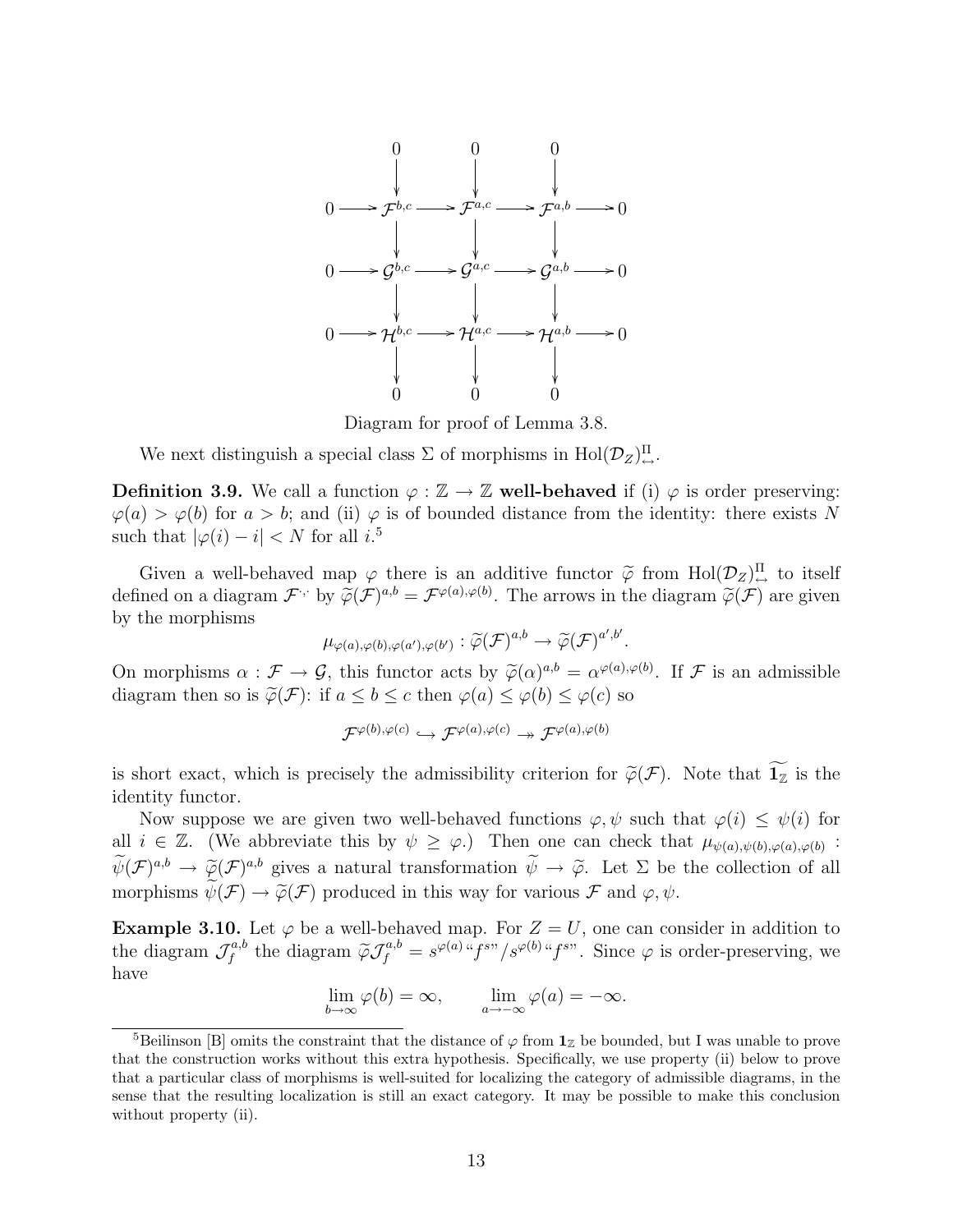So when we pass to the limit  $\varprojlim_b \widetilde{\varphi} \mathcal{J}_f^{a,b}$  we obtain  $s^{\varphi(a)} \mathcal{O}_U[[s]] \cdot f^s$ , and passing to the limit  $\lim_{\epsilon \to 0} \lim_{\delta \to 0} \widetilde{\varphi} \mathcal{J}_{f}^{a,b}$  we still obtain  $\mathcal{O}_{U}(s)$ .  $f^{s}$ , the same  $\mathcal{D}_{U}$ -module obtained by taking the limits of the  $\mathcal{J}^{a,b}_f$ <sup>ra,b</sup><sub>s</sub>. It follows from the hypothesis that  $\varphi$  is of bounded distance from the identity, that the canonical maps

$$
s^{\varphi(a)\;{\boldsymbol\alpha}}f^{s\boldsymbol\cdot\boldsymbol\cdot}/s^{\varphi(b)\;{\boldsymbol\alpha}}f^{s\boldsymbol\cdot\boldsymbol\cdot}\to s^{a\;{\boldsymbol\alpha}}f^{s\boldsymbol\cdot\boldsymbol\cdot}/s^{b\;{\boldsymbol\alpha}}f^{s\boldsymbol\cdot\boldsymbol\cdot}
$$

induce the identity map on  $\mathcal{O}_U((s)) \cdot f^s$  after passing to the  $\lim_{s \to a} \lim_{s \to b}$ . Therefore, if our goal is to approximate the properties of non-coherent D-modules obtained as "Laurent series" by working in the category of admissible diagrams, we would like to insist that  $\tilde{\varphi} \mathcal{J}_f^{\gamma} \to \mathcal{J}_f^{\gamma}$  be<br>interestible. Here, the set interestible in Hel( $\mathcal{D}$ )<sup> $\Pi$ </sup>. invertible. Unfortunately, it is *not* invertible in  $\text{Hol}(\mathcal{D}_U)_{\leftrightarrow}^{\Pi}$ !

As this example illustrates, this is a situation which calls for *localizing* the category  $\text{Hol}(\mathcal{D}_Z)_{\leftrightarrow}^{\Pi}$  with respect to the collection of morphisms  $\Sigma$ . (See Appendix A.2 for basic facts about localization of categories.) For technical reasons we first must add all isomorphisms to  $\Sigma$ , and then take the closures of the resulting collection of morphisms under composition. The next lemma guarantees, by abstract nonsense, that the localization will have nice properties.

**Lemma 3.11.**  $\Sigma$  is multiplicative in the sense of Definition A.1.

Proof. Properties (1) and (2) of Definition A.1 were ensured by construction.

To establish property (3), let  $\mathcal{F} \stackrel{\alpha}{\leftarrow} \widetilde{\varphi} \mathcal{G} \stackrel{s}{\rightarrow} \widetilde{\psi} \mathcal{G}$  be a diagram in  $\text{Hol}(\mathcal{D}_Z)^{\Pi}_{\leftrightarrow}$  with the righthand morphism in  $\Sigma$  and  $\varphi > \psi$ . Since  $\varphi$  and  $\psi$  are both of bounded distance from  $\mathbf{1}_\mathbb{Z}$ , they are of bounded distance from one another. Suppose  $|\varphi(i) - \psi(i)| < N$ . Define  $\rho(i) = i - N$ . Then  $\rho$  is a constrained strictly monotonic function and is  $\leq \mathbf{1}_{\mathbb{Z}}$ . One has  $\psi(i) - \rho \varphi(i) = K - (\varphi(i) - \psi(i)) \geq 0$ . So  $\psi \geq \rho \varphi$ . Hence there is a morphism  $\beta : \psi \mathcal{G} \to \tilde{\rho} \mathcal{F}$ defined as the composition

$$
\widetilde{\psi}\mathcal{G} \rightarrow \widetilde{\rho\varphi}\mathcal{G} = \widetilde{\rho}\widetilde{\varphi}\mathcal{G} \stackrel{\widetilde{\rho}\alpha}{\rightarrow} \widetilde{\rho}\mathcal{F}.
$$

There is also a morphism  $t : \mathcal{F} = 1_{\mathbb{Z}}\mathcal{F} \to \tilde{\rho}\mathcal{F}$  in  $\Sigma$ . It is straightforward to check that  $\beta e = te$ . The dual assortion is proved analogously.  $\beta s = t\alpha$ . The dual assertion is proved analogously.

For property (4), let  $\psi \geq \varphi$  and suppose

$$
\widetilde{\psi}\mathcal{F} \xrightarrow{s \in \Sigma} \widetilde{\varphi}\mathcal{F} \xrightarrow[\beta]{\alpha} \mathcal{G}
$$

is a diagram in  $Hol(\mathcal{D}_Z)^{\Pi}_{\leftrightarrow}$ , and  $(\alpha - \beta)s = 0$ . By the reasoning above there exists  $\rho \leq \mathbf{1}_{\mathbb{Z}}$ such that  $\varphi > \rho \psi$ . Then setting  $t : \mathcal{G} \to \tilde{\rho} \mathcal{G}$ , the composition  $t(\alpha - \beta)$  factors as

$$
\widetilde{\varphi}\mathcal{F}\to\widetilde{\rho\psi}\mathcal{F}\stackrel{\widetilde{\rho}((\alpha-\beta)s)}{\to}\widetilde{\rho}\mathcal{G}.
$$

Since  $(\alpha - \beta)s = 0$ , this composition is zero. So  $t\alpha = t\beta$  as desired. Again, the dual case is proved similarly.  $\Box$ 

**Definition 3.12.** The category of **pro-ind holonomic**  $\mathcal{D}_z$ -modules is the localization  $\Sigma^{-1}$  Hol $(\mathcal{D}_Z)_{\leftrightarrow}^{\Pi}$ , which we denote by  $\lim_{\longleftrightarrow}$  Hol $(\mathcal{D}_Z)$ . The localization functor will be denoted by  $\lim_{\leftarrow} : Hol(\mathcal{D}_Z)_{\leftarrow}^{\Pi} \to \lim_{\leftarrow} Hol(\mathcal{D}_Z).$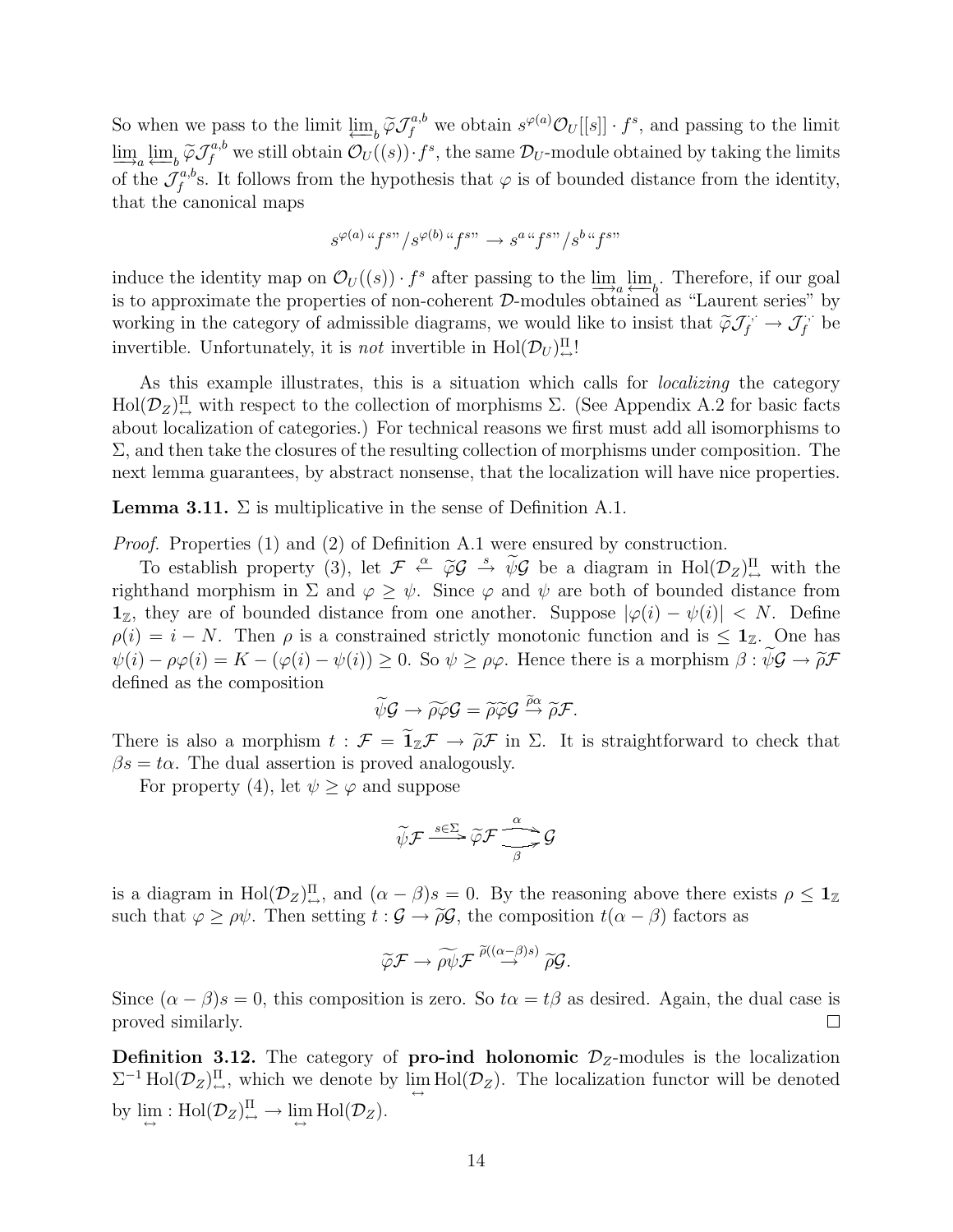By Proposition A.2 we have the following corollary of Lemma 3.11.

**Corollary 3.13.** The category  $\lim_{\longleftrightarrow} Hol(\mathcal{D}_Z)$  is exact with respect to the class  $\mathcal E$  of localizations of exact sequences in  $\text{Hol}(\mathcal{D}_Z)_{\leftrightarrow}^{\Pi}$ .  $\Box$ 

Clearly the localization functor  $\lim_{\leftrightarrow}$  is exact.

Corollary 3.14.  $(\lim_{\leftarrow} Hol(\mathcal{D}_Z))^{op} = \lim_{\leftarrow} Hol(\mathcal{D}_Z)^{op}$ . Moreover, an exact (covariant resp. contravariant) functor  $F : Hol(\mathcal{D}_{Z_1}) \to Hol(\mathcal{D}_{Z_2})$  induces an exact (covariant resp. contravariant) functor  $F: \lim_{\longleftrightarrow} Hol(\mathcal{D}_{Z_1}) \to \lim_{\longleftrightarrow} Hol(\mathcal{D}_{Z_2})$  defined by  $F \lim_{\longleftrightarrow} \mathcal{F}^{a,b} = \lim_{\longleftrightarrow} F \mathcal{F}^{a,b}.$ 

Using the standard description of morphisms in localized categories (see Appendix A.2) the reader can check that a morphism between the objects  $\lim_{\longleftrightarrow} \mathcal{F}^{\cdot, \cdot}$  and  $\lim_{\longleftrightarrow} \mathcal{G}^{\cdot, \cdot}$  in  $\lim_{\longleftrightarrow} Hol(\mathcal{D}_Z)$ is represented by a pair  $(\varphi, \alpha)$  where  $\varphi$  is any constrained strictly monotonic function on the integers and  $\alpha : \mathcal{F}^{\cdot, \cdot} \to \varphi \mathcal{G}^{\cdot, \cdot}$  is a morphism in the diagram category. Two such pairs  $(\varphi, \alpha)$ and  $(\psi, \beta)$  represent the same morphism if and only if the maps

$$
\mu_{\varphi(a),\varphi(b),\min(\varphi(a),\psi(a)),\min(\varphi(a),\psi(a))} \circ \alpha^{a,b}
$$
 and  $\mu_{\psi(a),\psi(b),\min(\varphi(a),\psi(a)),\min(\varphi(a),\psi(a))} \circ \beta^{a,b}$ 

agree. More significantly for us, the criterion for a morphism  $\mathcal{F}^{\cdot,\cdot} \to \mathcal{G}^{\cdot,\cdot}$  of admissible diagrams in the diagram category to induce an isomorphism on the level of their  $\lim_{\leftrightarrow}$ , is that this morphism becomes invertible after applying one of the natural transformations  $\tilde{\varphi}$ , for some well-behaved  $\varphi \geq 1_{\mathbb{Z}}$ .

# 3.2.2 The embedding  $\operatorname{Hol}(\mathcal D_Z) \hookrightarrow \lim\limits_{\longleftrightarrow}\operatorname{Hol}(\mathcal D_Z)$

Any  $\mathcal{M} \in Hol(\mathcal{D}_Z)$  has a natural trivial decreasing filtation  $\mathcal{M}^i = \mathcal{M}$  for  $i < 0$ ,  $\mathcal{M}^i = 0$  for  $i \geq 0$ . Correspondingly we may define for any  $a \leq b$  a II-diagram

$$
\mathcal{M}^{a,b} = \mathcal{M}^a / \mathcal{M}^b = \begin{cases} \mathcal{M}, & a < 0, b \ge 0, \\ 0, & \text{otherwise.} \end{cases}
$$

Let us call this the *trivial diagram corresponding to*  $M$ . The maps in this diagram are the obvious ones, and it is clear that  $\{M^{a,b}\}\$ is admissible. It is not difficult to check that  $M \rightarrow M$ . embeds  $Hol(\mathcal{D}_Z)$  as a full subcategory of  $Hol(\mathcal{D}_Z)^{\Pi}_{\leftrightarrow}$ . Moreover, this embedding is exact with respect to the exact structure  $\mathcal E$  on the category of admissible diagrams. The composition of the localization functor with this embedding gives an exact functor  $Hol(\mathcal{D}_Z) \to \lim_{\longleftrightarrow} Hol(\mathcal{D}_Z)$ .

Lemma 3.15. This functor is an exact embedding (but is not necessarily full).

*Proof.* It is injective on objects because  $\lim_{\longleftrightarrow}$  is. It is faithful because no morphism between trivial diagrams corresponding to a morphism of objects of  $Hol(\mathcal{D}_Z)$  is in the class  $\Sigma$ .  $\Box$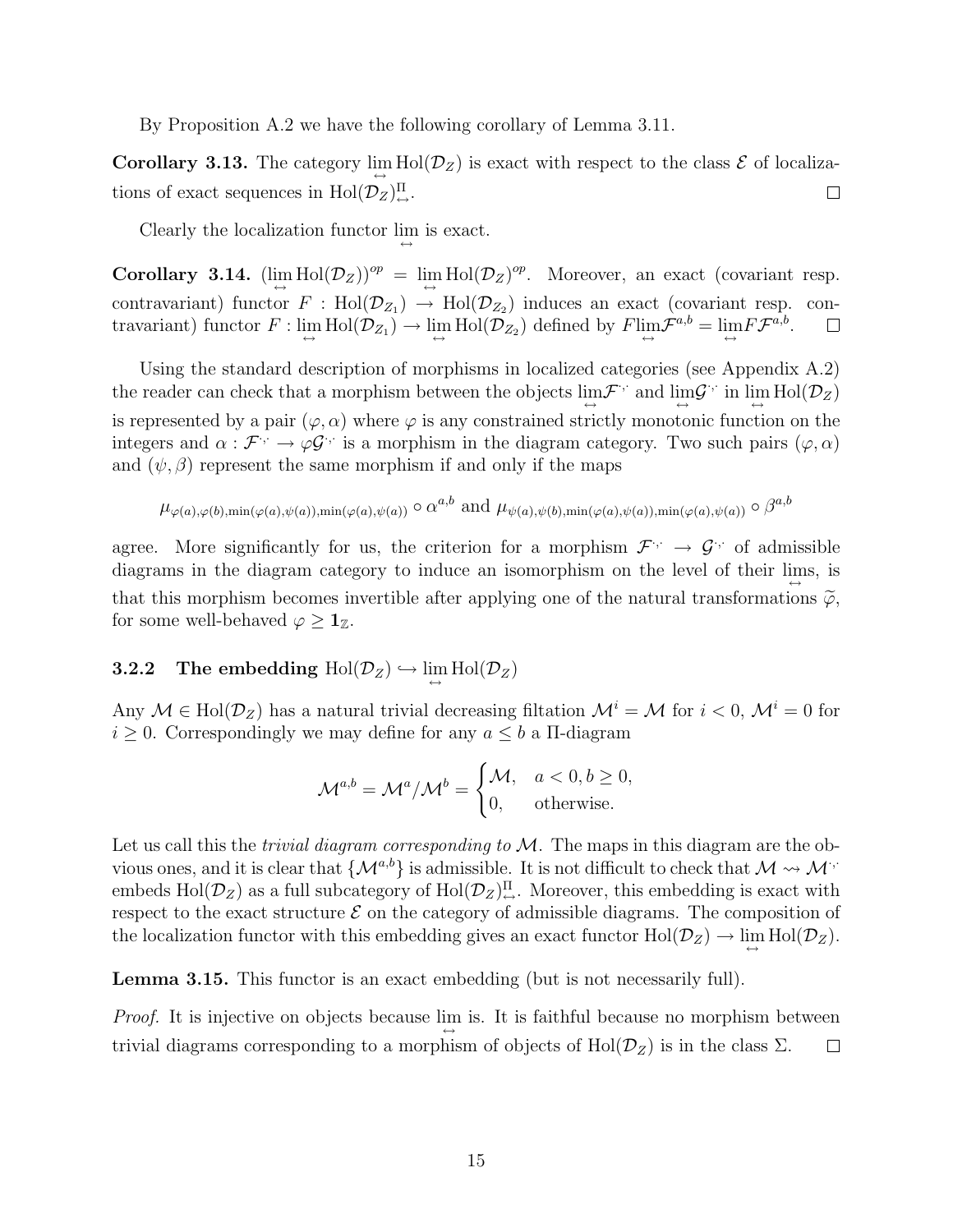#### **3.2.3** k[[s]] objects and  $k((s))$  objects

We have yet to capture all the structure of the  $\mathcal{D}_U$ -module  $\mathcal{J}_f^{-\infty,\infty}$  $f_f^{-\infty,\infty}$  of Laurent series. We are missing two components, the action of the logarithm of monodromy  $\partial t = s$  on this module, and a filtration structure. Here we concern ourselves with the first of there.

The s-action on Laurent series makes  $\mathcal{J}_f^{-\infty,\infty}$  $\mathcal{F}_f^{-\infty,\infty}$  a "k[[s]]-object" in Hol $(\mathcal{D}_U)$ . This means that it is equipped with an action of  $\kappa[[s]]$  by  $\mathcal{D}_U$ -endomorphisms, or in other words, that it is a  $\mathcal{D}_U[[s]]$ -module.

Futhermore, each  $\mathcal{J}^{a,b}_f$  $f^{a,b}_f$  is a (s<sup>b</sup>-torsion)  $\mathbb{k}[[s]]$ -module. Multiplication by s is a  $\mathcal{D}_U$ -linear endomorphism of  $\mathcal{J}^{a,b}_f$  $f^{a,b}_{f}$ . Moreover, this map is compatible with the natural maps among the  ${\cal J }^{a,b}_f$  $f^{a,b}$ . So it induces an endomorphism  $\lim_{\longleftrightarrow} s$  of  $\lim_{\longleftrightarrow} \mathcal{J}_f^{a,b}$  $f^{a,b}_f$ , which we abusively denote by s. This gives  $\lim_{\leftarrow} \mathcal{J}^{a,b}_f$  $f_f^{a,b}$  the structure of a  $\mathbb{k}[[s]]$ -object in the pro-ind category.

There is a commutative diagram



where  $\sigma$  is also given by multiplication by s. The maps  $\sigma$  induce an isomorphism  $\lim_{\leftrightarrow} \mathcal{J}_f^{a,b} \to$  $\lim_{\leftarrow} \mathcal{J}_f^{a+1,b+1}$  $f_f^{\alpha+1,\beta+1}$ . The vertical maps induce a morphism of diagrams in the localizing class  $\Sigma$ , and hence an isomorphism  $\lim_{\longleftrightarrow} \mathcal{J}_f^{a+1,b+1} \to \lim_{\longleftrightarrow} \mathcal{J}_f^{a,b}$  $f^{a,b}_{f}$ . Therefore s acts as an *automorphism* of  $\lim\limits_{\hookrightarrow} \mathcal{J}^{a,b}_f$  $f^{a,b}_{f}$ . We might say that this makes this *particular* pro-ind module a  $\mathbb{k}((s))$ -object.

By the same construction, each  $\lim_{\longleftrightarrow} \mathcal{J}_{f,k}^{a,b}$  is a  $\mathbb{k}[[s]]$ -object. One can easily check that the action of s shifts by 1 the indexing on the filtration of  $\lim_{\leftrightarrow} \mathcal{J}_{f}^{a,b}$  $f^{a,b}$  by the  $\lim_{\longleftrightarrow} \mathcal{J}^{a,b}_{f,k}$ .

Generalizing these properties, we make the following definition.

**Definition 3.16.** We say  $\lim_{\leftarrow} \mathcal{F}^{a,b}$  is a  $\mathbb{k}[[s]]$ -**object** if the  $\mathcal{F}^{a,b}$  are  $s^b$ -torsion  $\mathcal{D}_Z[s]$ -modules, equipped with shift isomorphisms  $\sigma_k$ :  $\mathcal{F}^{a,b} \to \mathcal{F}^{a+k,b+k}$ , so that the pro-ind limit obtains a  $\Bbbk[[s]]$ -module structure by the same construction above. We call  $\lim_{\longleftrightarrow} \mathcal{F}^{a,b}$  a  $\Bbbk((s))$ -object if it is a  $\mathbb{K}[[s]]$ -object on which s acts invertibly.

We will need the following criterion for the invertibility of a morphism of  $\mathbb{k}((s))$ -objects in  $\lim_{\longleftrightarrow} Hol(\mathcal{D}_Z)$ .

 $\mathbf{Proposition\ 3.17.} \text{ Let } \alpha = \lim_{\longleftrightarrow} \alpha^{a,b} : \lim_{\longleftrightarrow} \mathcal{F}^{a,b} \to \lim_{\longleftrightarrow} \mathcal{G}^{a,b} \text{ be a morphism of of } \mathbb{k}((s))\text{-objects.}^6$ Suppose there exists a fixed integer  $N \ge 0$  such that for all  $a \le b$  both the kernel and cokernel of  $\alpha^{a,b}: \mathcal{F}^{a,b} \to \mathcal{G}^{a,b}$  are annihilated by  $s^N$ . Then  $\alpha$  is an isomorphism.

<sup>&</sup>lt;sup>6</sup>Meaning  $\alpha$  commutes with s.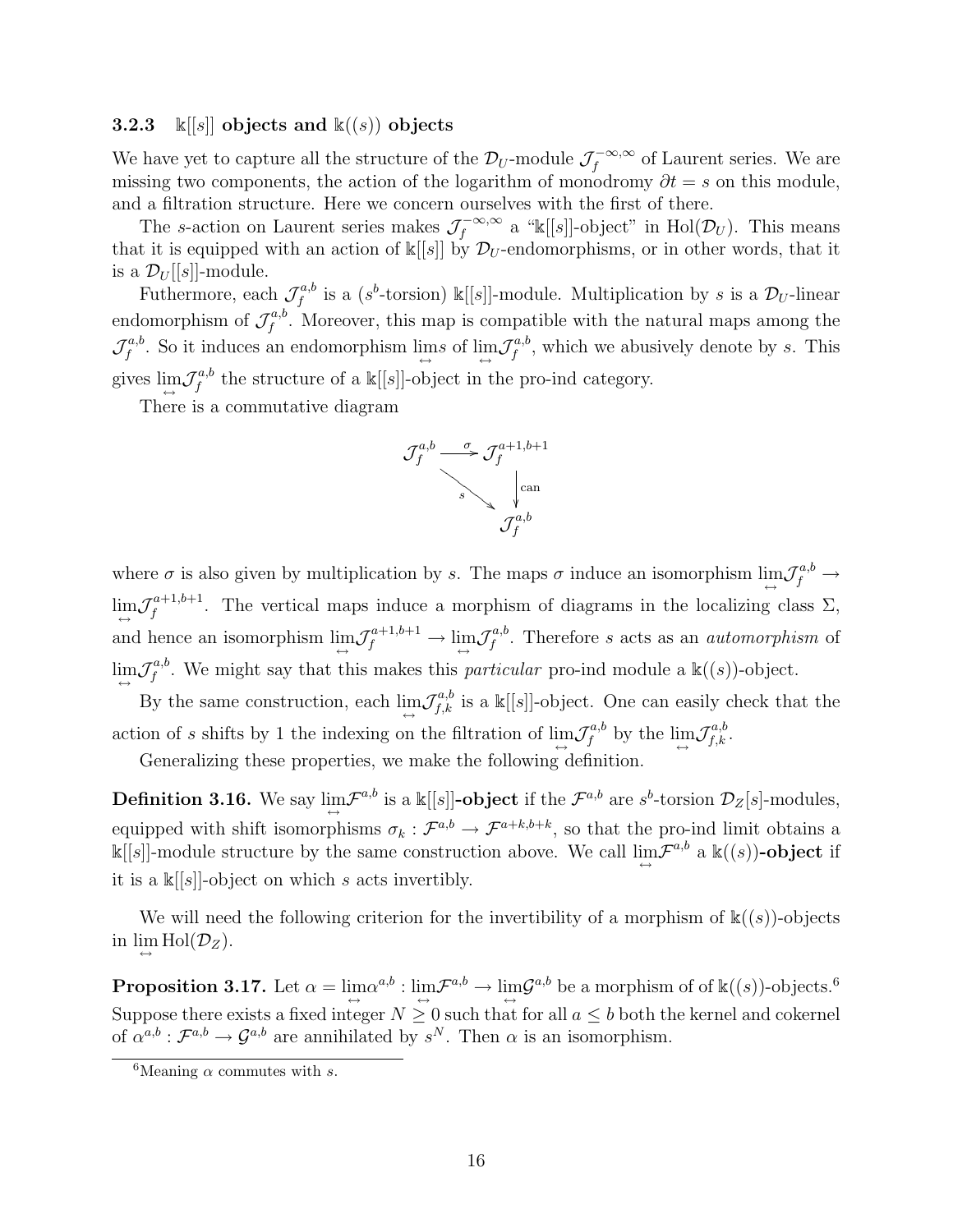*Proof.* The hypothesis entails that  $s^N$ :  $\mathcal{G}^{a,b} \to \mathcal{G}^{a,b}$  factors through im  $\alpha^{a,b}$ , and that  $s^N$ :  $\mathcal{F}^{a,b} \to \mathcal{F}^{a,b}$  factors through  $\mathcal{F}^{a,b}/\ker \alpha^{a,b} \cong \text{im } \alpha^{a,b}$  as well. In other words, there exist maps  $\beta_1^{a,b}$  $a^{a,b}_1$  :  $\mathcal{G}^{a,b} \to \text{im } \alpha^{a,b}$  and  $\beta_2^{a,b}$  $a_2^{a,b}$ : im  $\alpha^{a,b} \to \mathcal{F}^{a,b}$  such that the diagram



commutes. Define  $\beta^{a,b} = \beta_2^{a,b} \beta_1^{a,b}$ <sup>*a*,*b*</sup>. These are compatible:  $\beta_1$  is simply multiplication by  $s^N$  and  $\beta_2$  is multiplying by  $s^N$  and taking the (now unique) lift to  $\mathcal{F}^{a,b}$ ; both procedures are compatible with the maps in the diagrams  $\mathcal F$  and  $\mathcal G$ . So the  $\beta^{a,b}$  induce a morphism  $\beta = \lim_{\leftarrow} \beta^{a,b} : \lim_{\leftarrow} \mathcal{G}^{a,b} \rightarrow \lim_{\leftarrow} \mathcal{F}^{a,b}$  in  $\lim_{\leftarrow} Hol(\mathcal{D}_Z)$ . Note that we have  $\beta^{a,b} \alpha^{a,b}(m) =$  $(\alpha^{a,b})^{-1}\alpha^{a,b}(s^{2N}m) = s^{2N}m$  and similarly  $\alpha^{a,b}\beta^{a,b} = s^{2N}$ . So both compositions  $\alpha\beta$  and βα are multiplication by  $s^{2N}$ . Since α is a map of  $\mathbb{k}((s))$  objects, multiplication by  $s^{2N}$  is invertible on either one. Consequently  $s^{-2N}\beta$  inverts  $\alpha$ .  $\Box$ 

## 3.2.4 Admissible filtrations

Another structure on  $\mathcal{J}_f^{-\infty,\infty}$  $\mathcal{F}_f^{-\infty,\infty}$  is that it is exhaustively filtered by  $\mathcal{D}_U[[s]]$ -submodules  $\mathcal{J}_f^{a,\infty}$ ra, $\infty \ f$  . We can define truncated versions of the diagram  $\{\mathcal{J}_{f}^{a,b}\}$  by

$$
\mathcal{J}_{f,k}^{a,b} = s^{\max(a,k)\,\alpha} f^{s\cdots}/s^{\max(b,k)\,\alpha} f^{s\cdots}.
$$

Observe that  $\lim_{n \to \infty} \lim_{k \to \infty} \mathcal{J}_{f,k}^{a,b} = s^k \mathcal{O}_U[[s]] \cdot f^s = \mathcal{J}_f^{k,\infty}$  $f_f^{\kappa,\infty}$ . It is a simple exercise to verify that there are natural embeddings  $\mathcal{J}_{f,k}^{\cdot,\cdot} \hookrightarrow \mathcal{J}_{f,\ell}^{\cdot,\cdot}$  for  $k \geq \ell$ , and that the  $\mathcal{J}_{f,k}^{\cdot,\cdot}$  are all admissible. So  $\mathcal{J}^{\cdot,\cdot}_f$  $f_i^{\cdot,\cdot}$  is admissibly Z-filtered by the  $\mathcal{J}_{f,k}^{\cdot,\cdot}$  in the diagram category:

$$
\mathcal{J}_f^{(k)} \supset \cdots \supset \mathcal{J}_{f,-2}^{(k)} \supset \mathcal{J}_{f,-1}^{(k)} \supset \cdots.
$$

Consequently there is a filtration by admissible monomorphisms in the exact category  $\lim_{\longleftrightarrow} Hol(\mathcal{D}_U)$ 

$$
\lim_{\longleftrightarrow} \mathcal{J}_f^{a,b} \supset \cdots \supset \lim_{\longleftrightarrow} \mathcal{J}_{f,-2}^{a,b} \supset \lim_{\longleftrightarrow} \mathcal{J}_{f,-1}^{a,b} \supset \lim_{\longleftrightarrow} \mathcal{J}_{f,0}^{a,b} \supset \cdots
$$

which is analogous to the filtration of  $\mathcal{J}_f^{-\infty,\infty}$  $f_f^{-\infty,\infty}$  by the  $\mathcal{J}_f^{a,\infty}$ ra, $\infty \atop f$  .

**Definition 3.18.** We say  $\lim_{\leftarrow} \mathcal{F}^{a,b}$  is admissibly filtered if it has a Z-indexed decreasing filtration by monomorphisms  $\cdots \supset \lim_{\leftarrow} \mathcal{F}_k^{a,b} \supset \lim_{\leftarrow} \mathcal{F}_{k+1}^{a,b} \supset \cdots$  which are admissible in the exact category  $\lim_{\longleftrightarrow} Hol(\mathcal{D}_Z)$ , such that  $\mathcal{F}_k^{a,b} = \mathcal{F}^{\max(a,k), \max(b,k)}$ .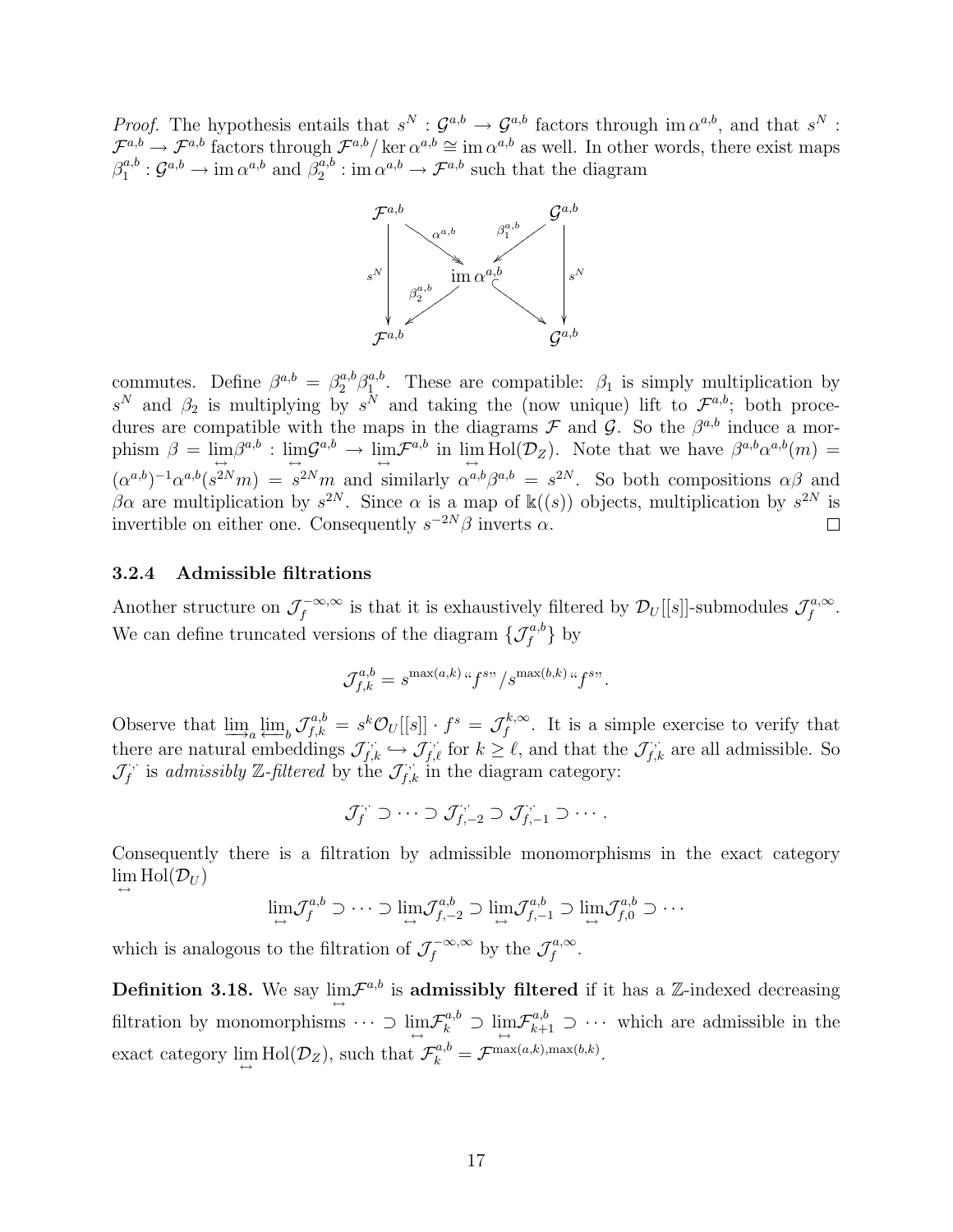**Lemma 3.19.** Let  $k \leq \ell$ , and assume  $\lim_{\leftarrow} \mathcal{F}^{a,b}$  is admissibly filtered. Then we may form the cokernel

$$
\lim_{\leftrightarrow} \mathcal{F}_k^{a,b}/\lim_{\leftrightarrow} \mathcal{F}_\ell^{a,b} = \mathrm{coker}(\lim_{\leftrightarrow} \mathcal{F}_\ell^{a,b} \hookrightarrow \lim_{\leftrightarrow} \mathcal{F}_k^{a,b}) = \lim_{\leftrightarrow} \mathcal{G}^{a,b}, \qquad \mathcal{G}^{a,b} = \mathcal{F}_k^{a,b}/\mathcal{F}_\ell^{a,b}.
$$

This cokernel canonically isomorphic to  $\mathcal{F}^{k,\ell} \in Hol(\mathcal{D}_Z) \subset \lim_{\longleftrightarrow} Hol(\mathcal{D}_Z)$ .

*Proof.* By admissibility, one can prove that for  $a \leq b$  one has

$$
\mathcal{G}^{a,b} = \begin{cases} \mathcal{F}^{k,\ell} & b \ge \ell \ge k \ge a \\ \mathcal{F}^{a,\ell} & b \ge \ell \ge a \ge k \\ \mathcal{F}^{a,b} & \ell \ge b \ge a \ge k \\ \mathcal{F}^{k,b} & \ell \ge b \ge k \ge a \\ 0 & b \ge a \ge \ell \ge k \text{ or } \ell \ge k \ge b \ge a \end{cases}
$$

Now consider the map  $\varphi : \mathbb{Z} \to \mathbb{Z}$  defined by

$$
\varphi(i) = \begin{cases} i+\ell & i \ge 0 \\ i+k & i < 0 \end{cases}
$$

It is easy to verify that this is well-behaved in the sense of Definition 3.9, and that  $1_z \leq \varphi$ . Moreover it has the properties

$$
\varphi(b) \ge \ell \ge k \ge \varphi(a) \qquad b \ge 0 > a
$$
  

$$
\varphi(b) \ge \varphi(a) \ge \ell \ge k \qquad b \ge a \ge 0
$$
  

$$
\ell \ge k \ge \varphi(a) \ge \varphi(b) \qquad 0 > b \ge a
$$

It follows that  $\widetilde{\varphi} \mathcal{G}^{\cdot, \cdot} = \mathcal{F}^{k, \ell}$  as a diagram in  $\text{Hol}(\mathcal{D}_Z)^{\Pi}_{\leftrightarrow}$ . So there is a map of diagrams  $\mathcal{F}^{k, \ell} \to$ <br> $\mathcal{G}^{\cdot, \cdot}$  in the localizing class  $\Sigma$  and therefore an isomorphism  $\mathcal{F}^{$  $\mathcal{G}$  in the localizing class  $\Sigma$ , and therefore an isomorphism  $\mathcal{F}^{k,\ell} \cong \lim_{\longleftrightarrow} \mathcal{G}^{a,b}$  in  $\lim_{\longleftrightarrow} \text{Hol}(\mathcal{D}_Z)$ .

We will use this lemma to prove an important technical proposition. Suppose we are given an isomorphism of admissibly filtered objects

$$
\alpha = \lim_{\leftarrow} \alpha^{a,b} : \lim_{\leftarrow} \mathcal{F}^{a,b}_! \xrightarrow{\sim} \lim_{\leftarrow} \mathcal{F}^{a,b}_*
$$

in  $\lim_{\leftarrow} Hol(\mathcal{D}_Z)$ . Note that we obtain maps  $\alpha_k^{a,b} = \alpha^{\max(a,k), \max(b,k)} : \mathcal{F}_{1,k}^{a,b} \to \mathcal{F}_{*,k}^{a,b}$  for any k, and hence also a map  $\alpha_k = \lim_{\leftrightarrow} \alpha_k^{a,b}$  ${}^{a,b}_{k} : \lim_{\leftarrow} {\cal F}^{a,b}_{!,k} \rightarrow \lim_{\leftarrow} {\cal F}^{a,b}_{*,k}.$ 

Key Technical Point 3.20. Observe that while not necessarily an isomorphism,  $\alpha_k$  is an admissible monomorphism! For there is an embedding in the diagram category ker  $\alpha_k^{a,b}$   $\rightarrow$ ker  $\alpha^{a,b}$ . By a diagram chase (cf. the proof of Lemma 3.8 above) one can verify that the kernel of a morphism of admissible diagrams is in fact an admissible diagam. We have  $\lim_{\leftrightarrow}$  ker  $\alpha^{a,b} = 0$  in the pro-ind category. As an exercise, the reader may check that this implies  $\lim_{k \to \infty} \ker \alpha_k^{a,b} = 0$ , and that this entails  $\alpha_k$  is an admissible monomorphism.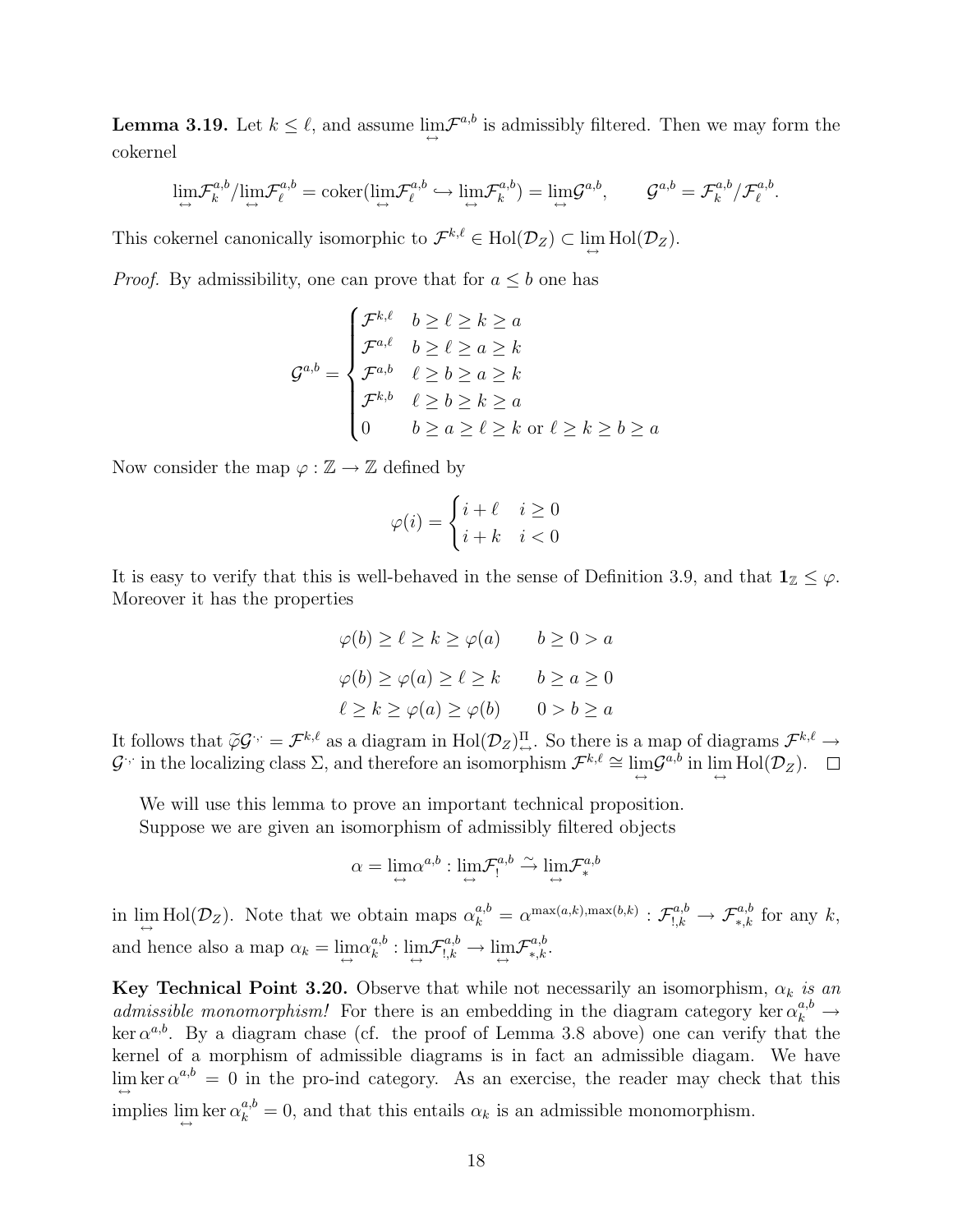This is an important point! It allows us to form objects such as the cokernel coker( $\alpha_k$ ) in the pro-ind category. It is not true that the image of an arbitrary morphism of admissible diagrams is admissible (try doing the diagram chase). In particular, this fails for just the example we need: we will ultimately want to study this cokernel when the αs are the Goresky-MacPherson map  $j_! \to j_*$  for holonomic D-modules. The Goresky-MacPherson functor  $j_{!*} = \text{im}(j_! \rightarrow j_*)$  preserves injectivity and surjectivity but is not exact in the middle. Consequently the diagram im  $\alpha^{a,b}$  need not be admissible in this case!

**Proposition 3.21.** Consider the cokernel coker<sub>k, $\ell$ </sub> of the admissible monomorphism  $\lim_{\leftarrow} \mathcal{F}^{a,b}_1$ !  $\overset{\alpha_\ell}{\hookrightarrow}$  $\mathcal{F}_{*,\ell}^{a,b} \hookrightarrow \lim_{\leftarrow} \mathcal{F}_{*,k}^{a,b}$ , for any  $k \leq \ell$ . This cokernel is isomorphic to an object of the subcategory  $\text{Hol}(\mathcal{D}_Z) \subset \lim_{\leftrightarrow} \text{Hol}(\mathcal{D}_Z).$ 

*Proof.* By the definition of isomorphisms in the pro-ind category, the map of diagrams  $\alpha^{a,b}$ becomes invertible after applying one of the natural transformations  $\tilde{\varphi}$ . In other words, there exists a well-behaved  $\varphi \geq 1_{\mathbb{Z}}$  and an isomorphism of *diagrams*  $\widetilde{\varphi} \mathcal{F}_! \to \widetilde{\varphi} \mathcal{F}_*$  such that the square



commutes. Here and throughout this proof we use the convention that ∼ denotes a map which becomes an isomorphism after taking lims, while  $\cong$  denotes a genuine isomorphism of diagrams. We negate these symbols to indicate that the relevant property does not hold.

It follows immediately that there is also a commutative square of truncated diagrams

$$
\begin{array}{ccc} \displaystyle (\widetilde{\varphi}\mathcal{F}_{!})_{\ell}^{a,b} \stackrel{\cong}{\longrightarrow} (\widetilde{\varphi}\mathcal{F}_{*})_{\ell}^{a,b} \\ \not \sim \Big\downarrow & & \Big\downarrow \not \sim \\ \mathcal{F}_{!,\ell}^{a,b} \stackrel{\not \sim}{\longrightarrow} \mathcal{F}_{*,\ell}^{a,b} \\ \end{array}
$$

where the truncations of the vertical maps no longer become isomorphisms in the pro-ind category.

Temporarily denote by  $\sharp$  either ! or \*. Note that  $(\widetilde{\varphi} \mathcal{F}_{\sharp})_{\ell}^{a,b} = (\widetilde{\varphi} \mathcal{F}_{\sharp})^{\max(\ell,a),\max(\ell,b)}$  $\mathcal{F}_{\texttt{\tiny H}}^{\varphi(\max(\ell,a)),\varphi(\max(\ell,b))}$  $\mathcal{L}_{\sharp}^{(\max(\ell,a)),\varphi(\max(\ell,b))}$ . Since  $\varphi$  is order preserving, this is the same thing as  $\mathcal{F}_{\sharp}^{\max(\varphi\ell,\varphi a),\max(\varphi\ell,\varphi b)}$  $\mathcal{F}_{\sharp,\varphi\ell}^{\varphi a,\varphi b} = (\widetilde{\varphi}\mathcal{F}_{\sharp,\varphi\ell})^{a,b}$ . We have canonical maps  $(\widetilde{\varphi}\mathcal{F}_{\sharp,\varphi\ell})^{a,b} \stackrel{\sim}{\to} \mathcal{F}_{\sharp,\varphi\ell}^{a,b}$ . The squares

$$
(\widetilde{\varphi}\mathcal{F}_{\sharp})_{\ell}^{a,b} \xrightarrow{\not\sim} \mathcal{F}_{\sharp,\ell}^{a,b}
$$

$$
\downarrow^{\land}_{(\widetilde{\varphi}\mathcal{F}_{\sharp,\varphi\ell})^{a,b}} \xrightarrow{\sim} \mathcal{F}_{\sharp,\varphi\ell}^{a,b}
$$

commute.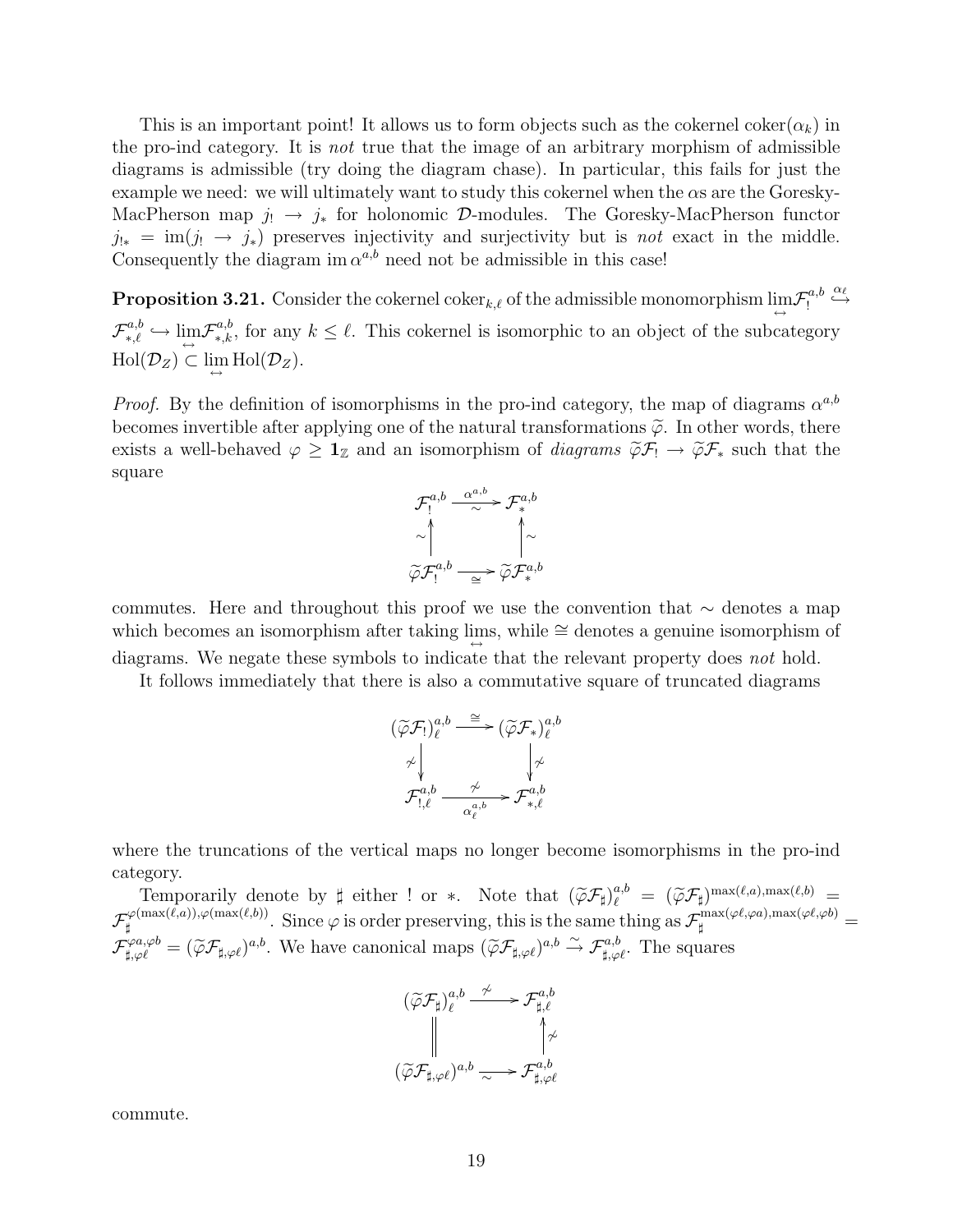Hence we obtain a commutative diagram in  $\text{Hol}(\mathcal{D}_Z)_{\leftrightarrow}^{\Pi}$ :



Passing to the pro-ind category, we therefore obtain the isomorphism  $#$  in the following commutative diagram in the pro-ind category, with exact sequences as indicated by  $\hookrightarrow$  for admissible monomorphisms and  $\rightarrow$  for admissible epimorphisms.

$$
\lim_{\leftrightarrow} \mathcal{F}_{1,\varphi\ell}^{a,b} \xrightarrow{\text{lin}} \mathcal{F}_{1,\ell}^{a,b} \longrightarrow \text{coker}(1) \xrightarrow{\text{(f)}} \mathcal{F}_{1}^{\ell,\psi\ell}
$$
\n
$$
\lim_{\leftrightarrow} \mathcal{F}_{1,\varphi\ell}^{a,b} \xrightarrow{\text{lin}} \mathcal{F}_{1,\ell}^{a,b} \qquad \text{(a)} \qquad \text{im } \alpha^{\ell,\varphi\ell}
$$
\n
$$
\lim_{\leftrightarrow} \mathcal{F}_{1,\varphi\ell}^{a,b} \xrightarrow{\text{lin}} \mathcal{F}_{2,\ell}^{a,b} \qquad \text{in } \alpha^{\ell,\varphi\ell}
$$
\n
$$
\lim_{\leftrightarrow} \mathcal{F}_{2,\varphi\ell}^{a,b} \xrightarrow{\text{lin}} \mathcal{F}_{2,\ell}^{a,b} \qquad \text{in } \alpha^{\ell,\varphi\ell}
$$
\n
$$
\lim_{\leftrightarrow} \mathcal{F}_{2,\varphi\ell}^{a,b} \xrightarrow{\text{lin}} \mathcal{F}_{2,\ell}^{a,b} \qquad \text{in } \alpha^{\ell,\varphi\ell}
$$
\n
$$
\text{coker}_{k,\ell} \longrightarrow \text{coker}(\star) \longrightarrow \text{coker}(\star) \longrightarrow \mathcal{F}_{2,\ell}^{k,\varphi\ell} \text{im } \alpha^{\ell,\varphi\ell}
$$

Here the isomorphisms labeled (†) are by Lemma 3.19, and the isomorphisms in the bottom row are by general abstract nonsense. We leave the commutativity of the rectangle marked ? as an exercise.  $\Box$ 

An straightforward corollary of the proof is the following.

**Corollary 3.22.** If  $k = \ell$  and the modules coker $(\alpha^{a,b})$  are supported on a subvariety  $W \subset Z$ for any  $a, b$ , then the holonomic module coker<sub>k,k</sub> is also supported on W.  $\Box$ 

# **3.3** Duality and direct image functors in  $\lim_{\leftrightarrow} Hol(\mathcal{D}_Z)$

By Corollary 3.14, exact functors between the categories of holonomic  $\mathcal{D}$ -modules we are interested in, induce analogues in the lims of these categories. We will apply these functors to the following collection of pro-ind holonomic D-modules.

# 3.3.1 Definition of  $\mathcal{M}^{-\infty,\infty}$  and  $\mathcal{M}_k^{-\infty,\infty}$

For any holonomic  $\mathcal{D}_U$ -module M we define

$$
\mathcal{M}^{-\infty,\infty}=\lim_{\hookrightarrow}(\mathcal{M}\underset{\mathcal{O}_U}{\otimes}\mathcal{J}^{a,b}_f).
$$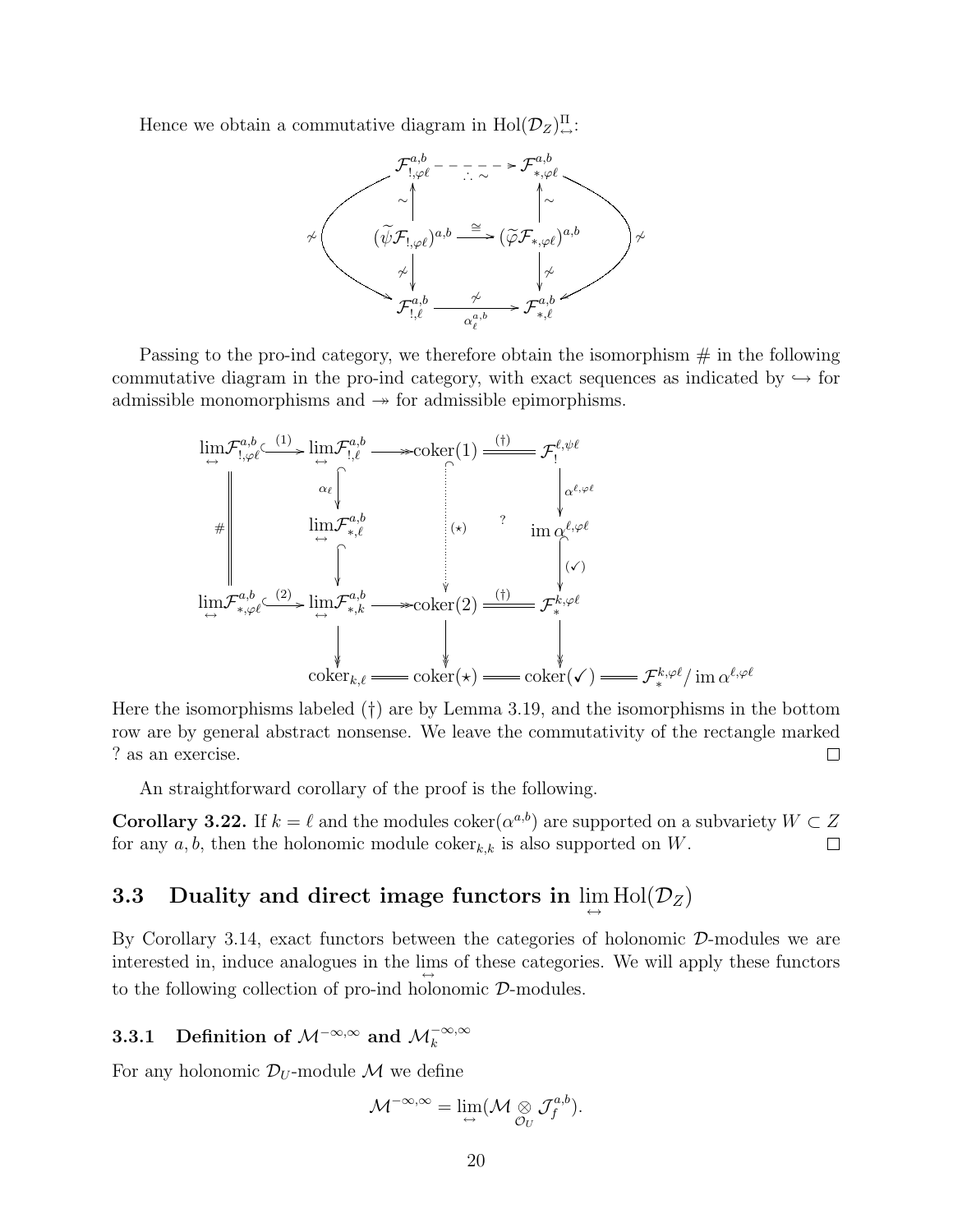Note that  $\mathcal{M} \otimes \mathcal{J}^{a,b}_f$  is a holonomic  $\mathcal{D}_U$ -module (see Appendix B.5.3), so these together form a diagram of the required sort. One can check directly that this diagram is admissible, using the fact that as k-vector spaces  $\mathcal{M} \otimes \mathcal{J}_{f}^{a,b} \cong \mathcal{M} \otimes_{\Bbbk} s^{a} \Bbbk[s]/s^{b} \Bbbk[s]$  and the maps among these are the obvious ones. Moreover since each  $\mathcal{J}^{a,b}_f$  $f_f^{a,b}$  is a free  $\mathcal{O}\text{-module}$ , tensoring by it is an exact functor. Consequently  $\mathcal{M} \mapsto \mathcal{M}^{-\infty,\infty}$  is an exact functor from  $\text{Hol}(\mathcal{D}_U)$  to  $\lim_{\longleftrightarrow} \text{Hol}(\mathcal{D}_U)$ . In addition,  $\mathcal{M}^{-\infty,\infty}$  is an admissibly filtered k((s))-object in the pro-ind category, filtered by

$$
\mathcal{M}_k^{-\infty,\infty} = \lim_{\longleftrightarrow} (\mathcal{M} \underset{\mathcal{O}_U}{\otimes} \mathcal{J}_{f,k}^{a,b}).
$$

The action of s is induced from the action of s on the  $\mathcal{J}^{a,b}_{f}$  $f^{a, b}$ S.

#### 3.3.2 Duality

To analyze the duality functor on the pro-ind category, we will first need to understand it for the  $\mathcal{J}^{a,b}$ s.

**Lemma 3.23.** We have  $\mathbb{D}\mathcal{J}^{a,b} \cong \mathcal{J}^{-b,-a}$ , as  $\mathcal{D}_{\mathbb{k}^{\times}}$ -modules, and with respect to this isomorphism,  $\mathbb{D}(\mathcal{J}^{a,b} \stackrel{s}{\rightarrow} \mathcal{J}^{a,b}) = \mathcal{J}^{-b,-a} \stackrel{s}{\leftarrow} \mathcal{J}^{-b,-a}.$ 

Proof. Define a pairing

$$
\mathcal{J}^{a,b}\times \mathcal{J}^{-b,-a}\to \mathcal{J}^{0,1}=\mathcal{O}_{\Bbbk^{\times}}
$$

by

$$
\langle f(s), g(s) \rangle = \langle (s^a x_0 + s^{a+1} x_1 + \dots + s^{b-1} x_{b-a-1}) t^s, (s^{-b} y_0 + s^{-b+1} y_1 + \dots + s^{-a-1} y_{b-a-1}) t^s \rangle
$$
  
= Res
$$
\underset{s=0}{\text{Res}} f(s)g(-s) ds = -(x_0 y_{b-a-1} + \dots + x_{b-a-1} y_0).
$$

Here we have computed the residue formally after making the substitution  $s \to -s$  (including  $t^s \mapsto t^{-s}$  so that the two cancel).

For  $\mathcal O$ -coherent  $\mathcal D$ -modules, the duality functor  $\mathbb D$  coincides with the usual duality for  $\mathcal{O}\text{-modules}, \mathcal{H}om_{\mathcal{O}}(\bullet, \mathcal{O}),$  with a canonically defined  $\mathcal{D}\text{-action}$ 

$$
(\xi \varphi)(m) = \xi \varphi(m) - \varphi(\xi m).
$$

It is straightforward to check that the pairing above induces an isomorphism of  $\mathcal{O}$ -modules

$$
\mathbb{D} \mathcal{J}^{a,b} = \mathcal{H}om_{\mathcal{O}_{\mathbb{K}^{\times}}}(\mathcal{J}^{a,b}, \mathcal{O}_{\mathbb{K}^{\times}}) \cong \mathcal{J}^{-b,-a}.
$$

In fact this is an isomorphism of D-modules as well. To see that it respects the action of  $\partial$ , note that it sends  $s^{-b+k}t^s \in \mathcal{J}^{-b,-a}$  to  $\varphi_k \in \mathcal{H}om_{\mathcal{O}_{\mathbb{R}^{\times}}}(\mathcal{J}^{a,b},\mathcal{O}_{\mathbb{R}^{\times}})$  defined by  $\varphi_k(s^{a+j}t^s)$  $-\delta_{j+k,b-a-1}$ . In particular,  $\partial(s^{-b+k}t^s) = s^{-b+k+1}t^{-1}t^s$  is sent to  $t^{-1}\varphi_{k+1}$ . We have

$$
(\partial \varphi_k)(s^{a+j}t^s) = \partial \varphi_k(s^{a+j}t^s) - \varphi_k \partial(s^{a+j}t^s)
$$
  
=  $-\partial \delta_{j+k,b-a-1} + \varphi_k(s^{a+j+1}t^{-1}t^s)$   
=  $-t^{-1}\delta_{k+j+1,b-a-1} = t^{-1}\varphi_{k+1}(s^{a+j}t^s),$ 

as desired. We leave the reader to check the last assertion (about the dual of the s-action).  $\Box$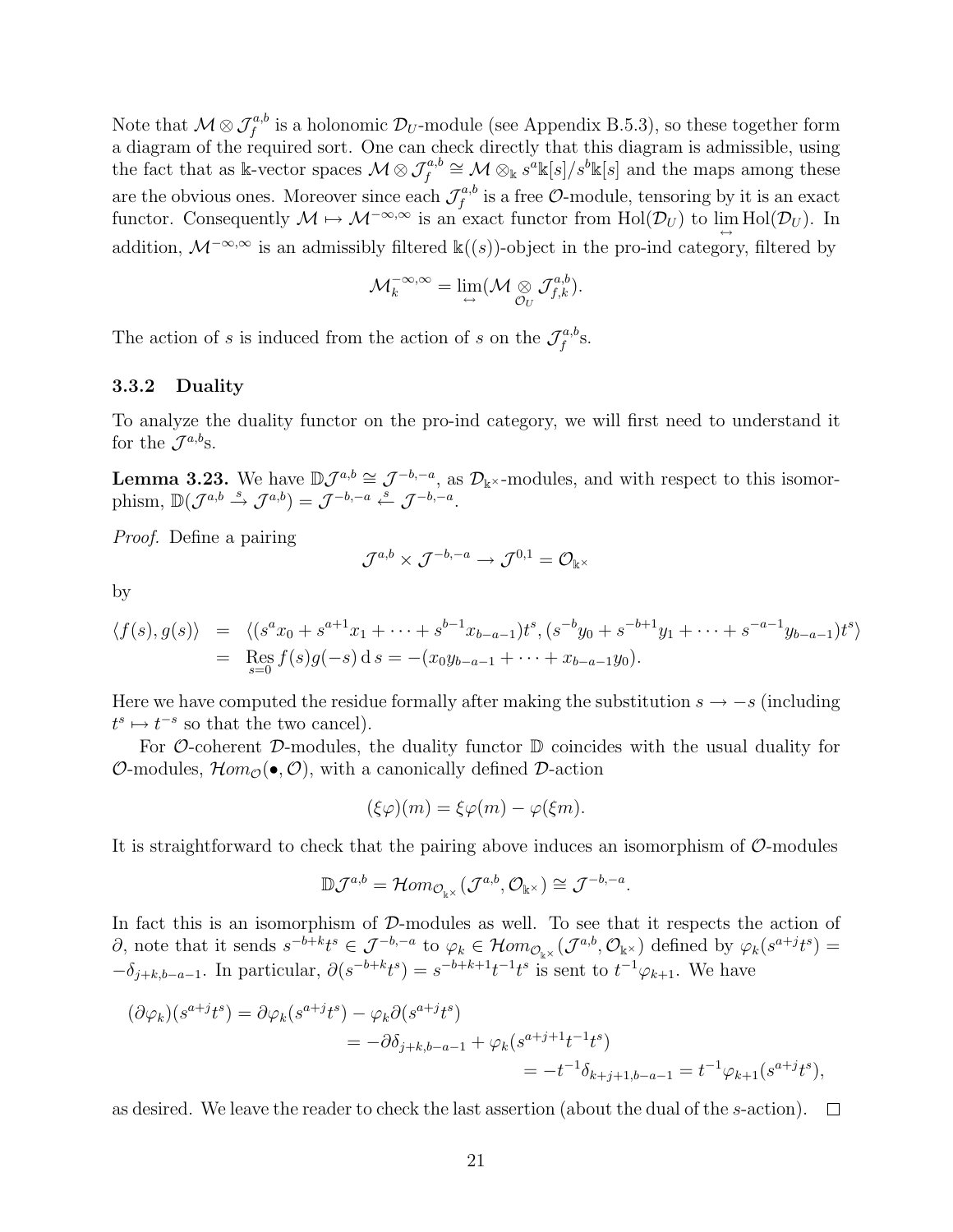${\rm Lemma~3.24.} \ {\mathbb D} {\mathcal J}_{\rm f}^{a,b}$  $\mathcal{J}_f^{a,b} \cong \mathcal{J}_f^{-b,-a}$  $\mathcal{D}_{U}^{-b,-a}$  as  $\mathcal{D}_{U}$ -modules, in a manner respecting the s action.

Proof. This follows from the last lemma and the computation

$$
\mathbb{D}_U \mathcal{J}_f^{a,b} = \mathbb{D}_U((f|_U)^! \mathcal{J}^{a,b}[\dim X - 1] = (\mathbb{D}_U(f|_U)^! \mathcal{J}^{a,b})[1 - \dim X] =
$$
  

$$
((f|_U)^* \mathbb{D}_{\mathbb{k}^{\times}} \mathcal{J}^{a,b})[1 - \dim X] = ((f|_U)^* \mathcal{J}^{-b,-a})[1 - \dim X] = \mathcal{J}_f^{-b,-a}.
$$

The s action on the  $\mathcal{J}_f$  is induced from that on the  $\mathcal{J}_s$  by functoriality, so the last assertion comes for free.  $\Box$ 

From the considerations discussed in Appendix B.5.3 we obtain the following corollary.

**Corollary 3.25.** For any holonomic  $\mathcal{D}_U$ -module M, we have an isomorphism

$$
\mathbb{D}(\mathcal{M}\underset{\mathcal{O}_U}{\otimes}\mathcal{J}^{a,b}_f)\cong \mathbb{D}\mathcal{M}\underset{\mathcal{O}_U}{\otimes}\mathcal{J}^{-b,-a}_f
$$

which respects the *s*-action.

Taking duals sends the canonical maps  $\mu_{a,b,a',b'}$  to  $\mu_{-b',-a',-b,-a}$ . Since  $(a,b) \mapsto (-b,-a)$ is an automorphism of the poset  $\Pi$ , we obtain the following.

**Proposition 3.26.** There is a canonical isomorphism of  $\mathbb{k}((s))$ -objects in  $\lim_{\leftrightarrow} Hol(\mathcal{D}_U)$ 

$$
\mathbb{D}(\mathcal{M}^{-\infty,\infty})\cong (\mathbb{D}\mathcal{M})^{-\infty,\infty}.\quad \Box
$$

We will need to know how this behaves with respect to the admissible filtrations described above.

#### $\text{Proposition 3.27. } {\mathbb{D}}({\mathcal{M}}_k^{-\infty,\infty}) \cong ({\mathbb{D}}{\mathcal{M}})^{-\infty,\infty}/({\mathbb{D}}{\mathcal{M}})^{-\infty,\infty}_{-k}$  $\frac{-\infty,\infty}{-k}$ .

(The "quotient" really means cokernel of the corresponding admissible inclusion.) Proof. A straightforward corollary of Lemma 3.19 is that coker( $\lim_{\leftarrow} \mathcal{F}_k^{a,b}$ )  $\hat{h}_k^{a,b} \,\hookrightarrow\, \lim_{\longleftrightarrow} \mathcal{F}^{a,b}) \,=\, \lim_{\longleftrightarrow} \mathcal{F}^{a,b},$ where  ${}_{k}\mathcal{F}^{a,b} = \mathcal{F}^{\min(a,k),\min(b,k)}$ . It is clear that we have  $\mathbb{D}\mathcal{J}^{a,b}_{f,k} = {}_{-k}\mathcal{J}^{-b,-a}_{f}$  $f^{-b,-a}$ , so

$$
\mathbb{D}(\mathcal{M}_k^{-\infty,\infty}) = \lim_{\longleftrightarrow} (\mathbb{D}\mathcal{M} \otimes \mathcal{M}_f^{-b,-a}).
$$

Now we recognize the righthand side as

$$
\operatorname{coker}\{(\mathbb{D}\mathcal{M})_{-k}^{-\infty,\infty}\hookrightarrow\mathbb{D}(\mathcal{M}^{-\infty,\infty})\}=\operatorname{coker}\{\lim_{\leftarrow}(\mathbb{D}\mathcal{M}\otimes\mathcal{J}_{f,-k}^{a,b})\hookrightarrow\lim_{\leftarrow}(\mathbb{D}\mathcal{M}\otimes\mathcal{J}_{f}^{a,b})\}.\quad \Box
$$

The object in the category of  $\mathcal{D}_U((s))$  modules analogous to  $\mathbb{D}(\mathcal{M}_k^{-\infty,\infty})$  is the "truncated" Laurent series"  $\mathcal{M} \otimes (\mathcal{O}_U((s)) \cdot f^s / s^{-k} \mathcal{O}_U[[s]] \cdot f^s)$ .

 $\Box$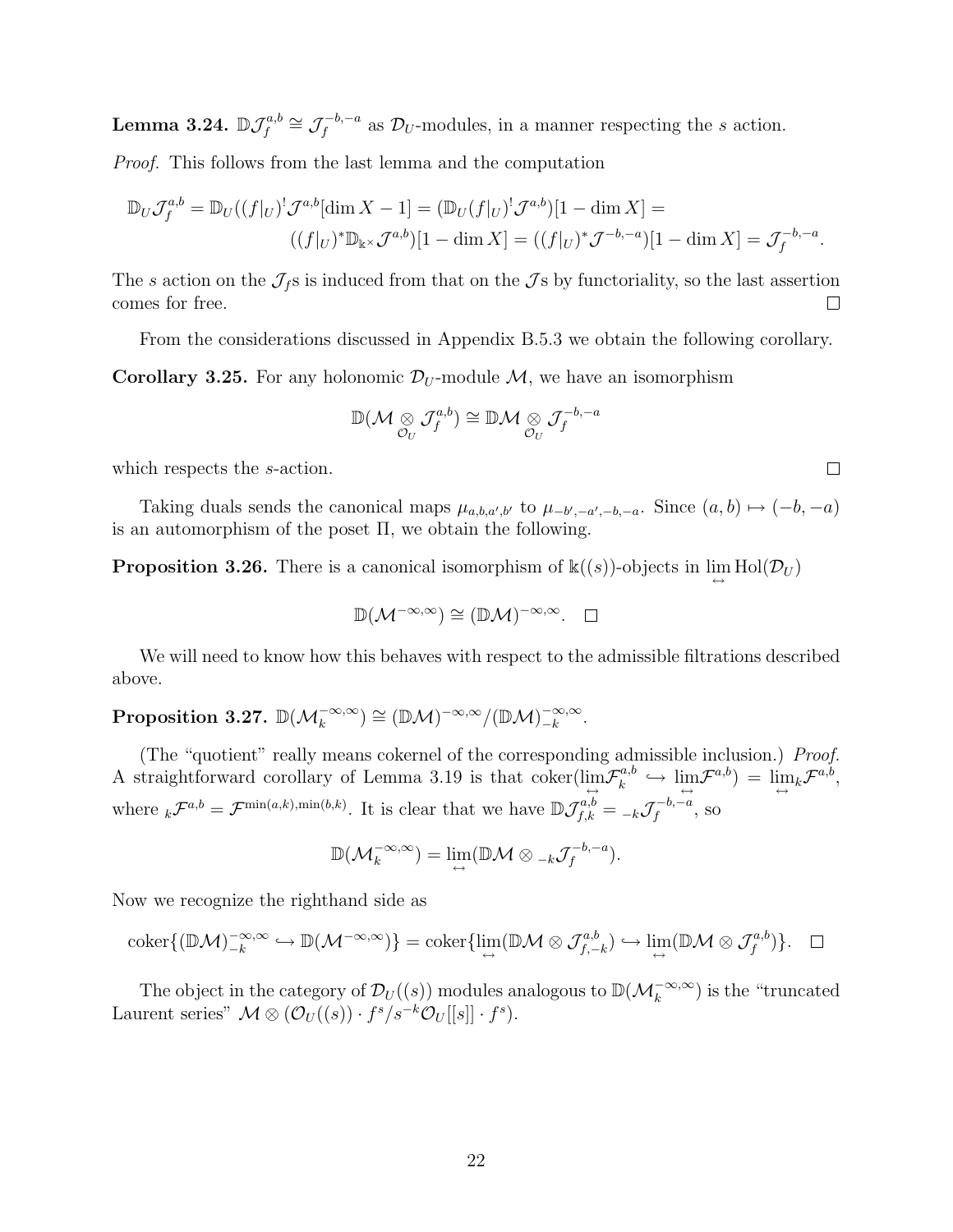#### 3.3.3 Direct images

Next we discuss functors of direct image along the open embedding  $i$ .

Key Technical Point 3.28. Note that  $j$  is an open affine embedding (it is obtained by base change from  $\mathbb{k}^{\times} \hookrightarrow \mathbb{k}$ ) so  $j_* = j$  is exact, and hence  $j_! = \mathbb{D} j_* \mathbb{D}$  is also exact. In particular, they take holonomic modules to holonomic modules, not complexes! Consequently there are induced exact functors  $j_*$  and  $j_!$  from  $\lim_{\longleftrightarrow} Hol(\mathcal{D}_U)$  to  $\lim_{\longleftrightarrow} Hol(\mathcal{D}_X)$ .

**Definition 3.29.** For  $\sharp = \ast$  or ! we denote  $j_{\sharp} \mathcal{M}^{-\infty, \infty}$  by  $\Pi^{f\sharp} \mathcal{M}$  or simply  $\Pi^{\sharp} \mathcal{M}$ .

The functor  $\Pi^{f,\sharp}: \text{Hol}(\mathcal{D}_U) \to \lim_{\longleftrightarrow} \text{Hol}(\mathcal{D}_X)$  is exact. If we write s for  $j_{\sharp}(s): \Pi^{\sharp} \mathcal{M} \to$  $\Pi^\sharp \mathcal{M}$ , we see that the structure of admissibly filtered  $\Bbbk((s))$ -object on  $\mathcal{M}^{-\infty,\infty}\in \lim\limits_{\longleftrightarrow}\mathrm{Hol}(\mathcal{D}_U)$ induces the same structure on  $\Pi^{\sharp}\mathcal{M} \in \lim_{\leftarrow} Hol(\mathcal{D}_X)$ , if we write  $\Pi_{k}^{\sharp}\mathcal{M}$  for the admissible  $\Bbbk[[s]]$ -subobject  $j_{\sharp}M_k^{-\infty,\infty}$  ⊂ Π<sup> $\sharp$ </sup>Μ. The functors Π $_k^{\sharp}$  are also exact.

By Proposition 3.26 we obtain  $\mathbb{D}\Pi^!\mathcal{M} = \Pi^*\mathbb{D}\mathcal{M}$  and vice versa. By Proposition 3.27 we have  $\mathbb{D}\Pi_k^!\mathcal{M} = (\Pi^*\mathbb{D}\mathcal{M})/(\Pi_{-k}^*\mathbb{D}\mathcal{M})$  and vice versa.

Next we wish to produce a canonical morphism  $\Pi^{f} \to \Pi^{f*}$ . Recall that for a holonomic  $\mathcal{D}_U$ -module M there is a morphism  $j_!\mathcal{M} \to j_*\mathcal{M}$ . Let  $\gamma:j_!j^!j_*\mathcal{M} \to j_*\mathcal{M}$  be the (co?)unit morphism of the adjunction  $j_! \leftrightarrow j^!$  at the object  $j_*\mathcal{M}$ . Since j is an open embedding,  $j^* = j^! = j^{\Delta}$  = restriction, and  $j^! j_* \mathcal{M} = \mathcal{M}$ . So there is a canonical map (the identity)  $\tilde{\alpha}: \mathcal{M} \to j^! j_* \mathcal{M}$ . The canonical morphism  $\alpha : j_! \mathcal{M} \to j_* \mathcal{M}$  is given by

$$
\gamma \circ (j_!\widetilde{\alpha}) : j_!\mathcal{M} \to j_!j^!j_*\mathcal{M} \to j_*\mathcal{M}.
$$

This is entirely functorial, and hence compatible with the maps  $\mathcal{M} \otimes \mathcal{J}_f^{a,b} \to \mathcal{M} \otimes \mathcal{J}_f^{a',b'}$  $f^{a',b'}$ , by naturality. Hence the morphisms

$$
\alpha^{a,b}: j_!({\mathcal M}\otimes \mathcal{J}_f^{a,b})\to j_*({\mathcal M}\otimes \mathcal{J}_f^{a,b})
$$

give rise to a map  $\alpha = \lim_{\leftarrow} \alpha^{a,b} : \Pi^! \mathcal{M} \to \Pi^* \mathcal{M}$  in  $\lim_{\leftarrow} Hol(\mathcal{D}_X)$ . This respects the s-action. Similarly, we obtain  $\alpha_k = \lim_{\leftarrow} \alpha_k^{a,b} = \lim_{\leftarrow} \alpha^{\max(a,k),\max(b,k)} : \Pi_k^! \mathcal{M} \to \Pi_k^* \mathcal{M}.$ 

**Remark 3.30.** Despite the raised symbols, the  $\Pi^{\sharp}$  and  $\Pi^{\sharp}_{k}$  are actually covariant functors, as the construction makes clear. Justifying this breach of convention, it leaves room for the truncation index k below. Furthermore, we will see in the next section that the  $\Pi^{\sharp}$ s (without truncation) are merely temporary notation anyway.

#### 3.4 Main isomorphism

All of the machinery of the pro-ind category was set up so that we may prove the following key theorem and its corollary.

**Theorem 3.31.** Let M be a holonomic  $\mathcal{D}_U$ -module. In the category  $\lim_{\leftrightarrow} Hol(\mathcal{D}_X)$ , the map

$$
\Pi^! \mathcal{M} \to \Pi^* \mathcal{M}
$$

is an isomorphism.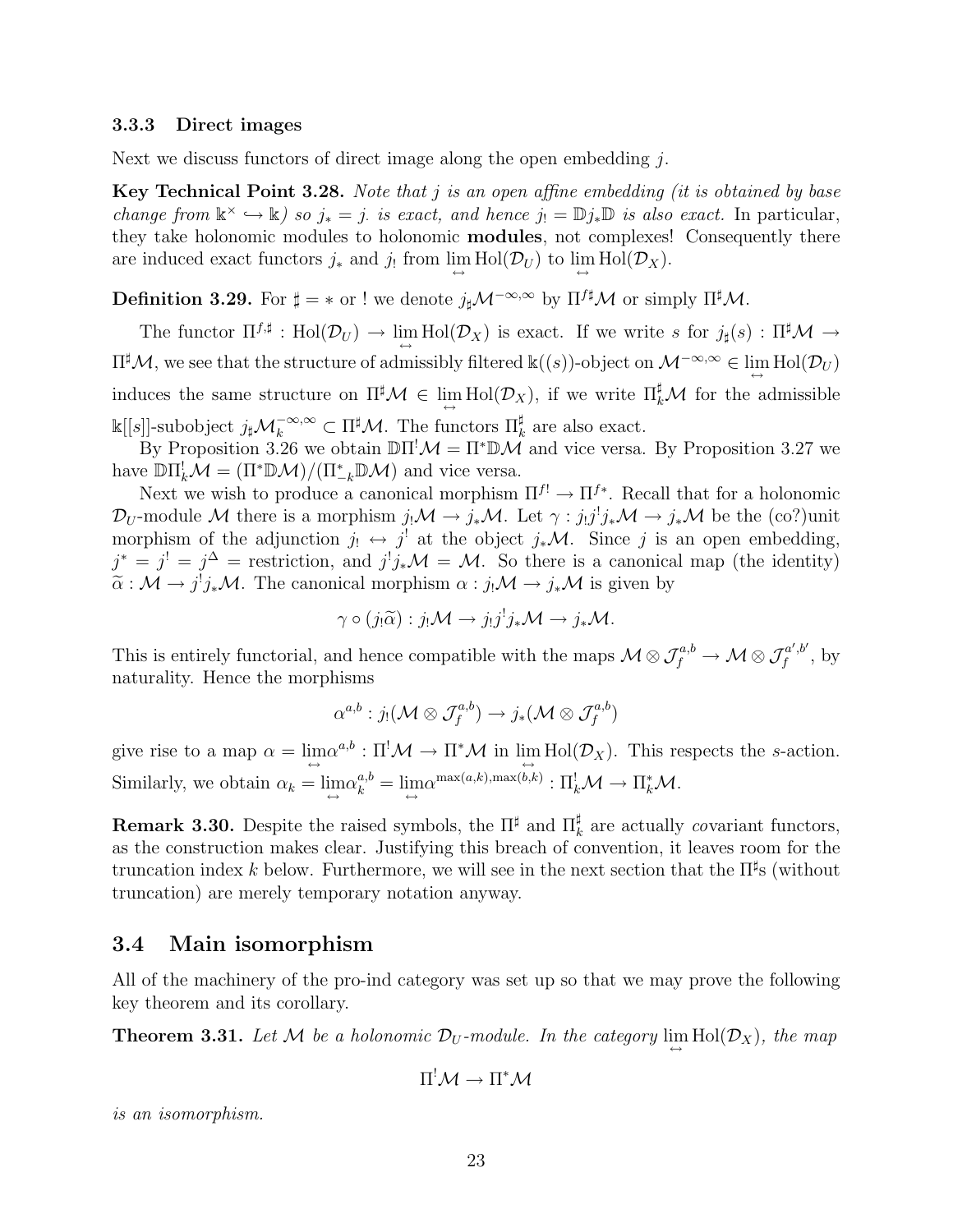*Proof.* Write  $\alpha^{a,b}$  :  $j_! (\mathcal{M} \underset{\mathcal{O}_U}{\otimes}$  ${\cal J}^{a,b}_{\scriptscriptstyle f}$  $f^{a,b}_f)\rightarrow j_*(\mathcal{M}\underset{\mathcal{O}_U}{\otimes}% \mathcal{O}_U\times\mathcal{O}_U)$  ${\cal J}^{a,b}_{\scriptscriptstyle f}$  $f^{a,b}_{f}$ ) for the natural map, and  $\alpha = \lim_{\leftrightarrow} \alpha^{a,b}$ :  $\Pi^! \mathcal{M} \to \Pi^* \mathcal{M}$ . This is a morphism of k((s))-objects in the category of pro-ind holonomic  $\mathcal{D}_X$ -modules. By Proposition 3.17 it suffices to show that there exists  $N \geq 0$  such that  $s^N$ annihilates both ker  $\alpha^{a,b}$  and coker  $\alpha^{a,b}$  for all  $a, b$ . Since  $\mathbb{D}\alpha^{a,b}$  is the canonical map for  $\mathbb{D}\mathcal{M}$ , it is enough to check this for cokernels. That is, it suffices to prove that

$$
s^N j_*(\mathcal{M} \underset{\mathcal{O}_U}{\otimes} \mathcal{J}_f^{a,b}) \subset \text{im}(j_! (\mathcal{M} \underset{\mathcal{O}_U}{\otimes} \mathcal{J}_f^{a,b}) = j_{!*}(\mathcal{M} \underset{\mathcal{O}_U}{\otimes} \mathcal{J}_f^{a,b})
$$

when  $N \gg 0$ , regardless of a and b.

For this we will use the results of §2. First, a consequence of Corollary 2.8 is that

$$
j_{!*}(\mathcal{M} \underset{\mathcal{O}_U}{\otimes} \mathcal{J}_f^{a,b}) = \sum_{\ell} \mathcal{D}_X[s](f^k m_{\ell} \otimes f^s) \subset \sum_{\ell} \sum_{i \in \mathbb{Z}} \mathcal{D}_X[s](f^i m_{\ell} \otimes f^s) = j_*(\mathcal{M} \underset{\mathcal{O}_U}{\otimes} \mathcal{J}_f^{a,b}),
$$

for  $k \gg 0$ , where  $m_\ell$  runs through a collection of sections which generates the  $\mathcal{D}_U$ -module M. To prove the theorem, it is therefore enough to check that for some  $N \geq 0$ , the module  $\sum \mathcal{D}_X[s](f^k m_\ell \otimes f^s)$  contains  $s^N f^i m_\ell \otimes f^s$  for all exponents  $i \in \mathbb{Z}$ , since these sections generate the  $\mathcal{D}_X$ -module  $s^N j_*(\mathcal{M} \otimes \mathcal{J}_f^{a,b})$ . In fact, however,  $j_*(\mathcal{M} \otimes \mathcal{J}_f^{a,b})$  is a holonomic  $\mathcal{D}_X$ -module, so it is generated over  $\mathcal{D}_X[s]$  by the  $s^N f^i m_\ell \otimes f^s$  for  $i \geq k'$  for some fixed  $k' \ll 0$ . So it suffices to find N so that  $s^N f^{k'} m_\ell \otimes f^s, \ldots, s^N f^{k-1} m_\ell \otimes f^s$  are contained in  $\mathcal{D}_X[s](f^k m_\ell \otimes f^s)$ , or equivalently, such that  $s^N f^{k'} m_\ell \otimes f^s \in \mathcal{D}_X[s](f^k m_\ell \otimes f^s)$ , for each  $\ell$ .

Let  $b_{\ell}$  be the b-function of  $m_{\ell}$ . By Theorem 2.1 we have

$$
b_{\ell}(s) \cdot m_{\ell} \otimes f^s = d_{\ell}(s) fm_{\ell} \otimes f^s \in \mathcal{D}_X[s](fm_{\ell} \otimes f^s),
$$

where  $d_{\ell}$  is a polynomial with coefficients in  $\mathcal{D}_X$ . It follows formally that

$$
b_{\ell}(s+k-1)b_{\ell}(s+k-2)\ldots b_{\ell}(s+k')f^{k'}m_{\ell}\otimes f^s=D_{\ell}(s)f^km_{\ell}\otimes f^s\in\mathcal{D}_X[s](f^km_{\ell}\otimes f^s),
$$

where  $D_{\ell}(s)$  is a (much bigger) polynomial with coefficients in  $\mathcal{D}_X$ . Denote the product of translates of  $b_\ell$  which occurs in this equation by  $B_\ell(s) \in \mathbb{k}[s]$ . Let  $l_\ell$  denote the number of integer roots of  $b_\ell$ . Then certainly  $s^{\ell_\ell}B_\ell(s)$  has positive order at  $s = 0$ . In particular it can be expanded as a power series  $C_{\ell}(s) \in \mathbb{k}[[s]]$ . Since  $j_*(\mathcal{M} \otimes \mathcal{J}_{f}^{a,b})$  is  $s^b$ -torsion, it follows that the identity  $\widetilde{C}_{\ell}B_{\ell}f^{k'}m_{\ell} \otimes f^s = s^{l_{\ell}}f^{k'}m_{\ell} \otimes f^s$  holds in  $\mathcal{D}_X[s](f^{k'}m_{\ell} \otimes f^s)$ , where  $\widetilde{C}_{\ell}$  is the truncation of  $C_{\ell}$  modulo  $s^{b}$ . Consequently

$$
s^{l_{\ell}}f^{k'}m_{\ell}\otimes f^s=\widetilde{C}_{\ell}D_{\ell}f^km_{\ell}\otimes f^s\in\mathcal{D}_X[s](f^km_{\ell}\otimes f^s)\subset j_{!*}(\mathcal{M}\underset{\mathcal{O}_U}{\otimes}\mathcal{J}_f^{a,b}).
$$

Now if we take  $N = \sum_{\ell} l_{\ell}$  and replace  $s^{l_{\ell}}$  by  $s^N$  then the equation above holds for each  $\ell$ , which proves the theorem.  $\Box$ 

**Definition 3.32.** By the theorem  $\Pi^{\dagger} \mathcal{M} = \Pi^* \mathcal{M}$ , so from now on we will denote this object in  $\lim_{\leftarrow} Hol(\mathcal{D}_Z)$  simply by  $\Pi \mathcal{M}$ .

The following crucial corollary of Theorem 3.31 is a consequence of Proposition 3.21 and Corollary 3.22, in light of the fact that each quotient  $j_*(\mathcal{M} \otimes \mathcal{J}_f^{a,b})/j_{!*}(\mathcal{M} \otimes \mathcal{J}_f^{a,b})$  is supported on Y. (Recall that by Kashiwara's theorem, cf. Appendix B.3.2, holonomic  $\mathcal{D}_X$ -modules supported on Y are equivalent to holonomic  $\mathcal{D}_Y$ -modules, via the functor  $i^!$ .)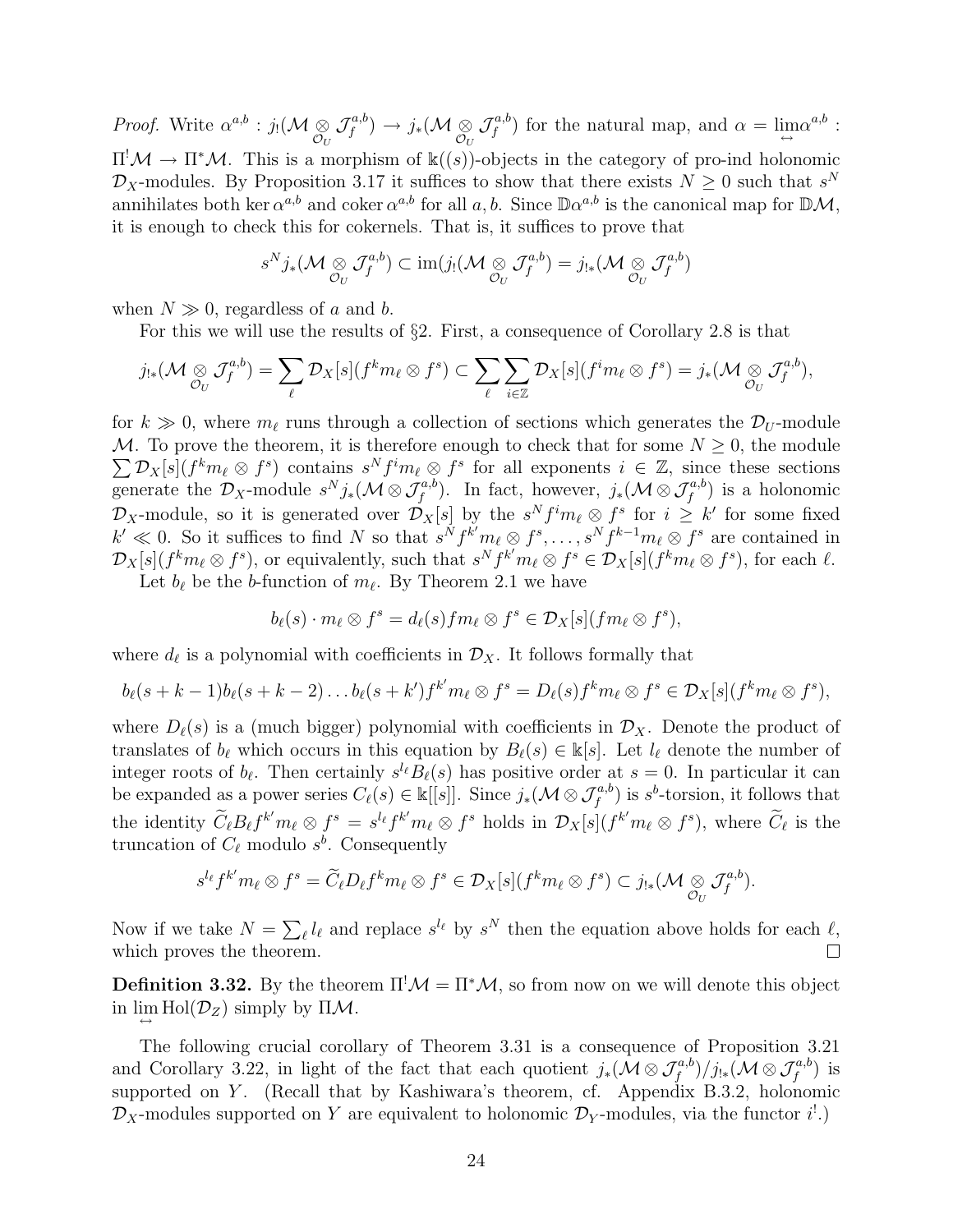**Corollary 3.33.** For any  $k \leq \ell$ , the correspondence

$$
\mathcal{M} \mapsto \Pi^{k,\ell}_{!*} \mathcal{M} = \frac{\Pi^*_k \mathcal{M}}{\Pi^!_{\ell} \mathcal{M}}
$$

gives an exact functor from  $\text{Hol}(\mathcal{D}_U)$  to  $\text{Hol}(\mathcal{D}_X)$ . When  $k = \ell$ ,  $\Pi_{!*}^{k,k} \mathcal{M}$  is supported on Y, so  $i^! \Pi_{!*}^{k,k}$  $_{1*}^{k,k}$  is an exact functor  $\text{Hol}(\mathcal{D}_U) \to \text{Hol}(\mathcal{D}_Y)$ .

Here the "quotient"  $\prod_{k}^{*}M/\prod_{\ell}^{!}M$  really means to take the cokernel of the admissible monomorphism  $\Pi^!_\ell \mathcal{M} \stackrel{\alpha_\ell}{\hookrightarrow} \Pi^*_\ell \mathcal{M} \hookrightarrow \Pi^*_k \mathcal{M}$ ; cf. Key Technical Point 3.20. We should remark that exactness here follows from a version of the 9 Lemma for exact categories:  $\Pi_{\ell}^!$  is an exact subfunctor of the exact functor  $\Pi_{\ell}^*$ , and is moreover admissible, so the cokernel is exact as well.

We will need to know below that the  $\prod_{k}^{k,\ell}$  are well-behaved with respect to duality. Propositions 3.26 and 3.27 imply

**Lemma 3.34.** 
$$
\mathbb{D}\Pi_k^!\mathcal{M} = \Pi \mathbb{D}\mathcal{M}/\Pi_{-k}^* \mathbb{D}\mathcal{M}
$$
 and  $\mathbb{D}\Pi_k^*\mathcal{M} = \Pi \mathbb{D}\mathcal{M}/\Pi_{-k}^!\mathbb{D}\mathcal{M}$ .

 $\text{Proposition 3.35. \; D}\Pi_{! *}^{k,\ell}\mathcal{M} = \Pi_{! *}^{-\ell, -k}\mathbb{D}\mathcal{M}.$ 

*Proof.* This is a formal consequence of Lemma 3.34:  $\mathbb{D}\Pi_{!*}^{k,\ell} \mathcal{M} = \mathbb{D} \text{coker}(\Pi_{\ell}^{\mathcal{I}} \mathcal{M} \hookrightarrow \Pi_{k}^{*} \mathcal{M}) =$  $\ker(\mathbb{D}\Pi_{\ell}^{\mathcal{I}}\mathcal{M}\twoheadrightarrow\mathbb{D}\Pi_{k}^{*}\mathcal{M})=\ker(\frac{\Pi\mathbb{D}\mathcal{M}}{\Pi_{-k}^{\mathcal{I}}\mathbb{D}\mathcal{M}}\twoheadrightarrow\frac{\Pi\mathbb{D}\mathcal{M}}{\Pi_{-k}^{\mathcal{I}}\mathbb{D}\mathcal{M}})=\Pi_{!*}^{-\ell,-k}\mathbb{D}\mathcal{M}.$ 

#### 3.5 Nearby cycles functor

The results of the last subsection allow us (finally!) to define the nearby cycles, maximal extension, and vanishing cycles functors we need. We begin with nearby cycles.

**Definition 3.36.** The unipotent nearby cycles functor  $\Psi_f : Hol(\mathcal{D}_U) \to Hol(\mathcal{D}_Y)$  is defined by

$$
\Psi_f(\mathcal{M}) = \Pi_{!*}^{0,0} \mathcal{M}.
$$

**Theorem 3.37.** The functor  $\Psi_f$  has the following properties.

- (i)  $\Psi_f(\mathcal{M})$  is a holonomic  $\mathcal{D}_X$ -module supported on Y.
- (ii)  $\Psi_f$  is exact.
- (iii)  $\Psi_f$  commutes with duality.

Proof. Immediate from Corollary 3.33 and Proposition 3.35.

**Example 3.38.** Consider the case  $\Psi_t(\mathcal{O}_{\mathbb{k}^{\times}})$ . The entire point of the construction of the proind category was that  $\mathcal{O}_{\mathbb{K}^{\times}}^{-\infty,\infty}$  behaves exactly the like  $\mathcal{D}_{\mathbb{K}^{\times}}$ -module  $\mathcal{J}^{-\infty,\infty} = \mathcal{O}_{\mathbb{K}^{\times}}((s)) \cdot t^{s}$ , and the filtration  $\mathcal{O}_{\mathbb{k}^\times,k}^{-\infty,\tilde{\infty}}$  like the  $\mathcal{J}_k^{-\infty,\infty} = s^k \mathcal{O}_{\mathbb{k}^\times}[[s]] \cdot t^s$ . In particular,  $\Psi_t \mathcal{O}_{\mathbb{k}^\times}$  may be identified with " $j_*(\mathcal{O}_{\mathbb{k}} \times [[s]] \cdot t^s)/j_!(\mathcal{O}_{\mathbb{k}} \times [[s]] \cdot t^s)$ ". Here is an interpretation of this expression due to Ginzburg [G].

Recall that  $\mathcal{J}^{(n)}$  has a filtration of length n with simple subquotients isomorphic to  $\mathcal{J}^{(1)} \cong \mathcal{O}_{k^{\times}}$ . One can check that  $j_*\mathcal{O}_{k^{\times}}$  has a submodule isomorphic to  $\mathcal{O}_k$  and the quotient

 $\Box$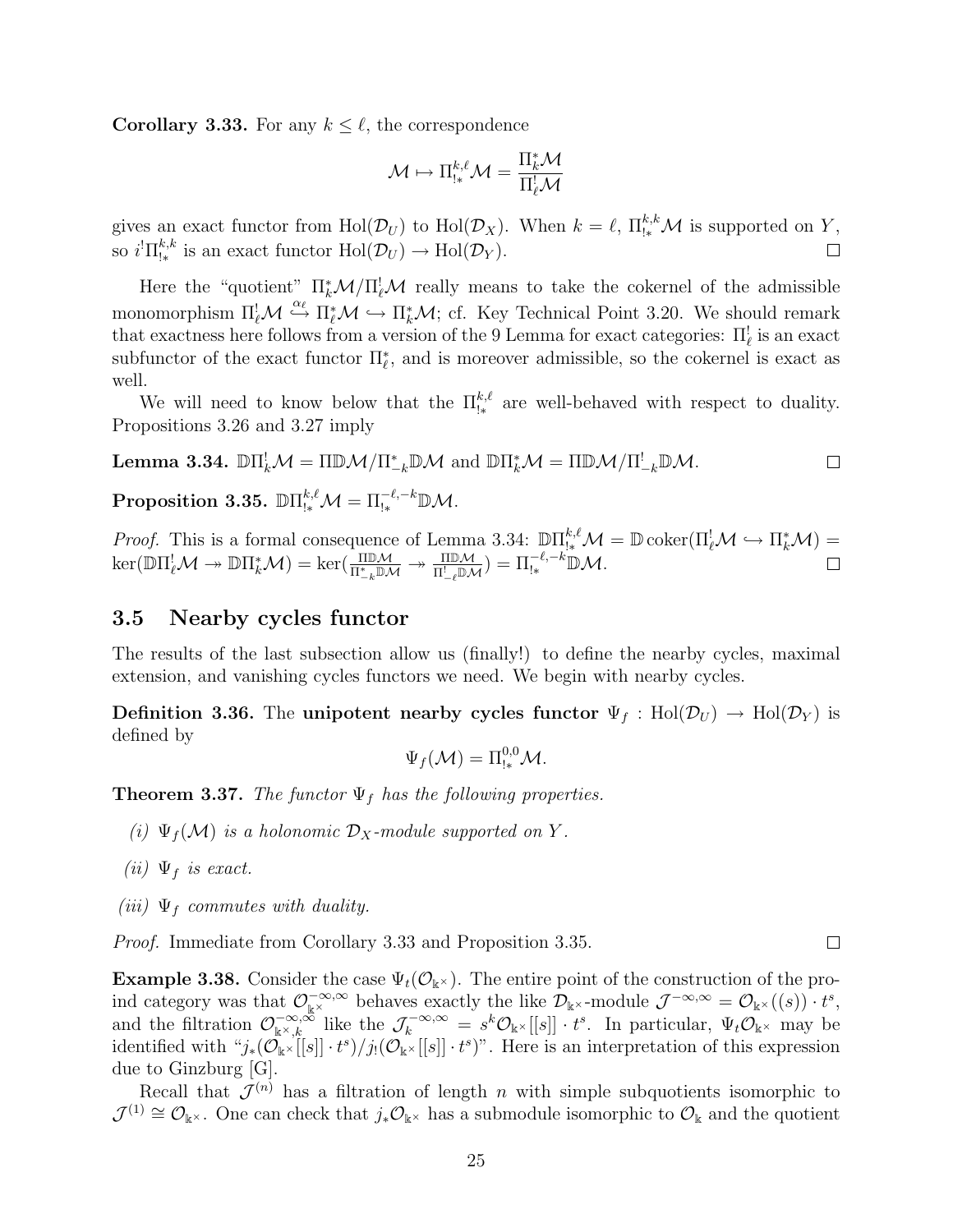is the simple  $\mathcal{D}_k$ -module  $\delta_0$  (the  $\delta$ -function); see Appendix B.6, B.3. Consequently  $j_*\mathcal{J}^{(n)}$ has a filtration of length  $2n$  with simple subquotients (from "bottom" to "top")

$$
\mathcal{O}, \delta_0, \mathcal{O}, \delta_0, \ldots, \mathcal{O}, \delta_0.
$$

Both  $\mathcal O$  and  $\delta_0$  are self-dual, and as we saw above so is  $\mathcal J^{(n)}$  (disregarding the s-action). So  $j_!\mathcal{O}_{\mathbb{k}^\times}$  has a filtration

$$
\delta_0, \mathcal{O}, \delta_0, \mathcal{O}, \ldots, \delta_0, \mathcal{O}.
$$

The canonical map takes the last  $2n-1$  subquotients of j<sub>!</sub> to the first  $2n-1$  subquotients of j<sub>\*</sub>. Passing to the projective limit  $\mathcal{J}^{0,\infty}$  corresponds to continuing the *bottom* of these filtration indefinitely. We find (heuristically) that the modules  $j_*(\mathcal{O}_{\mathbb{k}^{\times}}[[s]] \cdot t^s)$  and  $j_!(\mathcal{O}_{\mathbb{k}^{\times}}[[s]] \cdot t^s)$  have respective filtrations

$$
\cdots, \mathcal{O}, \delta_0, \mathcal{O}, \delta_0
$$
  

$$
\cdots, \delta_0, \mathcal{O}, \delta_0, \mathcal{O}.
$$

Thus the map from the latter to the former is injective. (As per Theorem 3.31, it is the truncation of a map which becomes an isomorphism in the pro-ind limit, i.e.  $j_!(\mathcal{O}_{\mathbb{k}^\times}((s))\cdot t^s) \cong$  $j_*(\mathcal{O}_{\mathbb{k}^\times}((s)) \cdot t^s)$ .) The  $\delta_0$  at the "bottom" of  $j_!\mathcal{J}^{(n)}$  killed by the canonical map  $j_!\to j_*$  has been relegated to irrelevance in the projective limit. Moreover, we see that the quotient module is the  $\delta_0$  at the "top" of  $j_*\mathcal{J}^{0,\infty}$ .

Heuristically, then, we expect  $\Psi_t(\mathcal{O}_{\mathbb{k}^{\times}}) = \delta_0 \in Hol(\mathcal{D}_X)$ , which is indeed supported on  ${0} = \mathbb{k} - \mathbb{k}^{\times}$  as per part (i) of the theorem above. Under the Kashiwara equivalence, this module is taken to  $i^{\dagger} \delta_0 = \mathbb{C}$ , the unique simple holonomic D-module on a point. Indeed, this computation is justified by the proof of Proposition 3.21, which implies  $\Psi_t \mathcal{O}_{\mathbb{k}^\times} = j_* \mathcal{J}^{0,N} / j_{!*} \mathcal{J}^{0,N}$  for  $N = \varphi(0)$  with  $\varphi \geq 1_{\mathbb{Z}}$  the well-behaved function  $\mathbb{Z} \to \mathbb{Z}$ occuring in that proof. We saw above that any such quotient is  $\delta_0$ .

#### 3.6 Shifts and the maximal extension functor

#### **3.6.1** Shifts and duality for  $\prod_{k=1}^{k,\ell}$  $_{!*}^{k,\ell}, k \neq \ell$

The nearby cycles were supported on Y, but we will also need a  $\Pi_{\mu}^{k,\ell}$  with  $k \neq \ell$  and thus not supported on  $Y$ . Unfortunately, these do not *quite* commute with duality, according to Proposition 3.35. Fortunately, there is an easy fix. Recall that the shift isomorphisms  $\sigma_k$ :  $\mathcal{F}^{a,b} \to \mathcal{F}^{a+k,b+k}$  induce the operator of multiplication by  $s^k$  on an admissibly filtered  $\mathbb{R}((s))$ -boject  $\lim_{\longleftrightarrow} \mathcal{F}^{a,b}$ , and given an isomorphism of  $\mathbb{R}[[s]]$ -subobjects  $\lim_{\longleftrightarrow} \mathcal{F}^{a,b}_{\ell} \stackrel{\sigma_k}{\to} \lim_{\longleftrightarrow} \mathcal{F}^{a,b}_{\ell+i}$  $_{\ell+k}^{a,b}$ . (A priori this only makes sense for  $k \geq 0$ , but since these maps are isomorphisms we may formally denote  $\sigma_k^{-1}$  $\bar{k}^{-1}$  by  $\sigma_{-k}$ .) In particular, we obtain isomorphisms

$$
\Pi^\sharp_\ell \mathcal{M} \stackrel{\sigma_k}{\to} \Pi^\sharp_{\ell+k} \mathcal{M}
$$

in  $\lim_{\longleftrightarrow} Hol(\mathcal{D}_X)$ . These quite obviously induce an isomorphism

$$
\Pi_{!*}^{k,\ell} \mathcal{M} \stackrel{\sigma_j}{\rightarrow} \Pi_{!*}^{k+j,\ell+j} \mathcal{M}.
$$

Hence we have a canonical isomorphism

$$
\mathbb{D} \Pi^{k,\ell}_{!*} \mathcal{M} \cong \Pi^{-\ell,-k}_{!*} \mathbb{D} \mathcal{M} \stackrel{\sigma_{k+\ell}}{\to} \Pi^{k,\ell}_{!*} \mathbb{D} \mathcal{M}.
$$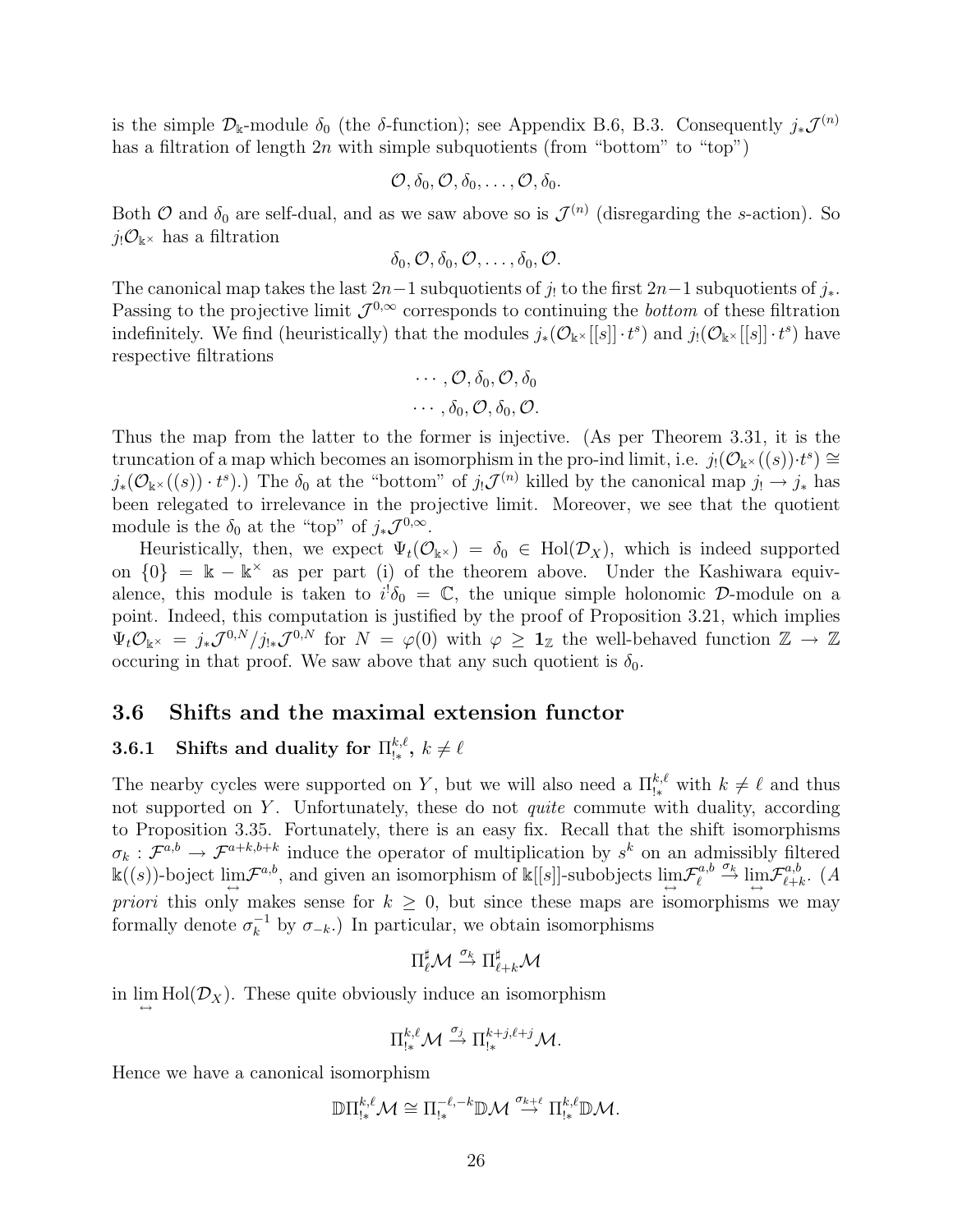Definition 3.39. The shifted nearby cycles functor is

$$
\Psi_f^{(i)}\mathcal{M} = \Pi_{!*}^{i,i}\mathcal{M} \stackrel{\sigma_i}{\leftarrow} \Psi_f\mathcal{M}.
$$

By definition  $\mathbb{D}\Psi_f^{(i)}\mathcal{M}=\Psi_f^{(-i)}\mathbb{D}\mathcal{M}$ .

#### 3.6.2 Maximal extension functor

Definition 3.40. The maximal extension functor  $\Xi_f^{(i)}$  $f_I^{(i)}: \text{Hol}(\mathcal{D}_U) \to \text{Hol}(\mathcal{D}_X)$  is defined by

$$
\Xi_f^{(i)}\mathcal{M}=\Pi_{!*}^{i,i+1}\mathcal{M}\stackrel{\sigma_i}{\leftarrow}\Pi_{!*}^{0,1}\mathcal{M}=\Xi_f\mathcal{M}.
$$

Parts (iv)-(vi) of the next theorem are why the  $\Xi_f$  are significant.

**Theorem 3.41.** The functors  $\Xi_f$  have the following properties.

- $(i)$   $\Xi_f^{(i)}$  $f_f^{(i)}(\mathcal{M})$  is a holonomic  $\mathcal{D}_X$ -module.
- $(ii)$   $\Xi_f^{(i)}$  $\stackrel{(i)}{f}$  is exact.
- (iii)  $\mathbb{DE}_f^{(i)}\mathcal{M}=\Xi_f^{(-i-1)}\mathbb{D}\mathcal{M}.$
- (iv) There are canonical exact sequences

$$
0 \to j_! (\mathcal{M}) \xrightarrow{\alpha_-} \Xi_f^{(i)} (\mathcal{M}) \xrightarrow{\beta_-} \Psi_f^{(i)} (\mathcal{M}) \to 0
$$
  

$$
0 \to \Psi_f (\mathcal{M})^{(-i-1)} \xrightarrow{\beta_+} \Xi_f^{(-i-1)} (\mathcal{M}) \xrightarrow{\alpha_+} j_*(\mathcal{M}) \to 0
$$

which are interchanged by duality.

(v)  $\alpha_+\alpha_- : j_!\mathcal{M} \to j_*\mathcal{M}$  is the canonical map  $\alpha$ .

(vi)  $\beta_-\beta_+ : \Psi_f(\mathcal{M}) \to \Psi_f(\mathcal{M})$  is multiplication by s (a.k.a., the monodromy operator).

Proof. Parts (i)-(iii) are clear.

By Lemma 3.19,  $j_! \mathcal{M} \cong j_! (\mathcal{M} \otimes \mathcal{J}_f^{i,i+1}) \cong \Pi_i^! \mathcal{M} / \Pi_{i+1}^! \mathcal{M}$  in  $\lim_{\leftrightarrow} Hol(\mathcal{D}_X)$ , for any *i*. The exact sequence

$$
\Pi_i^! {\mathcal M} \hookrightarrow \Pi_i^* {\mathcal M} \twoheadrightarrow \Psi_f^{(i)} {\mathcal M}
$$

in the pro-ind category induces an exact sequence

$$
\frac{\Pi_i^!\mathcal{M}}{\Pi_{i+1}^!\mathcal{M}}\hookrightarrow \frac{\Pi_i^*\mathcal{M}}{\Pi_{i+1}^!\mathcal{M}}\twoheadrightarrow \Psi_f^{(i)}\mathcal{M}.
$$

The first object is  $j_!\mathcal{M}$  by the remark just above and the second object is  $\Xi_f^{(i)}\mathcal{M}$  by definition; so this is an exact sequence of holonomic  $\mathcal{D}_X$ -modules. Part (iv) follows from this by duality, observing that the dual of the trivial diagram corresponding to a holonomic module is the trivial diagram corresponding to its dual.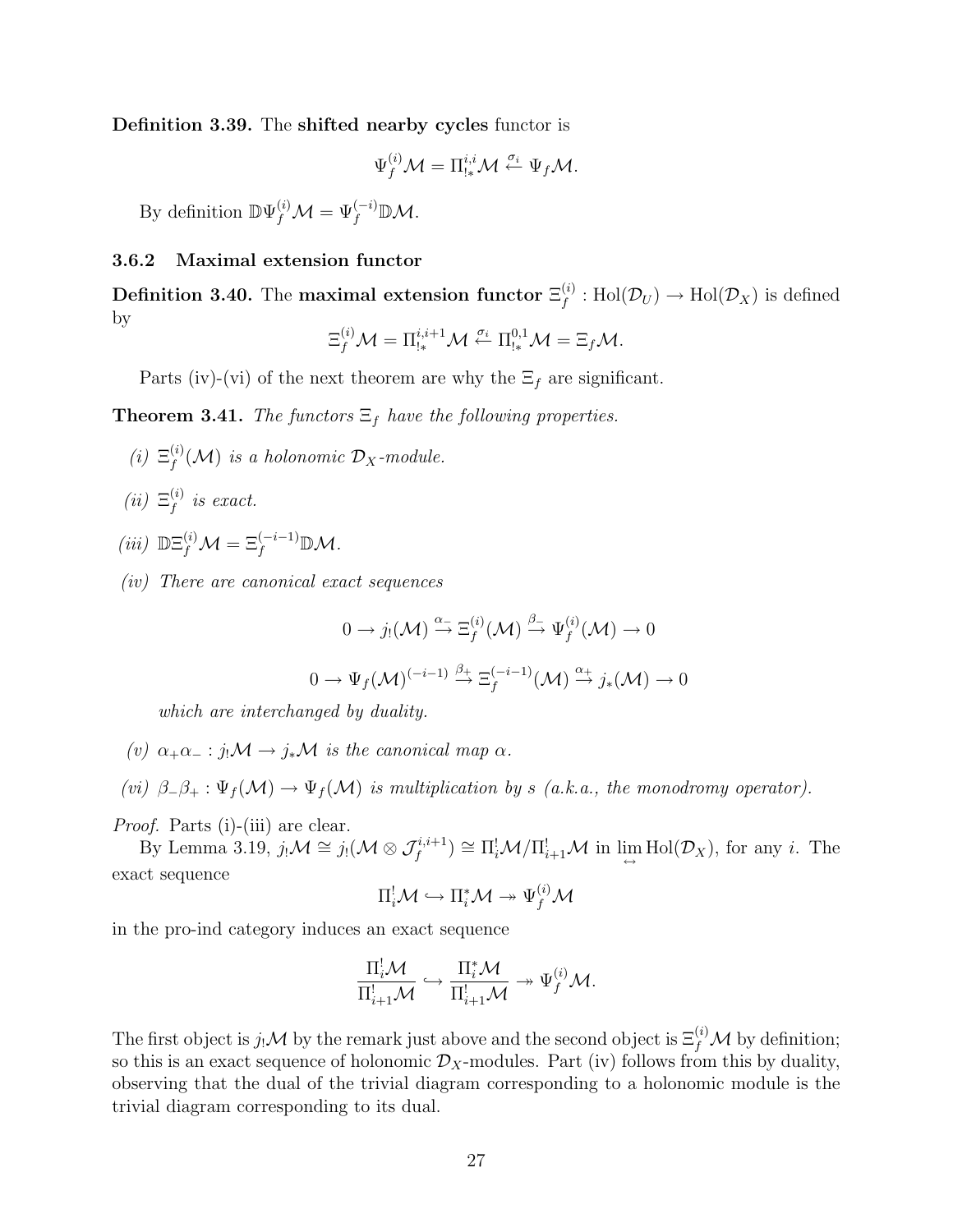Part (v) is more or less immediate from the fact that  $\alpha_-$  is induced from  $\alpha_i : \Pi_i^! \hookrightarrow$  $\Pi_i^*$ , while  $\alpha_+$  is just a projection. Likewise for part (vi),  $\beta_-$  is just a projection and we leave it to the reader to confirm that its dual is multiplication by s. (Check it first for projections  $\mathcal{J}^{a,b} \to \mathcal{J}^{a,b-1}$  using the explicit description of the duality on these modules given in  $\S 3.3.2.$  $\Box$ 

**Example 3.42.** Continuing Example 3.38, let us compute  $\Xi_t(\mathcal{O}_{\mathbb{k}^{\times}})$ . The proof of Proposition 3.21 implies in this case that  $\Xi_t(\mathcal{O}_{\mathbb{k}^{\times}}) = j_*\mathcal{J}^{0,N}/j_{!*}\mathcal{J}^{1,N}$ . In this case the Goresky-MacPherson map  $j_!\mathcal{J}^{1,N}\to\mathcal{J}^{1,N}_*$  (simply a version of the map for  $\mathcal{J}^{0,N-1}$  shifted one degree in filtration by the operator  $\sigma$ ) hits the portion of the filtration of  $j_*\mathcal{J}^{0,N}$  indicated below:

$$
\overbrace{\mathcal{O}, \delta_0, \cdots, \mathcal{O}}, \delta_0, \mathcal{O}, \delta_0.
$$

The leftover quotient giving the maximal extension is filtered by  $\delta_0$ ,  $\mathcal{O}, \delta_0$ . It is not supported at the origin. It has  $j_*\mathcal{O}_{\mathbb{k}^{\times}}$  as a quotient. Moreover it is the *largest* extension of  $j_*\mathcal{O}_{\mathbb{k}^{\times}}$  whose restriction to  $\mathbb{k}^{\times}$  is  $\mathcal{O}_{\mathbb{k}^{\times}}$ , which explains the terminology; see [G, 4.6.20] for more on this point.

#### 3.7 Vanishing cycles functor

Let M be a holonomic  $\mathcal{D}_X$ -module, and write  $\mathcal{M}_U = j^! \mathcal{M} = j^* \mathcal{M}$  for the restriction of M to U. Let  $\gamma_- : j_! \mathcal{M}_U = j_! j^! \mathcal{M} \to \mathcal{M}$  and  $\gamma_+ : \mathcal{M} \to j_* j^* \mathcal{M} = j_* \mathcal{M}_U$  be the adjunction morphisms. We can write down a diagram of  $\mathcal{D}_X$ -modules

$$
j_{!} \mathcal{M}_{U} \stackrel{(\alpha_{-},\gamma_{-})}{\rightarrow} \Xi_{f}(\mathcal{M}_{U}) \oplus \mathcal{M} \stackrel{(\alpha_{+},-\gamma_{+})}{\rightarrow} j_{*} \mathcal{M}_{U}.
$$
 (3)

 $\Box$ 

The following is clear.

**Lemma 3.43.**  $(\alpha_-, \gamma_-)$  is injective, and  $(\alpha_+, -\gamma_+)$  is surjective.

In fact (3) is a complex: by Theorem 3.41(v) the composition  $\alpha_+\alpha_-=\alpha$ :  $j_!\mathcal{M}_U\to j_*\mathcal{M}_U$ ; by applying  $j_!j^!$  to the adjunction morphism  $\gamma_+ : \mathcal{M} \to j_*\mathcal{M}_U$  we obtain a commutative square

$$
j_! \mathcal{M}_U \xrightarrow{\gamma_-} \mathcal{M}
$$
  
\n
$$
\begin{vmatrix}\nj_1 \tilde{\alpha} & \gamma_+ \\
j_! j^! j_* \mathcal{M}_U \xrightarrow{\gamma_+} j_* \mathcal{M}_U\n\end{vmatrix}
$$

and consequently  $\gamma_+ \gamma_- = \gamma \circ j_! \tilde{\alpha} = \alpha$  as discussed in §3.3.3.

**Definition 3.44.** The functor of **vanishing cycles along**  $Y$ ,  $\Phi_f$ : Hol $(\mathcal{D}_X) \to$  Hol $(\mathcal{D}_Y)$ , is defined as

$$
\Phi_f(\mathcal{M}) = \frac{\ker(\alpha_+, -\gamma_+)}{\mathrm{im}(\alpha_-, \gamma_-)}.
$$

This time the basic facts about the functor are not quite as obvious.

**Theorem 3.45.** The functor  $\Phi_f$  has the following properties.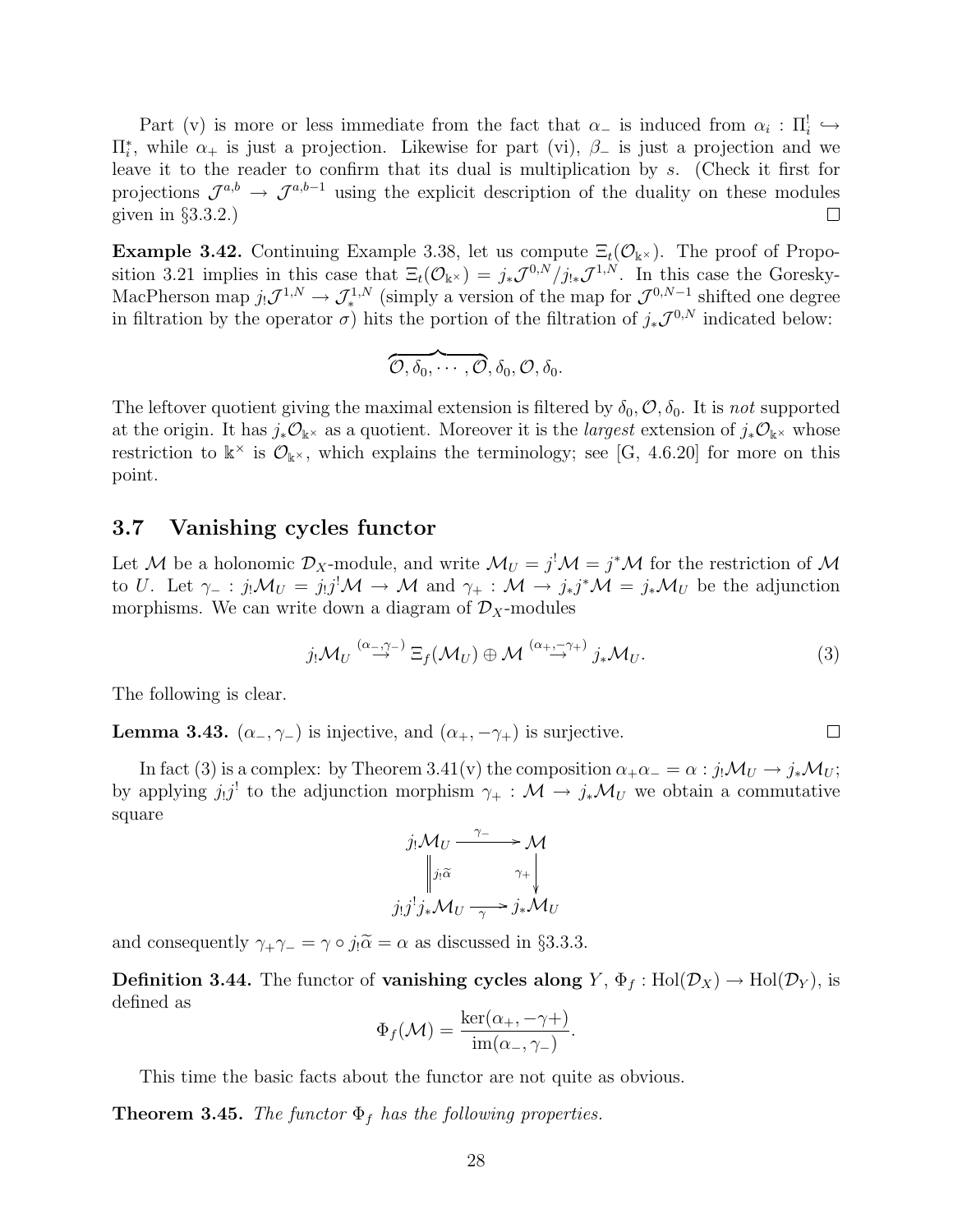- (i)  $\Phi_f(\mathcal{M})$  is a holonomic  $\mathcal{D}_X$ -module supported on Y.
- (ii)  $\Phi_f$  is exact.
- (iii)  $\Phi_f$  commutes with duality.
- (iv) There exist canonical exact sequences

$$
0 \to i^! \mathcal{M} \to \Phi_f(\mathcal{M}) \xrightarrow{v} \Psi_f(\mathcal{M}_U) \to \mathcal{H}^1 i^! \mathcal{M} \to 0
$$

$$
0 \to i^* \mathcal{M} \to \Psi_f(\mathcal{M}_U) \xrightarrow{u} \Phi_f(\mathcal{M}) \to \mathcal{H}^1 i^* \mathcal{M} \to 0
$$

which are interchanged by duality.

(v) The compositions vu and uv are nilpotent.

*Proof.* (i) That  $\Phi_f \mathcal{M}$  is a holonomic  $\mathcal{D}_X$ -module, at least, comes for free, as it is a subquotient of the holonomic module in the middle of (3). To analyze its support, we first produce the exact functor  $j^!$  of restriction from  $\lim_{\longleftrightarrow} Hol(\mathcal{D}_X)$  to  $\lim_{\longleftrightarrow} Hol(\mathcal{D}_U)$  in the usual way. Since  $j^! \Pi^!_k \mathcal{M}_U = j^! \Pi^*_k \mathcal{M}_U = \lim_{\leftrightarrow} \mathcal{M}_U \otimes \mathcal{J}^{a,b}_{f,k}$ , the cokernel  $j^! \Pi^{k,\ell}_{!k} \mathcal{M} = \mathcal{M}_U \otimes \mathcal{J}^{k,\ell}_{f}$  by Lemma 3.19. In particular  $j' \Xi_f \mathcal{M}_U \cong \mathcal{M}_U$ . Therefore, applying  $j'$  to (3) we obtain

$$
\mathcal{M}_U \to \mathcal{M}_U \oplus \mathcal{M}_U \to \mathcal{M}_U.
$$
\n<sup>(4)</sup>

Both  $j^{\dagger}\gamma_{-}$  and  $j^{\dagger}\gamma_{+}$  are the identity on  $\mathcal{M}_{U}$ . Applying  $j^{\dagger}$  to the exact sequences of Theorem 3.41(iv) and observing that  $j^! \mathcal{M}_f \mathcal{M}_U = 0$ , we see  $j^! \alpha_{\pm}$  is an isomorphism, which one can check is actually the identity. So the morphisms in (4) are  $(1, 1)$  and  $(1, -1)$ . The homology in the middle is trivial. So  $j^! \Phi_f \mathcal{M} = 0$ .

(ii) The functor which sends  $M$  to the diagram (3) for  $M$  is exact, as each term in the diagram is an exact functor of M. So a short exact sequence of  $\mathcal{D}_X$ -modules M gives rise to a short exact sequence of diagrams (3). We can regard these as chain complexes over  $Hol(\mathcal{D}_X)$ . It is well-known that a short exact sequence of chain complexes gives rise to a long exact sequence on their homology. But in this case, each diagram (3) has homology concentrated in a single degree (the middle term), so the "long exact sequence" is actually short exact.

(iii) The diagram (3) is self-dual.

(iv) Note that in these exact sequences we abusively write  $\Psi_f \mathcal{M}_U$  (resp.  $\Phi_f \mathcal{M}$ ) for  $i^!\Psi_f \mathcal{M}_U$  (resp.  $i^!\Phi_f \mathcal{M}$ ). The map u is defined by  $u(\psi) = (\beta_+\psi, 0)$ . This lands in ker $(\alpha_+, -\gamma_+)$ because  $\alpha_+\beta_+ = 0$  by Theorem 3.41(iv). The map v is defined by  $v(\varphi) = v(\xi,\mu) = \beta_-\xi$ . This is well-defined because  $\beta_-\alpha_-\ = 0$  by the same theorem. It is not hard to check that u and v are interchanged by duality. We will not need the other assertions of (iv), so we omit their proofs.

(v) The composition  $v u \psi = \beta_- \beta_+ \psi = s \psi$  by Theorem 3.37(vi). The operator s on any  $j_{\sharp}(\mathcal{M}_U \otimes \mathcal{J}_{f}^{a,b})$  is nilpotent. By the proof of Proposition 3.21, s therefore acts nilpotently on each  $\Pi^{k,\ell}_{!*}M_U$ , and in particular on  $\Psi_f M_U$ . By duality it follows that uv is nilpotent as well.  $\Box$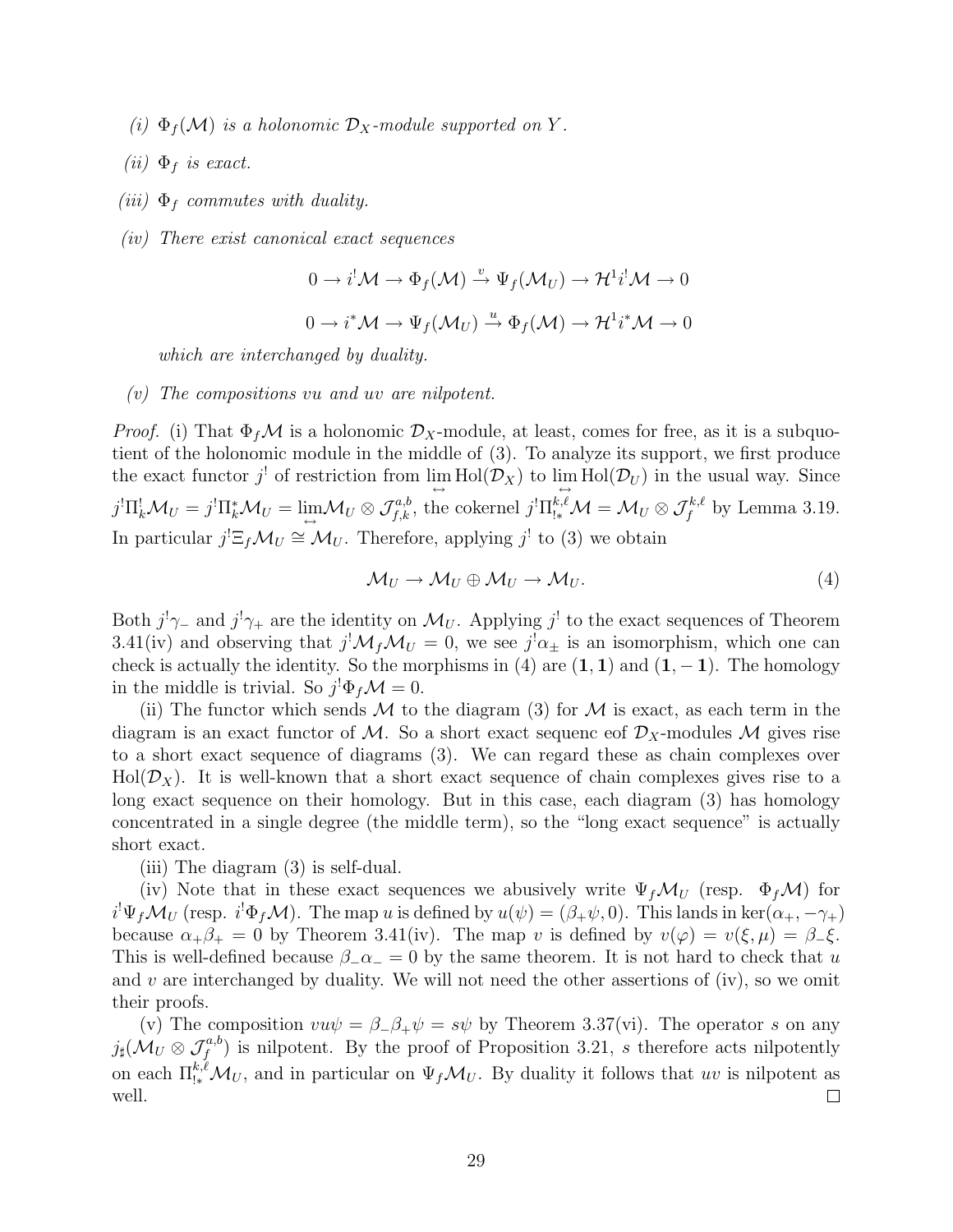# 4 The gluing category

With all this machinery we can answer Question 1.1.

## 4.1 Definition of the gluing category

We remain in the same  $XYU$  setup as always.

**Definition 4.1.** The gluing category Glue(U, Y) has as objects collection of data  $(\mathcal{M}_U, \mathcal{M}_Y, v, u)$ consisting of

- A holonomic  $\mathcal{D}_U$ -module  $\mathcal{M}_U$ ,
- A holonomic  $\mathcal{D}_Y$ -module  $\mathcal{M}_Y$ ,<sup>7</sup> and
- Morphisms  $\Psi_f \mathcal{M}_U \stackrel{u}{\rightarrow} \mathcal{M}_Y \stackrel{v}{\rightarrow} \Psi_f \mathcal{M}_U$  such that  $vu = \beta_- \beta_+$ , where the  $\beta_\pm$  denote the maps of Theorem 3.41(iv) for  $\mathcal{M}_{U}$ .

**Definition 4.2.** The ungluing functor unglue :  $Hol(\mathcal{D}_X) \to Glue(U, Y)$  is defined by

$$
unglue(\mathcal{M}) = (\mathcal{M}_U, \Phi_f \mathcal{M}, u, v)
$$

using the notation of Theorem 3.45. The **gluing functor** glue :  $G\text{lie}(U, Y) \rightarrow \text{Hol}(\mathcal{D}_X)$  is defined by

$$
glue(\mathcal{M}_U, \mathcal{M}_Y, u, v) = \frac{\ker(\beta_-, -v)}{\text{im}(\beta_+, u)}
$$

with respect to the complex

$$
\Psi_f(\mathcal{M}_U) \stackrel{(\beta_+,u)}{\hookrightarrow} \Xi_f(\mathcal{M}_U) \oplus \mathcal{M}_Y \stackrel{(\beta_-,v)}{\twoheadrightarrow} \Psi_f(\mathcal{M}_U).
$$
\n(5)

It is clear that gluing, much like ungluing, is exact – cf. the proof of Theorem 3.45(ii). The main theorem is

Theorem 4.3. The functors glue and unglue are mutually quasi-inverse equivalences of  $\Box$ categories.

The proof is discussed in §4.3.

This theorem gives an affirmative answer to Question 1.1: all the data about a  $\mathcal{D}_{X}$ module are captured by its restriction to  $U$  and its vanishing cycles along  $Y$ , and conversely almost any pair  $\mathcal{M}_U, \mathcal{M}_Y$  can be obtained in this way, subject merely to the condition that the morphisms  $u$  and  $v$  exist.

<sup>&</sup>lt;sup>7</sup>For the purposes of this section, " $\mathcal{D}_Y$ -module" means " $\mathcal{D}_X$ -module supported on Y", which by Kashiwara's theorem is the same thing, and means we need not bother writing the  $i^!s$ .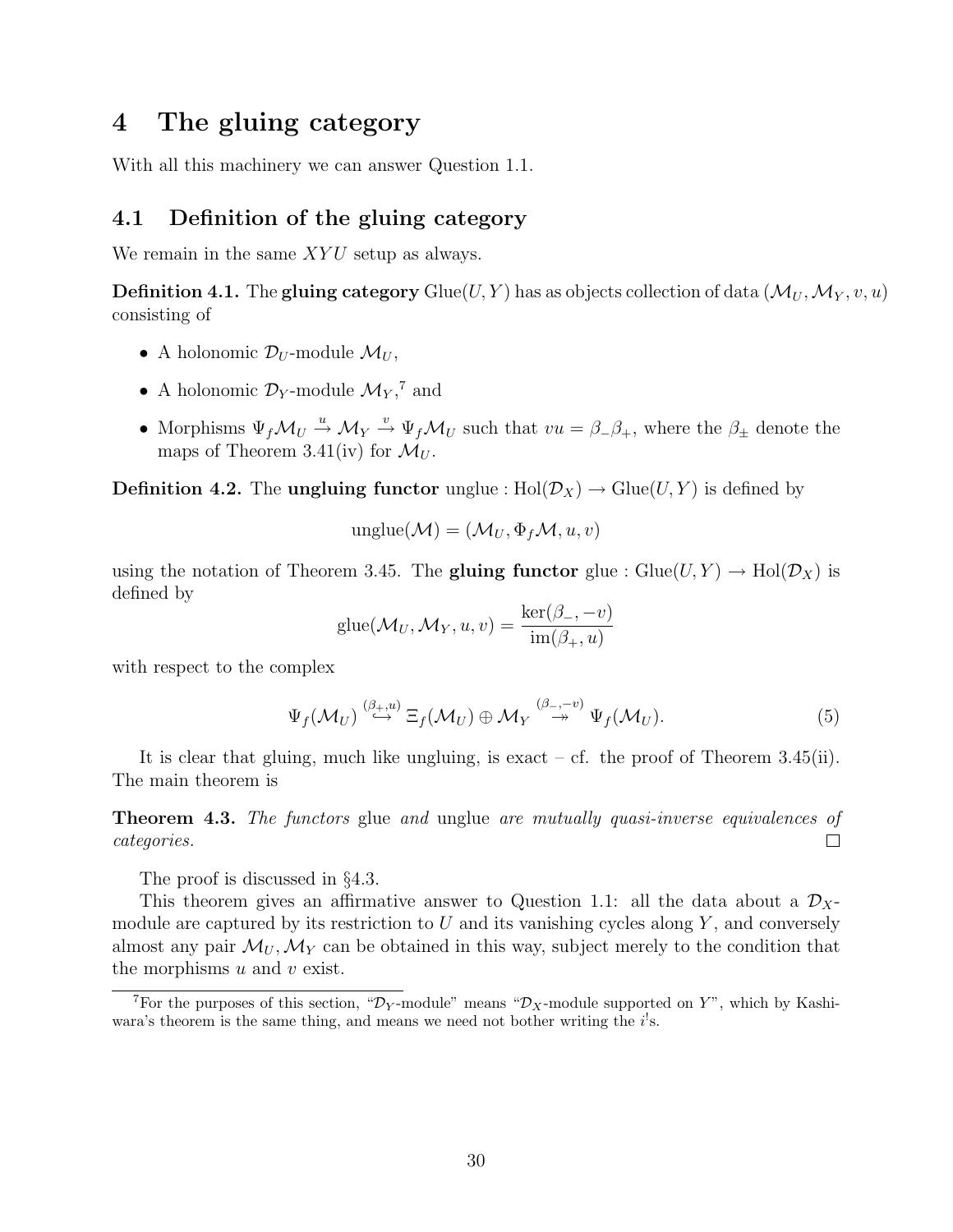### 4.2 Example

Here we return to the simple example from  $\S 1.2$   $(X = \mathbb{A}^1, f = t)$  and analyze what the Theorem 4.3 says in this case.

**Corollary 4.4.** The category  $\text{Hol}^0_{\text{reg}}(\mathcal{D}_X)$  is equivalent to the category of diagrams

$$
M \xrightarrow{v} N
$$

of vector spaces, with  $1_M - uv$  and  $1_N -vu$  invertible.

*Proof.* As remarked in §1.3, Loc<sub>U</sub> is equivalent to the category of vector spaces V equipped with a monodromy automorphism  $\mu$ , while Hol( $\mathcal{D}_Y$ ) is just vector spaces. Let us analyze the nearby cycles functor from this perspective. Recall that for us  $\text{Loc}_{U}$  consists of local systems. Any such local system contains a maximal incomposable sub-object on which the monodromy acts unipotently, or equivalently, on which  $1_V - \mu$  acts nilpotently. Given  $(V, \mu)$ representing an object of Loc<sub>U</sub>, write  $V^0$  for the corresponding maximal subspace of which  $1 - \mu$  is nilpotent, and  $\nu$  for the restriction of this operator of  $V^0$ .

The unique irreducible local system with unipotent monodromy is taken by the Riemann-Hilbert correspondence to the  $\mathcal{D}_U$ -module  $\mathcal{O}_U = \mathcal{J}^{0,1}$ . (Indeed, there is only one such object up to isomorphism, as can be seen by thinking about it as a representation of  $\pi_1(U)$ , and therefore it must be  $\mathcal{O}_U$ .) So any  $\mathcal{M}_U \in \text{Loc}_U$  has a submodule  $\mathcal{M}_U^0$  (corresponding to  $V^0$ ) with a filtration with irreducible subquotients isomorphic to  $\mathcal{O}_U$ . On the other hand, the irreducible local system on the punctured line with nonunipotent monodromy are, in their manifestation as  $\mathcal{D}$ -modules, the ones commonly denoted " $t^{\lambda}$ " for  $\lambda \in \mathbb{C} - \mathbb{Z}$ . Formally this is the quotient " $t^{s}$ "/ $(s - \lambda)$ " $t^{s}$ "  $\in$  Hol $(\mathcal{D}_U)$ . It is isomorphic to  $\mathcal{O}_U \cdot t^{\lambda}$  where  $\partial$  acts by  $\partial (ft^{\lambda}) = (\partial f + t^{-1} f \lambda)t^{\lambda}$ . The logarithm of monodromy t∂ acts on the generator by  $\lambda$ , so the eigenvalue of the monodromy of the corresponding irreducible local system is  $\exp(2\pi i\lambda)$ . Consider the tensor product " $t^{\lambda}$ "  $\otimes \mathcal{J}^{0,n}$ . By definition the b-function of this tensor product is  $s+\frac{1}{\lambda}$  $\frac{1}{\lambda}$ . This has no integer roots by assumption. By the proofs of Theorem 3.31 and Corollary 2.8, it follows that  $j_!({}``t^{\lambda n}\otimes \mathcal{J}^{0,n})\to j_*(``t^{\lambda n}\otimes \mathcal{J}^{0,n})$  is an isomorphism, and that  $\Psi_t({}^{\omega_t \lambda^{\omega}}) = 0$ . So  $\Psi_t$  only captures the part of a  $\mathcal{D}_U$ -module with unipotent monodromy (which is why we call it the "unipotent part" of the nearby cycles functor).

Therefore  $\Psi_t(\mathcal{M}_U) = \Psi_t(\mathcal{M}_U^0)$ . For each irreducible subquotient  $\mathcal{O}_U$  of  $\mathcal{M}_U^0$  we get by Example 3.38 a copy of the  $\mathcal{D}_X$ -module  $\delta_0$ . Applying the functor  $i^!$  to get a vector space (D-module on the origin), we find  $\Psi_t(\mathcal{M}_U)$  is the vector space  $V^0$ . The nilpotent operator  $1 - \mu$  is the logarithm of monodromy  $t\partial = s = \beta_-\beta_+$  acting on the nearby cycles.

Hence the gluing category is equivalent to the category of linear algebra data

$$
\{(V, \mu), W, V^0 \stackrel{u}{\rightarrow} W \stackrel{v}{\rightarrow} V^0\}
$$

where V is a vector space,  $\mu$  is an automorphism of V, W is another vector space,  $V^0$  is the maximal subspace of V on which  $1 - \mu$  is nilpotent, and u and v are linear maps such that  $vu = 1 - \mu$ . By Theorem 4.3 (or rather the obvious version of it proved by replacing  $Hol(\mathcal{D}_U)$  by Loc<sub>U</sub> and  $Hol(\mathcal{D}_X)$  by  $Hol_{reg}^0(\mathcal{D}_X)$  everywhere<sup>8</sup>) this category is equivalent to  $\text{Hol}_{\text{reg}}^0(\mathcal{D}_X)$ . Note that this already gives a positive answer to Question 1.3.

<sup>&</sup>lt;sup>8</sup>One can show (although it is not entirely obvious) that  $\text{Hol}_{reg}^{0}(\mathcal{D}_{X})$  is a full abelian subcategory of  $Hol(\mathcal{D}_X)$ , so the proof does indeed go through. See [Ber, 4].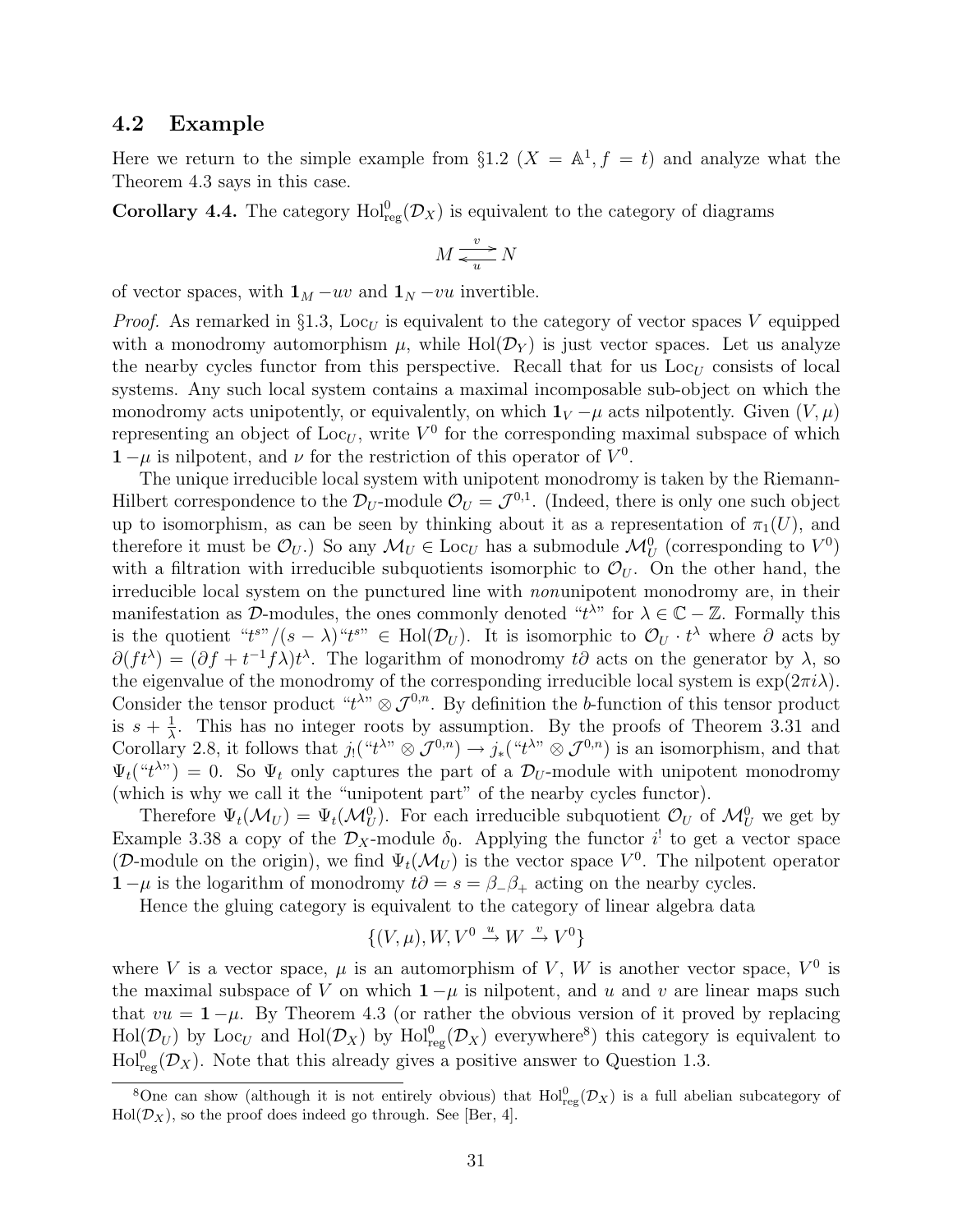In fact we can further simplify the description of this linear algebraic category to yield the corollary. Indeed, the category above is equivalent to the category of diagrams of vector spaces  $M \stackrel{v}{\rightarrow} N \stackrel{u}{\rightarrow} M$  (with  $1 - uv$  and  $1 - vu$  invertible) as in the statement of the corollary. The functor giving the equivalence takes the collection  $(M, N, u, v)$  to  $\{(N, 1-vu), M^0, u, v\}$ where  $M<sup>0</sup>$  is the maximal subspace of M on which uv is nilpotent. Since this equivalence is purely an exercise in diagram chasing, we leave it to the reader.  $\Box$ 

## 4.3 Proof of Theorem 4.3

Beilinson [B] proves this by reducing the gluing and ungluing functors, through a series of linear algeraic manipulations, to a mutually inverse pair of "reflection" functors on a category of diads (a certain type of diagram in any exact category). Here we take a more direct approach, constructing (one of) the natural isomorphisms which realize the equivalence explicitly. In contrast, Beilinson's method merely provides a neat recipe for producing such natural isomorphisms.<sup>9</sup>

Let us show that  $M =$  glue∘unglue( $M$ ) is naturally isomorphic to M. This is a diagram chase.

The  $\mathcal{D}_X$ -module  $\widetilde{\mathcal{M}}$  is the cohomology of the complex

$$
\Psi_f \mathcal{M}_U \stackrel{(\beta_+,u)}{\hookrightarrow} \Xi_f \mathcal{M}_U \oplus \Phi_f \mathcal{M} \stackrel{(\beta_-, -v)}{\twoheadrightarrow} \Psi_f \mathcal{M}_U
$$

in the notation of Theorem 3.45.

Recall that the first map sends

$$
\Psi_f \mathcal{M}_U \ni \psi \mapsto \beta_+ \psi \oplus [\beta_+ \psi \oplus 0] \in \Xi_f \mathcal{M}_U \oplus \Phi_f \mathcal{M},
$$

where the brackets denote the cohomology class of  $\beta_+\psi\oplus 0 \in \text{ker}(\alpha_+,-\gamma_+)$ ; the second sends

$$
\Xi_f \mathcal{M}_U \oplus \Phi_f \mathcal{M} \ni \xi \oplus \varphi \mapsto \beta_-(\xi - \xi')
$$

where  $\tilde{\varphi} = \xi' + \mu'$  denotes a lift of  $\varphi$  to ker $(\alpha_+, -\gamma_+) \subset \Xi_f \mathcal{M}_U \oplus \mathcal{M}$ .<br>(By definition  $\Phi \circ M$  is the separatory of the semploy (3) from

(By definition  $\Phi_f \mathcal{M}$  is the cohomology of the complex (3) from §3.7, which we rewrite here for convenience:

$$
j_!\mathcal{M}_U \stackrel{(\alpha_-,\gamma_-)}{\hookrightarrow} \Xi_f \mathcal{M}_U \oplus \mathcal{M} \stackrel{(\alpha_+,-\gamma_+)}{\twoheadrightarrow} j_*\mathcal{M}_U.
$$

Let  $\widetilde{\mu} \in \widetilde{\mathcal{M}}$ .

Lift  $\widetilde{\mu}$  to  $\xi \oplus \varphi \in \ker(\beta_-, -v) \subset \Xi_f \mathcal{M}_U \oplus \Phi_f \mathcal{M}$ . Lift  $\varphi$  to  $\widetilde{\varphi} = \xi' \oplus \mu' \in \ker(\alpha_+, -\gamma_+) \subset \Xi_f \mathcal{M}_U \oplus \mathcal{M}$ .<br>Define  $\widetilde{\varphi}(\widetilde{\mu}) = \mu'$ . Note that  $\xi \oplus \varphi$  is well defined up to

Define  $\tilde{\omega}(\tilde{\mu}) = \mu'$ . Note that  $\xi \oplus \varphi$  is well-defined up to the addition of  $\beta_+ \psi \oplus [\beta_+ \psi \oplus 0]$ . In<br>tigular  $\varphi$  is well-defined module seekomplexy classes of the form  $[\beta_+ \psi \oplus 0]$ . In particular particular  $\varphi$  is well-defined modulo cohomology classes of the form  $[\beta_+\psi \oplus 0]$ . In particular  $\widetilde{\varphi}$  is well-defined modulo im  $\beta_+ \oplus 0$ . In particular  $\widetilde{\omega}(\widetilde{\mu})$  is well-defined.

<sup>&</sup>lt;sup>9</sup>Far from the simplest ones, though!.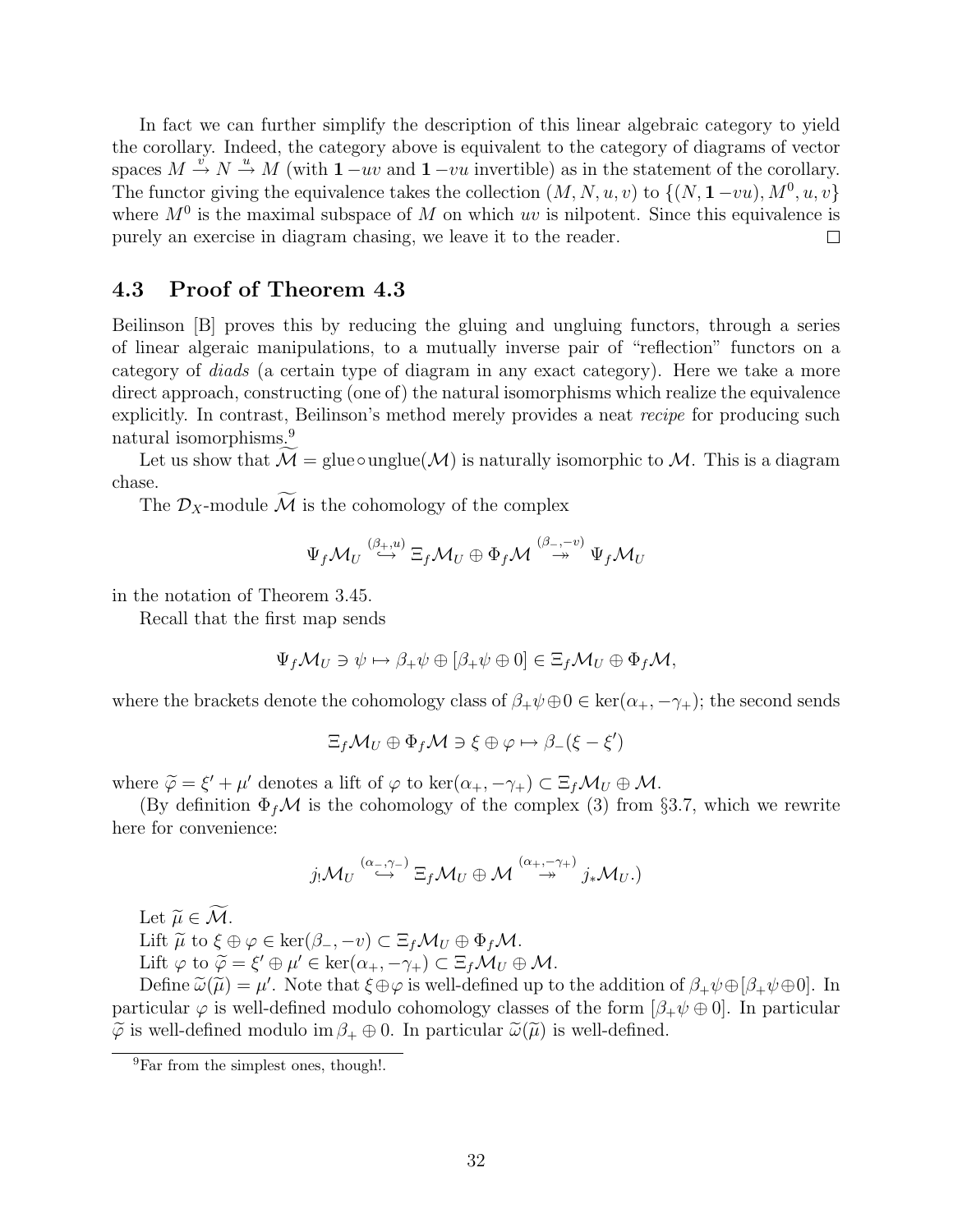There are commutative diagrams

$$
j_{!}M_{U} \xrightarrow{\alpha_{-}} \Xi_{f}M_{U} \qquad \Psi_{f}M_{U} \xrightarrow{\beta_{+}} \Xi_{f}M_{U}
$$
  
\n
$$
-\gamma_{-} \downarrow \qquad \qquad \downarrow \qquad \qquad \downarrow \qquad \qquad \downarrow \qquad \qquad \downarrow \qquad \qquad \downarrow \qquad \qquad \downarrow \qquad \qquad \downarrow \qquad \qquad \downarrow \qquad \qquad \downarrow \qquad \qquad \downarrow \qquad \qquad \downarrow \qquad \qquad \downarrow \qquad \qquad \downarrow \qquad \downarrow \qquad \downarrow \qquad \downarrow \qquad \qquad \downarrow \qquad \qquad \downarrow \qquad \qquad \downarrow \qquad \qquad \downarrow \qquad \qquad \downarrow \qquad \qquad \downarrow \qquad \qquad \downarrow \qquad \qquad \downarrow \qquad \qquad \downarrow \qquad \qquad \downarrow \qquad \qquad \downarrow \qquad \qquad \downarrow \qquad \qquad \downarrow \qquad \qquad \downarrow \qquad \qquad \downarrow \qquad \qquad \downarrow \qquad \qquad \downarrow \qquad \qquad \downarrow \qquad \qquad \downarrow \qquad \qquad \downarrow \qquad \qquad \downarrow \qquad \qquad \downarrow \qquad \qquad \downarrow \qquad \qquad \downarrow \qquad \qquad \downarrow \qquad \qquad \downarrow \qquad \qquad \downarrow \qquad \qquad \downarrow \qquad \qquad \downarrow \qquad \qquad \downarrow \qquad \qquad \downarrow \qquad \qquad \downarrow \qquad \qquad \downarrow \qquad \qquad \downarrow \qquad \qquad \downarrow \qquad \qquad \downarrow \qquad \qquad \downarrow \qquad \qquad \downarrow \qquad \qquad \downarrow \qquad \qquad \downarrow \qquad \qquad \downarrow \qquad \qquad \downarrow \qquad \qquad \downarrow \qquad \qquad \downarrow \qquad \qquad \downarrow \qquad \qquad \downarrow \qquad \qquad \downarrow \qquad \qquad \downarrow \qquad \qquad \downarrow \qquad \qquad \downarrow \qquad \qquad \downarrow \qquad \qquad \downarrow \qquad \qquad \downarrow \qquad \qquad \downarrow \qquad \qquad \downarrow \qquad \qquad \downarrow \qquad \qquad \downarrow \qquad \qquad \downarrow \qquad \qquad \downarrow \qquad \qquad \downarrow \qquad \qquad \downarrow \q
$$

Given  $\mu \in \mathcal{M}$ , choose  $\xi \in \Xi_f \mathcal{M}_U$  such that  $\alpha_+\xi = \gamma_+\mu$ . Then  $\varphi = [\xi \oplus \mu]$  gives an element of  $\Phi_f \mathcal{M}$ . Choose  $\xi'$  such that  $\beta_-\xi' = v\varphi$ . Then  $\widetilde{\mu} = [\xi' \oplus \varphi]$  gives an element of  $\widetilde{\mathcal{M}}$ .<br>Define  $\psi(\mu) = \widetilde{\mu}$ 

Define  $\omega(\mu) = \tilde{\mu}$ .

We leave it to the reader to verify for herself that  $\omega$  and  $\tilde{\omega}$  realize well-defined, mutuallyinverse, canonical isomorphisms between  $M$  and  $M$ .

We also leave it to the reader to carry out the analogous diagram chase to show that  $G = \text{unglue} \circ \text{glue}(G)$  is canonically isomorphic to G, for gluing data  $G \in \text{Glue}(U, Y)$ . (The difficult part of the latter is to identify  $\Phi_f(\text{glue}(G))$  with the part  $\mathcal{M}_V$  of G.) difficult part of the latter is to identify  $\Phi_f$ (glue(G)) with the part  $\mathcal{M}_Y$  of G.)

# 5 Epilogue

We have proved everything we're going to prove. However, there are a number of topics related to the content of this thesis which would be good places to begin further studies in the subject.<sup>10</sup> In this concluding section we list a few of these topics as "Problems" – which is not to say that they are unsolved, although the solutions do not seem to be in the literature.

## 5.1 Remarks on perverse sheaves

There is another notion of vanishing cycles functors in the setting of sheaves for the analytic topology on a variety, say over C. They have their origins in Goresky-MacPherson intersection cohomology, and the definition we discuss in this subsection is due to Deligne [SGA7]. In this subsection I will try to say a few words about these functors (following [Di]) and their relationship to the analogues defined above for D-modules in the algebraic category.

We begin with the topological setup for the definition.

#### 5.1.1 The local Milnor fiber

Let X be a smooth affine complex variety and let  $f: X \to \mathbb{C}$  be a non-constant analytic function on X. To fix some notation, denote the fibre  $f^{-1}(t)$  by  $X_t$ , and choose a point  $x \in X_0$  and a ball B of radius  $\delta$  about x. Let  $D_{\epsilon}$  be a small disk around the origin in  $\mathbb{C}$  (with  $\epsilon \ll \delta$ ),  $D_{\epsilon}^{\times} = D_{\epsilon} - \{0\}, \mathbb{T} = f^{-1}(D_{\epsilon}) \cap B$  (a small "tube" around  $B \cap X_0$ ), and  $\mathbb{T}^{\times} = \mathbb{T} - X_0$ . We allow the hypersurface  $X_0$  to be singular, but choose  $\epsilon$  small enough so that for  $t \in D_{\epsilon}^{\times}$ ,

<sup>&</sup>lt;sup>10</sup>Indeed, given another couple of months to work on this thesis I would have endeavored to treat some or all of the following material more completely.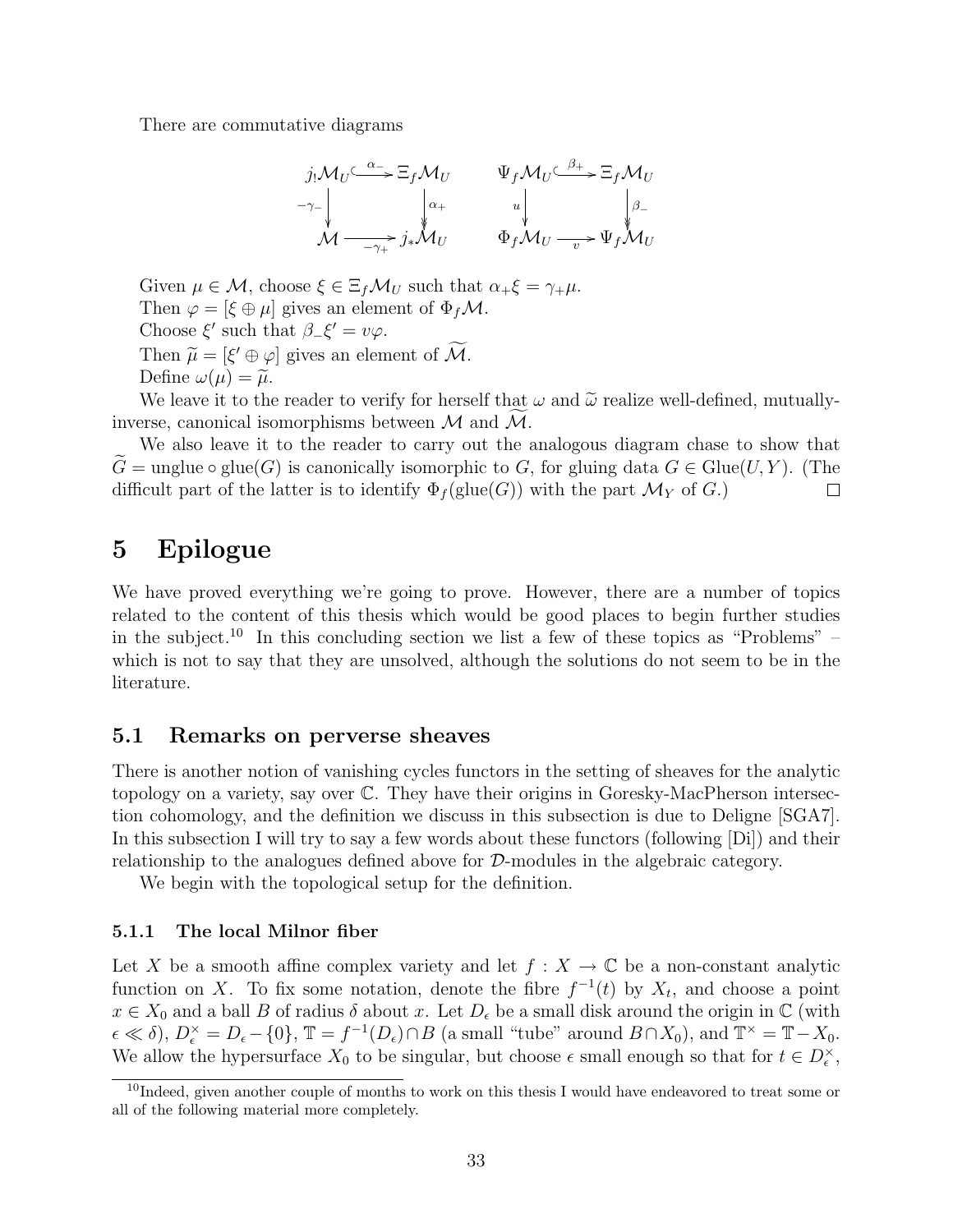the fiber  $X_t \cap B$  is smooth, and moreover  $f : \mathbb{T}^\times \to D_\epsilon^\times$  is a locally trivial fibration. (Indeed, it turns out that this is always possible, whether in the algebraic or the analytic setting; for a nice explanation of this result, see the expository article [Se].) In particular, all the nearby fibers  $B \cap X_t$  "look the same"; any one is known as the local Milnor fiber  $F_x$  of f at x. A picture of the situation can be seen in the figure below.



Figure 1: The Milnor fibration. (Picture from [Se].)

#### 5.1.2 Nearby and vanishing cycle functors

A natural question to ask is how one can study the Milnor fiber  $F_x$ . The nearby and vanishing cycles functors associated to the function  $f$  on  $X$  provide tools for this purpose. We will briefly sketch the definition of functors  $\psi_f$ ,  $\varphi_f$  on the bounded derived category  $D_c^b(X)$  of constructible complexes of  $\mathbb{C}_X$ -modules. (We will gives the precise definition of this category here; see [Di]. Note, however, that for a morphism  $\pi: Y \to X$  we obtain the usual inverse and direct image functors  $\pi_!, R\pi_* : \mathscr{C}_Y \to \mathscr{C}_X$  and  $\pi^!, \pi^* : \mathscr{C}_X \to \mathscr{C}_Y$ .

We need names for some maps of spaces, which are indicated in the following diagram.

$$
F \xrightarrow{\alpha} \mathbb{T}^{\times} \xrightarrow{j} X \xleftarrow{i} X_0
$$
  
\n
$$
\beta \downarrow f
$$
  
\n
$$
\widetilde{D}_{\epsilon}^{\times} \xrightarrow{\pi} D_{\epsilon}^{\times}
$$

Here *i* and *j* are the natural inclusions,  $\widetilde{D}_{\epsilon}^{\times} \to D_{\epsilon}^{\times}$  is the universal covering space, and the space F and the maps  $\alpha$  and  $\beta$  are defined as the fiber product  $\widetilde{D}_{\epsilon}^{\times} \underset{D_{\epsilon}^{\times}}{\times}$  $\mathbb{T}^{\times}$ . One can show that  $F = F_x$  is the Milnor fiber.

With this notation, we can define the functor  $\psi_f : D_c^b(X) \to D_c^b(X_0)$  of **nearby cycles**. Given a complex  $\mathcal{F} \in D_c^b(X)$  its nearby cycles are given by

$$
\psi_f \mathcal{F} = i^* \mathcal{R}(j\alpha)_* (j\alpha)^* \mathcal{F} \in D_c^b(X_0).
$$

The relationship between the functor  $\psi_f$  and the topology of the Milnor fiber can already be seen from the following fact, a direct computation from the definition.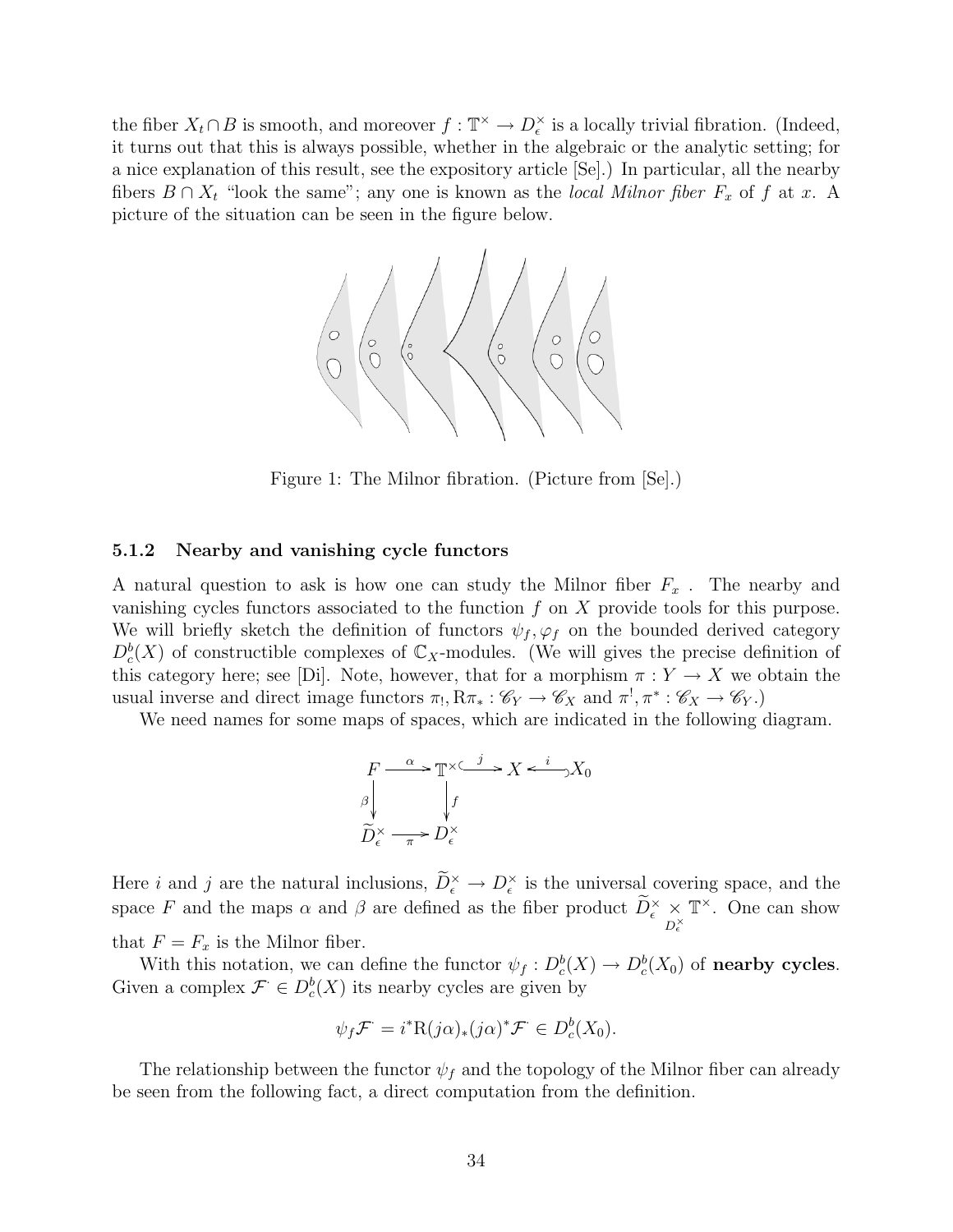**Theorem 5.1.** [Di, Prop. 4.2.2] Consider the case  $\mathcal{F} = \mathbb{C}_X$ . Then there is a canonical isomorphism

$$
\mathcal{H}^k(\psi_f \mathbb{C}_X)_x \cong \mathrm{H}^k(F_x; \mathbb{C})
$$

between the stalk at x of the kth cohomology sheaf of the complex  $\psi_f C_X$ , and the kth reduced singular cohomology group of the Milnor fiber  $F_x$ . <sup>11</sup>  $\Box$ 

The functor  $R(j\alpha)_*$  is right adjoint to  $(j\alpha)^*$ , so the unit of the adjunction induces a comparison morphism  $\text{comp}_{\mathcal{F}} : i^*\mathcal{F} \to \psi_f\mathcal{F}$ . We define the functor of vanishing cycles  $\varphi_f: D_c^b(X) \to D_c^b(X_0)$  by setting  $\varphi_f \mathcal{F}$  to be the mapping cone Cone(comp<sub> $\mathcal{F}$ </sub>). The functors we have given naturally sit in a distinguished triangle in  $D_c^b(X_0)$ 

$$
i^*\mathcal{F} \stackrel{\text{comp}}{\rightarrow} \psi_f \mathcal{F} \rightarrow \varphi_f \mathcal{F} \stackrel{[1]}{\rightarrow}.
$$

Corresponding to this triangle is a long exact sequence of cohomology sheaves. Setting  $\mathcal{F} = \mathbb{C}_X$  and using the isomorphism given in Theorem 5.1, the stalks at x of this long exact sequence are

$$
\cdots \to \mathrm{H}^i(B \cap X_0; \mathbb{C}) \to \mathrm{H}^i(F_x; \mathbb{C}) \to \mathcal{H}(\varphi_f \mathbb{C}_X)_x \to \mathrm{H}^{i+1}(B \cap X_0; \mathbb{C}) \to \cdots
$$

(reduced cohomology groups). The geometric significance of this sequence can be seen by considering its dual; we obtain

$$
\cdots \to H_{i+1}(B \cap X_0; \mathbb{C}) \to \mathcal{H}(\varphi_f \mathbb{C}_X)_x^{\vee} \to H_i(F_x; \mathbb{C}) \to H_i(B \cap X_0; \mathbb{C}) \to \cdots
$$

The map from the homology of the local Milnor fiber to that of a neighborhood of x in the singular fiber is the "obvious one", induced by a continuous (not analytic) specialization map from a sufficiently nearby fiber  $X_t$  to the special fiber  $X_0$  (cf. [GM, 6.2]). Thus the cohomology of the vanishing cycles (or its dual) may be interpretted as saying which cycles "die" in collapsing a nearby fiber to the singular one. This, of course, gives some justification for the terminology.

#### 5.1.3 Monodromy

In this setting there is a *geometric monodromy action* of the fundamental group  $\mathbb{Z} \approx$  $\pi_1(D_\epsilon^{\times}, t)$  as diffeomorphisms of the Milnor fiber  $F_x$ . This induces a monodromy operation on the topological nearby and vanishing cycles functors; studying this action (e.g. by decomposing it into eigenspaces) provides a wealth of topological information about the singularity in question.

Suppose  $\gamma: I = [0, 1] \to D_{\epsilon}^{\times}$  is any path. On some neighborhood  $U_s \subset D_{\epsilon}^{\times}$  of any point  $\gamma(s)$ , we can trivialize  $\mathbb{T}^\times \to \overline{D}_{\epsilon}^\times$ . Then there is a diffeomorphism  $\varphi: f^{-1}(U_s) \to U_s \times F_x$ . Fix a point  $\tilde{t}_s \in X_{\gamma(s)} \cap B$  and let  $(\gamma(s), y) = \varphi(\tilde{t})$ . Then we can define a lift  $\tilde{\gamma}$  of  $\gamma$  on some interval containing s by  $\tilde{\gamma}(s') = \varphi^{-1}(\gamma(s'), y)$ . By patching together finitely many<br>trivializations to cover the compact set  $\gamma(I)$ , we can lift the whole path  $\gamma$ . This induces trivializations to cover the compact set  $\gamma(I)$ , we can lift the whole path  $\gamma$ . This induces a diffeomorphism  $T_\gamma : X_{\gamma(0)} \cap B \to X_{\gamma(1)} \cap B$ . In the case of a loop  $\gamma$  based at t which

<sup>&</sup>lt;sup>11</sup>There are, of course, generalizations of Theorem 5.1 for any  $\mathcal{F} \in \mathscr{C}_X$ .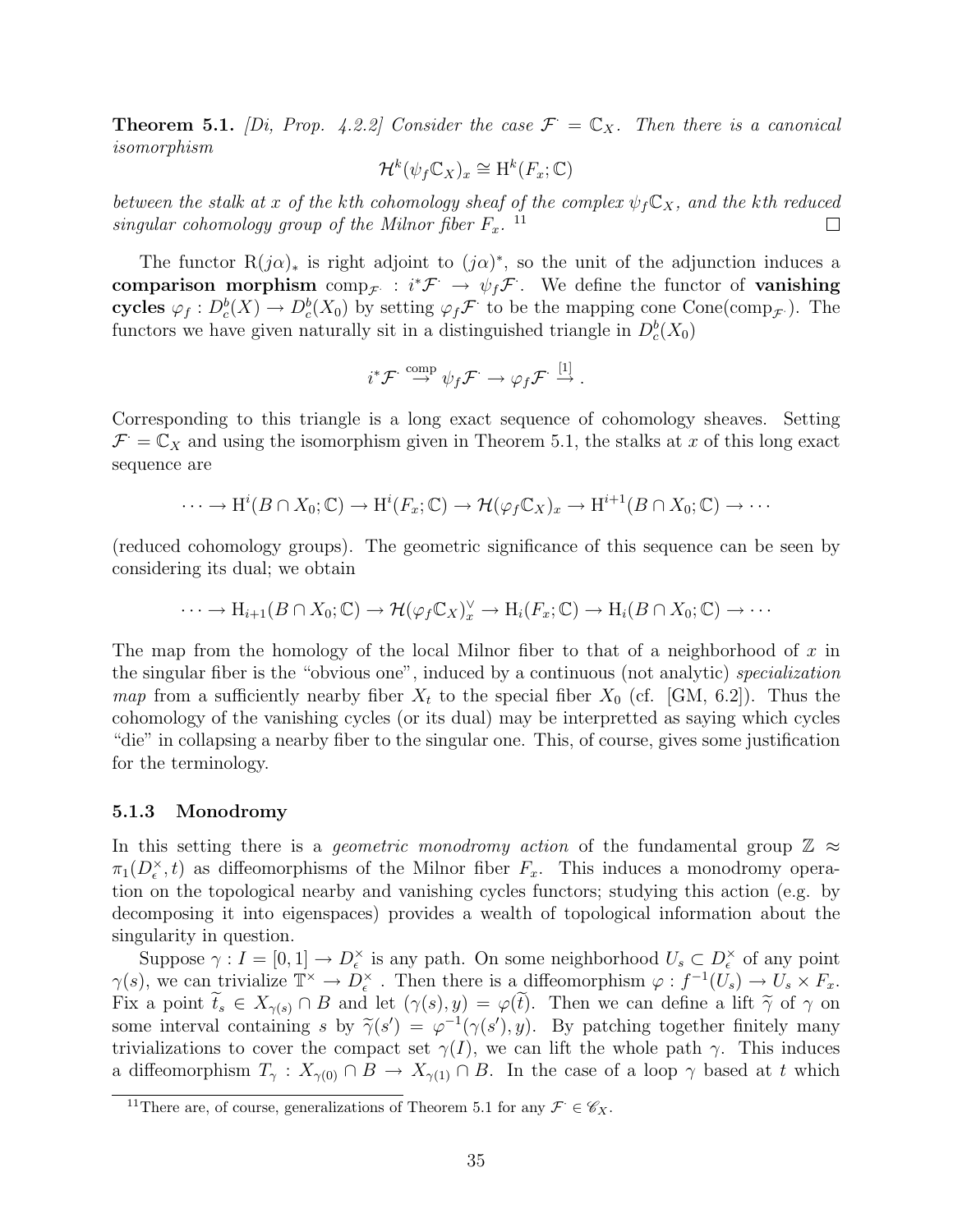generates  $\pi_1(D_\epsilon^{\times}, t)$ , we obtain a diffeomorphism of  $X_t \cap B$  (and hence of  $F_x$ ) by defining  $T(\tilde{t}) = \tilde{\gamma}(1)$ . One can prove that this map is well-defined up to homotopy, independent of the choice of representative path  $\gamma$  and the choices of trivializations used to determine the lift. Consequently, there is a well-defined monodromy representation on the level of the singular cohomology  $H^{\bullet}(F_x, \mathbb{C})$  of  $F_x$ . In terms of the picture above, the idea is that as we "flow it around" the singularity  $x$ , a given cycle in singular homology might change.

The monodromy action T induces (see  $[D_i]$ ) a monodromy operator on the nearby and vanishing cycles.

#### 5.1.4 Perverse sheaves and D-modules

The triangulated category  $D_c^b(X)$  contains an abelian subcategory of *perverse sheaves* discovered by Beilinson, Bernstein and Deligne. The surprising theorem is that the shifted functor of vanishing cycles  $\varphi_f[-1]$  preserves this subcategory.

A consequence of this is that for regular holonomic D-modules, which by the Riemann-Hilbert correspondence [Ber, 5.9] form a category equivalent to that of perverse sheaves via the DeRham functor DR, one has in addition to the functors  $\Phi_f$  we consturcted also Deligne's functors  $\varphi_f[-1]$ .

Problem 5.2. Prove the following comparison theorem, and its generalization to nonunipotent versions of the Beilinson functors  $\Psi_f$ ,  $\Phi_f$ ,  $\Xi_f$  (replace  $\mathcal{J}^{0,1}$  in the main construction of this thesis by an irreducible local system of eigenvalue  $\alpha \notin \mathbb{Z}$ ; cf. [B, 3.2]).

**Theorem 5.3.** For an object F in the category of perverse sheaves let  $\varphi_f[-1]^{unip}\mathcal{F}$  denote the part of the vanishing cycles on which the monodromy operator  $T$  acts unipotently. Then for a regular holonomic D-module M one has  $DR\Phi_f \mathcal{M} = \varphi_f[-1]^{unip} DR\mathcal{M}$ .

#### 5.2 Kashiwara-Malgrange construction

Kashiwara and Malgrange proved a version of Theorem 5.3 for an alternative construction of vanishing cycles for regular holonomic D-modules.

**Theorem 5.4.** Let X be smooth and let Y be a hypersurface  $f = 0$ . The sheaf  $\mathcal{D}_X$  has a well-defined exahaustive decreasing  $\mathbb{Z}$ -indexed filtration  $V^{\bullet} \mathcal{D}_X$  defined in the case where f is smooth as follows. Choose local coordinates  $x_1, \ldots, x_{n-1}, f$  on X. Define  $V^j\mathcal{D}_X =$  $\sum_{k-\ell\geq j}h_{\alpha,k,\ell}(x)\partial_x^\alpha f^k\partial_f^\ell$  for a multi-index  $\alpha$ . There is an analogue of this filtration when f is singular as well.

Let  $M$  be a holonomic  $D$ -module. There exists a unique decreasing  $\mathbb{Z}$ -indexed filtration  $V^{\bullet}$ M with the following properties:

- $V^i\mathcal{D}_X \cdot V^j\mathcal{M} \subset V^{i+j}\mathcal{M}$  for all  $i \in \mathbb{Z}$ .
- $V^{-n}\mathcal{D}_X \cdot V^{-\ell}\mathcal{M} = V^{-n-\ell}\mathcal{M}$  and  $V^n\mathcal{D}_X \cdot V^{\ell}\mathcal{M} = V^{n+\ell}$  for  $n \geq 0$  and  $\ell \gg 0$ .
- The eigenvalues of  $f\partial_f$  acting on  $gr^0_V \mathcal{M}$  have real part in  $[0,1)$ .

We refer the reader to [Sa] for details about this Kashiwara-Malgrange filtration, the proof of the theorem, and for the construction of nearby and vanishing cycles functors  $\Psi_f^{KM}$ and  $\Phi_f^{KM}$  in terms of it.

 $\Box$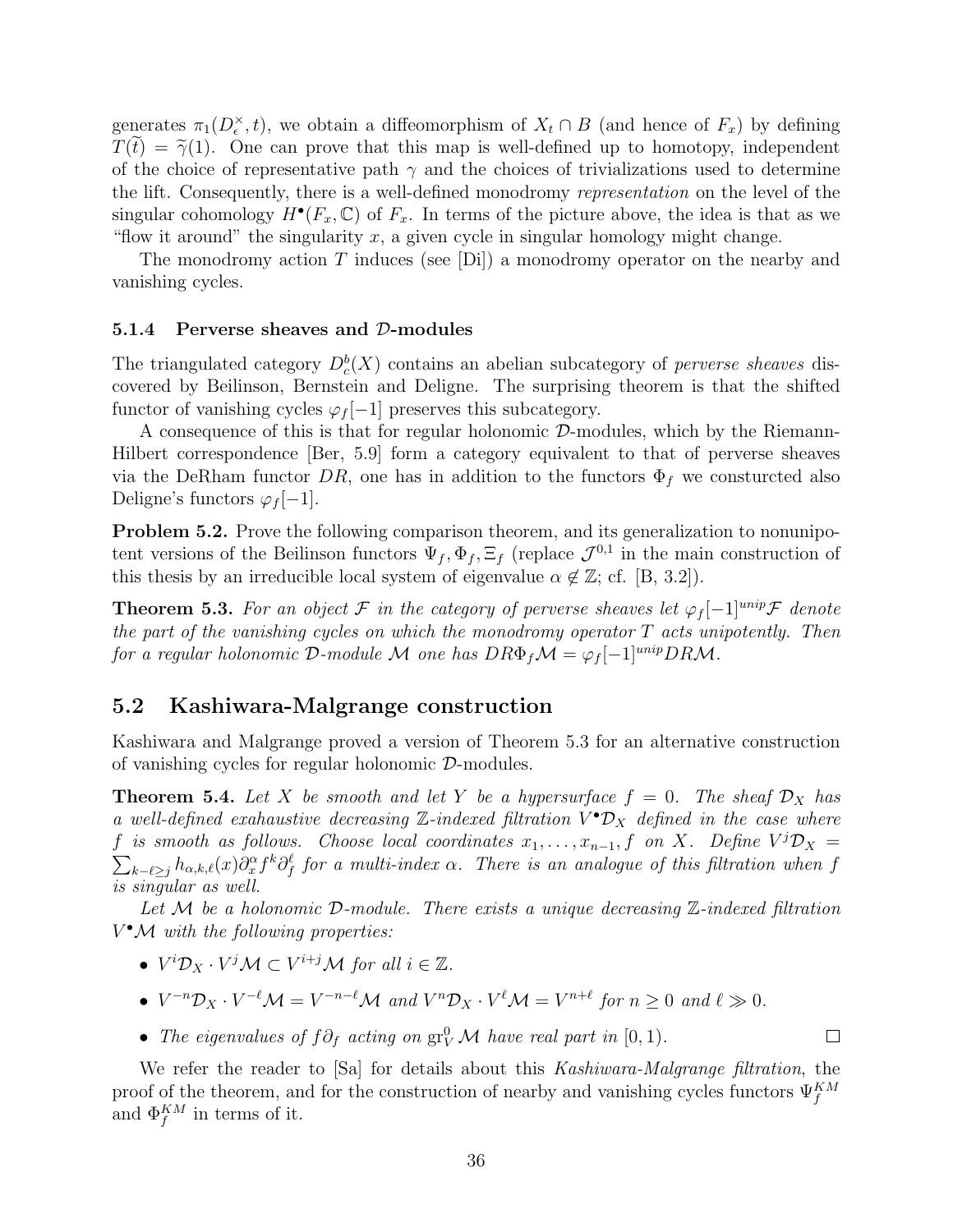**Problem 5.5.** Prove a comparison theorem between the Beilinson functors  $\Psi_f$ ,  $\Phi_f$  and (the unipotent part of) the Kashiwara-Malgrange functors  $\Psi_f^{KM}$ ,  $\Phi_f^{KM}$ .

## 5.3 Vanishing cycles commute with proper direct image

A property of the functors  $\Psi_f$  and  $\Phi_f$  which is important for applications is their behavior under proper direct image. (Proper direct image is very well-behaved for  $D$ -modules: if  $h: Z \to X$  is proper then  $h_!, h_*: D^b_{coh}(\mathcal{D}_Z) \to D^b_{coh}(\mathcal{D}_X)$  coincide [Ber, 3.10].)

**Problem 5.6.** Prove the following theorem, the analogue of which for the functors  $\Psi_f^{KM}$ ,  $\Phi_f^{KM}$ (see §5.2) can be found in [LM].

**Theorem 5.7.** Let X, Y, U, f be as before. Let  $h : Z \rightarrow X$  be a proper morphism. Set  $W = Y \underset{X}{\times} Z = (fh)^{-1}(0).$ 



Then nearby cycles commute with proper direct image:  $h_* \Psi_{fh} \mathcal{M}_Z = \Psi_f h_* \mathcal{M}_Z$ , and similarly for vanishing cycles.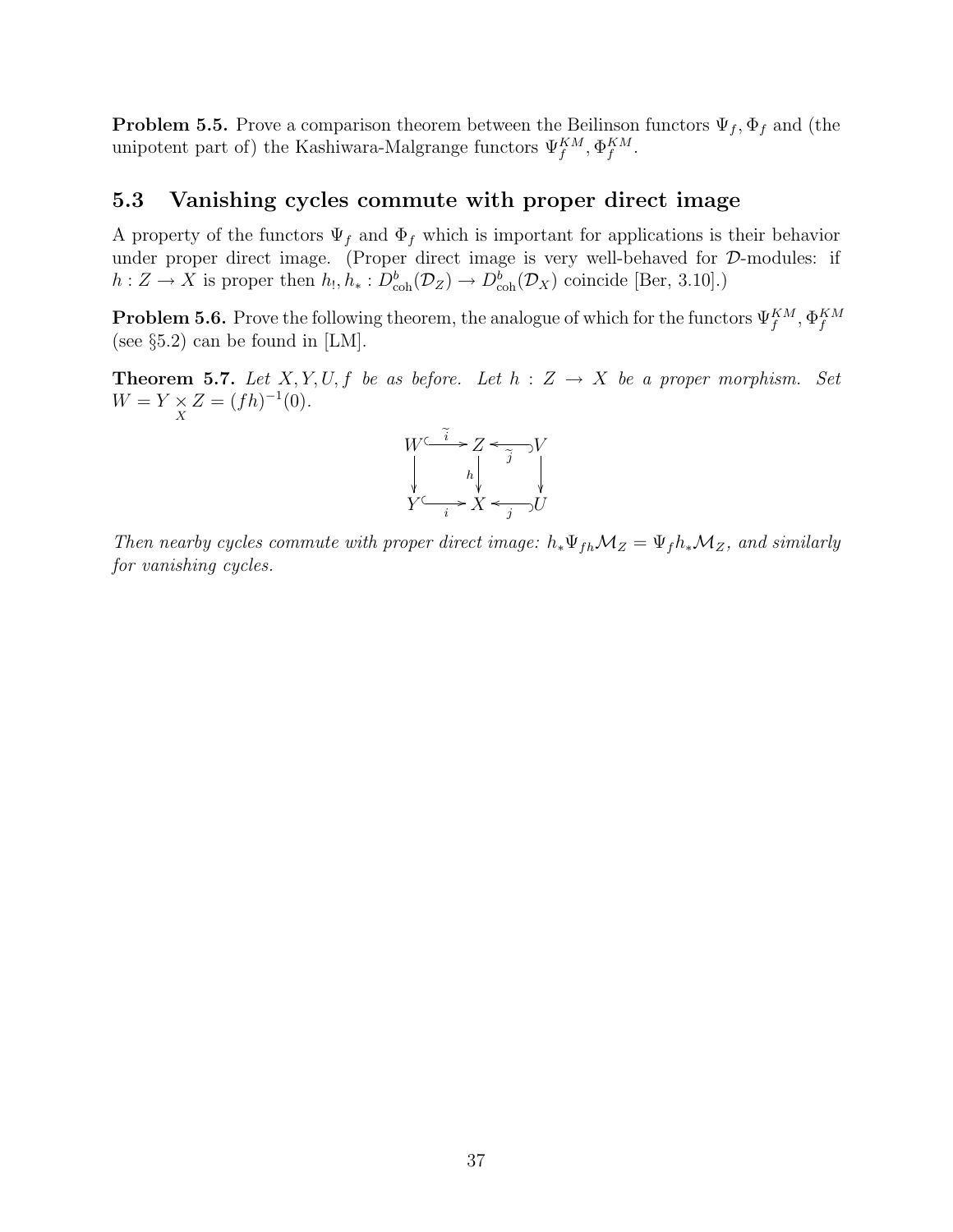# A Some category theoretic background

In Section 3 we need some general constructions from category theory.

## A.1 Localization of categories

Given a category  $\mathscr C$  and a nice class of morphisms  $\Sigma$  in  $\mathscr C$  there is "universal" category  $\Sigma^{-1}\mathscr{C}$ , equipped with a functor  $Q_{\Sigma}:\mathscr{C}\to\Sigma^{-1}\mathscr{C}$  called the **localization** of  $\mathscr{C}$  with respect to  $\Sigma$ , such that for all  $\varphi \in \Sigma$  the image  $Q_{\sigma}\varphi$  is an isomorphism.

**Definition A.1.**  $\Sigma \subset \text{Morphisms}(\mathscr{C})$  is **multiplicative** if the following properties hold.

- (1)  $\Sigma$  contains all isomorphisms;
- (2)  $\Sigma$  is closed under compositions;
- (3) For two morphisms  $Y \stackrel{f}{\leftarrow} X \stackrel{s}{\rightarrow} X'$  with  $s \in \Sigma$ , there exist  $Y' \in \text{Objects}(\mathscr{C}), t \in$  $\Sigma \cap \text{Hom}_{\mathscr{C}}(Y, Y'), g \in \text{Hom}_{\mathscr{C}}(X', Y')$  such that  $gs = tf$ ; dually, for two morphisms  $X \stackrel{f}{\rightarrow} Y \stackrel{t}{\leftarrow} Y'$  there exists  $X' \in \text{Objects}(\mathscr{C}), s \in \Sigma \cap \text{Hom}_{\mathscr{C}}(X', X), g \in \text{Hom}_{\mathscr{C}}(X', Y')$ with  $tg = fs$ ;
- (4) For two morphisms  $f, g \in \text{Hom}_{\mathscr{C}}(X, Y)$ , if there exists  $s : W \to X$  in  $\Sigma$  satisfying  $fs = gs$ , then there exists  $t : Y \to Z$  in  $\Sigma$  satisfying  $tf = tg$ ; dually, for two morphisms  $f, g \in \text{Hom}_{\mathscr{C}}(X, Y)$ , if there exists  $t : Y \to Z$  in  $\Sigma$  satisfying  $tf = tg$  then there exists  $s: W \to X$  in  $\Sigma$  satisfying  $fs = qs$ .

**Proposition A.2.** If  $\Sigma$  is multiplicative, then a localization  $Q_{\Sigma} : \mathscr{C} \to \Sigma^{-1} \mathscr{C}$  exists. If  $\mathscr C$  is additive then so is  $\Sigma^{-1}\mathscr C$ , and the functor  $Q_{\Sigma}$  is additive. If  $\mathscr C$  admits kernels (resp. cokernels, finite products, finite coproducts) then so does  $\Sigma^{-1}\mathscr{C}$ , and  $Q_{\Sigma}$  commutes with all these operations.

 $\Box$ 

Proof. We omit the proof; see [KS, Prop. 7.1.22, Ex. 8.4].

One way of describing the localization is as follows. Objects in  $\Sigma^{-1}\mathscr{C}$  are just objects in  $\mathscr C$ . Morphisms in  $\Sigma^{-1}\mathscr C$  are defined in the following manner. Construct an directed graph Γ with vertices Objects( $\mathcal{C}$ ) and edges Morphisms( $\mathcal{C}$ ) ∪ { $\overline{s}$  |  $s \in Σ$ }, where  $\overline{s}$  is an edge that reverses s. Call two paths in  $\Gamma$  from A to B equivalent if one can be obtained from the other via a sequence of replacements of the forms: (i) replace  $X \stackrel{f}{\to} Y \stackrel{g}{\to} Z$  by  $X \stackrel{gf}{\to} Z$ for any composable f, g; or (ii) replace  $X \stackrel{s}{\to} Y \stackrel{\overline{s}}{\to} X$  by  $X \stackrel{1}{\to} X$  for any  $s \in \Sigma$ . Define Hom<sub> $\Sigma^{-1}\mathscr{C}(A, B)$  to be equivalence classes of paths from A to B in  $\Gamma$ .</sub>

The canonical functor  $Q_{\Sigma}$  takes objects to themselves and morphisms to the corresponding equivalence class.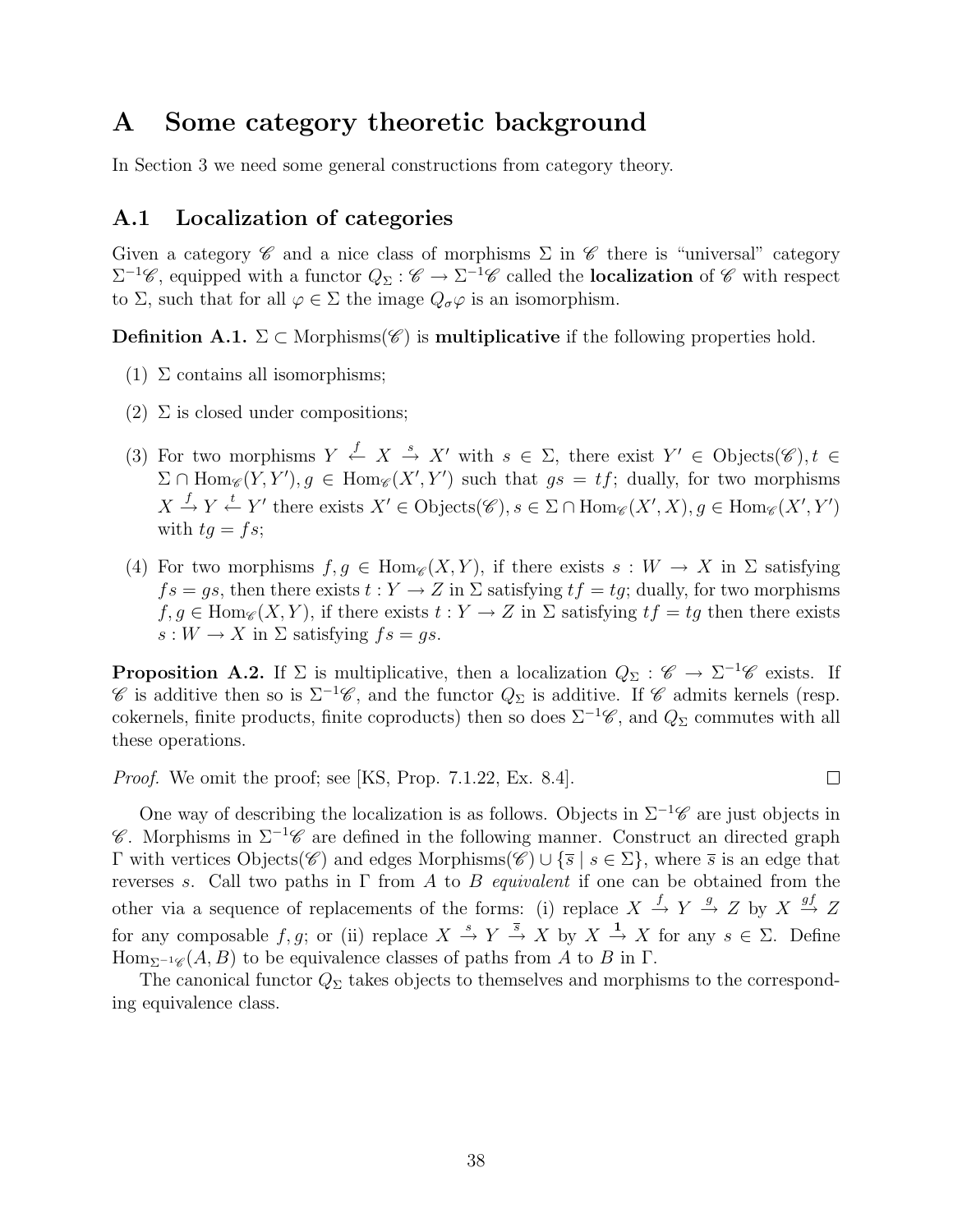## A.2 Exact categories

An additive category C is called **exact** is if is equipped with a set E of sequences  $A \rightarrow$  $B \to C$  of objects and morphisms in C satisfying the following axioms. We call a morphism *admissible monic* if it occurs as the first arrow in a sequence in  $\mathcal{E}$ . We call a morphism *admissible epic* if it occurs as the second arrow in a sequence in  $\mathcal{E}$ .

- (0) An admissible monic (resp. epic) is a kernel (resp. cokernel) of any corresponding admissible epic (resp. monic).
- (1) Any identify morphism is an admissible monic and an admissible epic.
- (2) Admissible monics and admissible epics are both closed under composition.
- (3) Arbitrary pushouts (resp. pullbacks) of admissible monics (resp. epics) are admissible monics (resp. epics).

We will need to use the following fact.

**Proposition A.3.** Let  $(\mathscr{C}, \mathcal{E})$  be an exact category, and let  $\Sigma^{-1}\mathscr{C}$  be a localization with respect to a multiplicative system of C-morphisms  $\Sigma$ . Define an exact structure on  $\Sigma^{-1}\mathscr{C}$ by taking the collection  $Q_{\Sigma} \mathcal{E} = \{Q_{\Sigma}(A \rightarrow B \rightarrow C) \mid (A \rightarrow B \rightarrow C) \in \mathcal{E}\}\)$  to define the admissible morphisms. The resulting category is exact.

Proof. Follows immediately from Proposition A.2 and the definition above.  $\Box$ 

The next criterion will also be useful.

**Proposition A.4.** A full subcategory  $\mathscr C$  of an abelian category  $\mathscr A$  is exact if it is closed under extensions, with respect to the class  $\mathcal E$  of short exact sequences in  $\mathscr A$  involving objects in  $\mathscr{C}.$  $\Box$ 

The "point" of exact categories, at least as they are used in this thesis, is that one has a good notion of exact functors between them. (Namely, those which preserve the distinguished class E of short sequences.) In particular, given a diagram of exact functors  $\mathscr{A} \to \mathscr{C} \to \mathscr{B}$ with  $\mathscr A$  and  $\mathscr B$  abelian and  $\mathscr C$  exact, the composition  $\mathscr A \to \mathscr B$  is exact in the usual sense.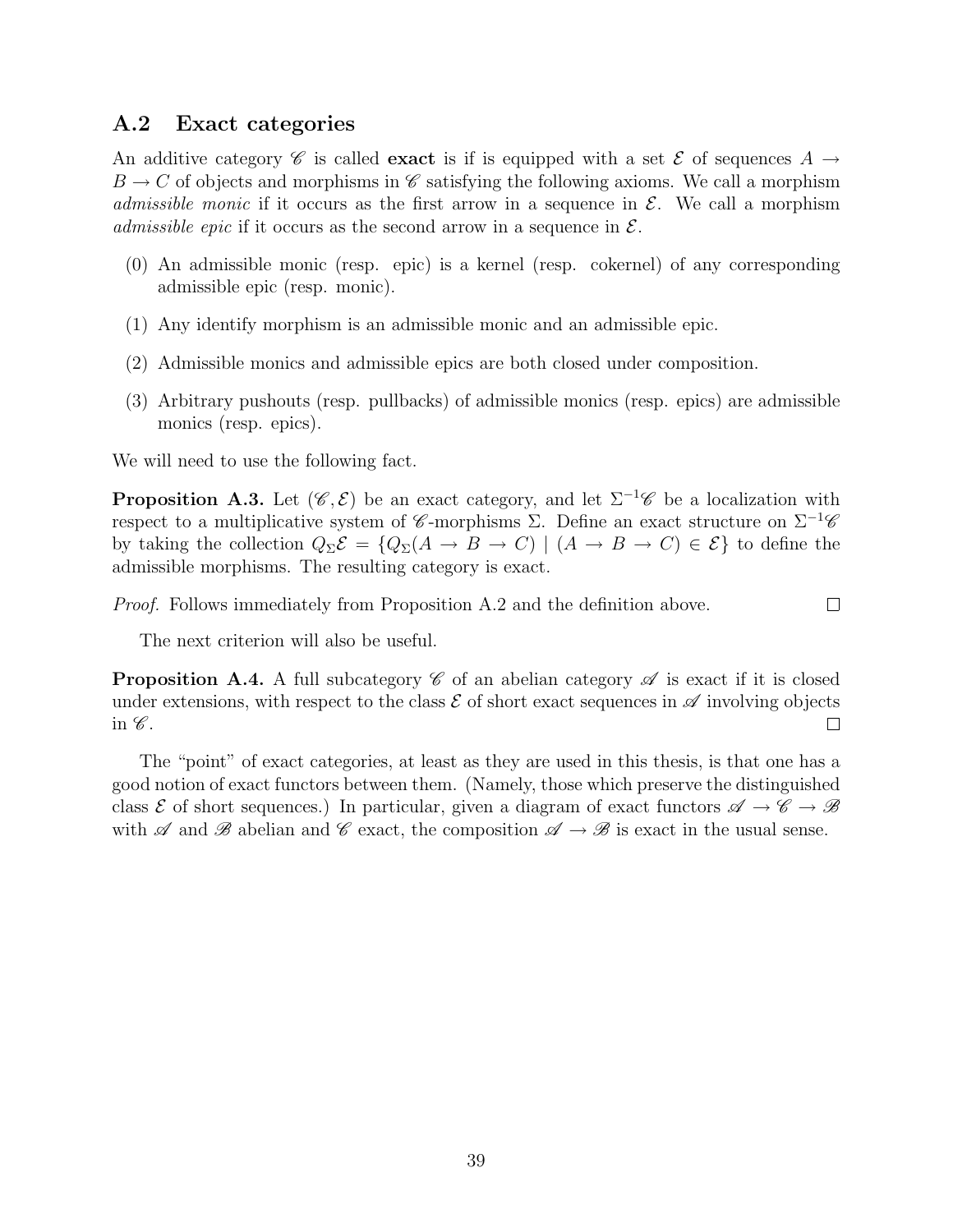# B Basics of D-modules

In this appendix we give a brief overview, with examples, of the essentials of D-modules. A more comprehensive, but not very detailed, treatment can be found in [Ber]; other references include [G] and [HTT].

#### B.1 Differential operators and D-modules

Fix an algebraically closed field  $\Bbbk$  of characteristic 0. Let X be a smooth algebraic variety over k with structure sheaf  $\mathcal{O}_X$ . Consider the sheaf  $\mathcal{E}nd_k(\mathcal{O}_X)$  of endomorphisms of  $\mathcal{O}_X$ viewed as a sheaf of k-vector spaces. We regard  $\mathcal{O}_X$  as a subsheaf (of rings) of  $\mathcal{E}nd_k(\mathcal{O}_X)$ via its action of left multiplication. Another subsheaf of  $\mathcal{E}nd_k(\mathcal{O}_X)$  is the tangent sheaf  $\Theta_X$ of k-derivations of  $\mathcal{O}_X$ .

**Definition B.1.** The sheaf  $\mathcal{D}_X$  of **differential operators** on X is the  $\mathcal{O}_X$ -subalgebra of  $\mathcal{E}nd_{\mathbb{k}}(\mathcal{O}_X)$  generated by  $\Theta_X$ .

**Proposition B.2.**  $\mathcal{D}_X$  is a locally-free  $\mathcal{O}_X$ -module. (In particular, it is quasi-coherent.)

*Proof.* We work in a sufficiently small affine neighborhood U of a point  $p \in X$ . Since X is smooth, we can choose regular functions (local *analytic* coordinates)  $x_1, \ldots, x_n$  near p, so that the differentials d  $x_i$  are a basis for the free  $\mathcal{O}_U$ -module  $\Omega^1_U$  of Kähler differentials, and we can consider the dual basis  $\partial_i = \frac{\partial}{\partial x_i}$  $\frac{\partial}{\partial x_i}$  for  $\Theta_U$ . Then by definition

$$
\mathcal{D}_X(U)=\mathcal{D}_U=\bigoplus_{\alpha\in\mathbb{N}^n}\mathcal{O}_U\partial^\alpha,
$$

where we have used multi-index notation,  $\alpha = (\alpha_1, \ldots, \alpha_n)$  and  $\partial^{\alpha} = \partial_1^{\alpha_1} \cdots \partial_n^{\alpha_n}$ . In the sequel we will refer to  $x_i$ s and  $\partial_i$ s chosen as above as a **local coordinate system**.  $\Box$ 

The global sections  $D_X = \Gamma(X, \mathcal{D}_X)$  are called the **Weyl algebra** when  $X = \mathbb{A}^n$  is affine space, and is traditionally denoted by  $A_n$ . This is the polynomial algebra in the coordinates  $t_i$  on  $\mathbb{A}^n$  and the corresponding partial derivatives  $\partial_i = \frac{\partial}{\partial t}$  $\frac{\partial}{\partial t_i}$ , which satisfy the commutation relations  $[t_i, t_j] = [\partial_i, \partial_j] = 0$ ,  $[t_i, \partial_j] = \delta_{ij}$ .

It is not difficult to show that  $\mathcal{D}_X$  can also be characterized inductively in a coordinatefree manner, using the notion of the order of a differential operator.

**Definition B.3.** The sheaf of differential operators of **order**  $\leq k$  on X is defined inductively as

$$
\mathcal{D}_X^{\leq -1} = 0, \qquad \mathcal{D}_X^{\leq k} = \{ d \in \mathcal{E} nd_k(\mathcal{O}_X) \mid [d, f] \in \mathcal{D}_X^{\leq k-1}, \text{ for all } f \in \mathcal{O}_X \} \quad (k \geq 0).
$$

It is a simple exercise to prove that  $\mathcal{D}_X$  has an exhaustive filtration by the  $\mathcal{D}_X^{\leq k}$ , and that this filtration makes  $\mathcal{D}_X$  into a sheaf of (non-commutative) filtered  $\mathcal{O}_X$ -algebras (i.e.  $\mathcal{D}_X^{\leq k} \mathcal{D}_X^{\leq \ell} \subset \mathcal{D}_X^{\leq k+\ell}$ . By the proof of Proposition B.2, the sheaf of associated graded rings is locally generated as an  $\mathcal{O}_X$ -algebra by the symbols  $\xi_i$  of the tangent vectors  $\partial_i$ . The  $\xi_i$  are coordinate functions on the cotangent space of  $X$ , which yields a canonical identification

$$
\operatorname{gr} \mathcal{D}_X \cong \pi.\mathcal{O}_{T^*X},
$$

where  $\pi : T^*X \to X$  is the cotangent bundle. We will return to the order filtration below.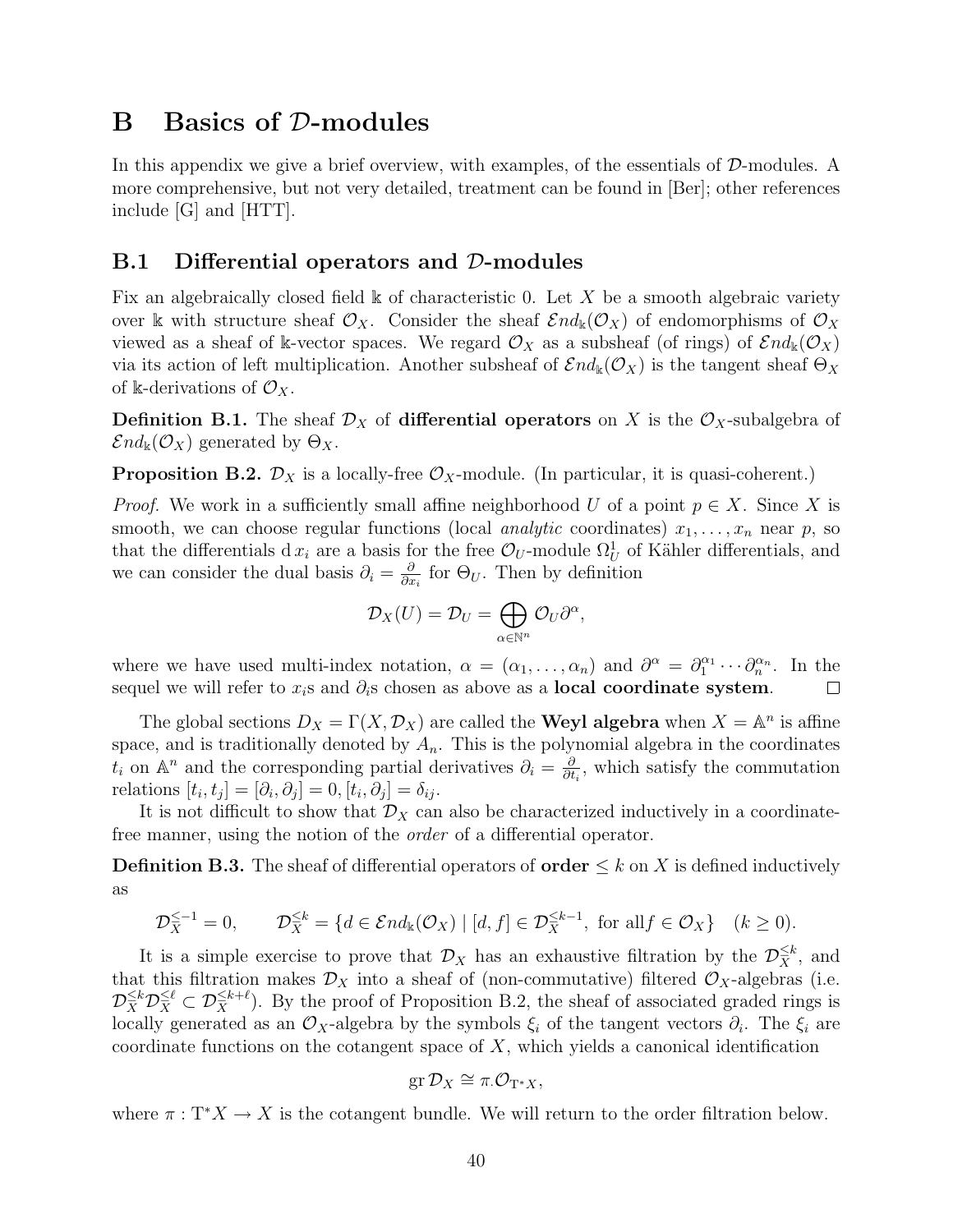**Definition B.4.** A  $\mathcal{D}_X$ -module is a quasicoherent sheaf of  $\mathcal{O}_X$ -modules with a left action of  $\mathcal{D}_X$  respecting the  $\mathcal{D}_X \supset \mathcal{O}_X$ -module structure.

**Remark B.5.** Since  $\mathcal{D}_X$  is generated by  $\mathcal{O}_X$  and  $\Theta_X$  and their sections satisfy  $[\xi, f] = \xi(f)$ , it is not difficult to check that a  $\mathcal{D}_X$ -module structure on a quasicoherent  $\mathcal{O}_X$ -module M is equivalent to a k-linear map  $\nabla : \Theta_X \to \mathcal{E}nd_k(\mathcal{M})$  satisfying  $\nabla_{f\xi} = f\nabla_{\xi}, \nabla_{\xi}f = \xi(f) + f\nabla_{\xi}$ and  $\nabla_{\xi,\xi'} = [\nabla_{\xi},\nabla'_{\xi}]$ . (The equivalence is given by setting  $\xi \cdot m = \nabla_{\xi}(m)$ .) So if M is locally O-free of finite rank, and thus corresponds to an algebraic vector bundle  $E \to X$ , a  $\mathcal{D}_X$ -module structure on M is equivalent to the datum of a flat (a.k.a. integrable) connection on E. For this reason, we shall refer to D-modules which are locally  $\mathcal{O}$ -free of finite rank as integrable connections. One can show that this condition not only implies, but is equivalent to, the condition on a D-module of being O-coherent (see, e.g., [G, Prop. 3.5.1]).

Example B.6. It is useful to have a few simple of examples of D-modules in mind. Obviously  $\mathcal{D}_X$  itself is a  $\mathcal{D}_X$ -module, as is  $\mathcal{O}_X$ , and more generally any sheaf of smooth functions, such as the sheaf of complex analytic functions on X in the case where  $\mathbb{k} = \mathbb{C}$ .

When  $X = \mathbb{A}^1$ , we can describe  $\mathcal{D}_X$ -modules (= modules over the Weyl algebra  $A_1$  =  $D_{\mathbb{A}^1} = \mathbb{k}\langle t, \partial \rangle$  very explicitly; here we give several key examples.

- Corresponding to  $\mathcal{O}_X$  we have the polynomial ring  $\mathbb{k}[t]$ . It is a simple exercise to deduce from the commutation relations in the Weyl algebra that  $\mathbb{k}[t] \approx A_1/A_1 \partial$  as left  $A_1$ -modules.
- k[t] is an A<sub>1</sub>-submodule of k[t, t<sup>-1</sup>], which is itself generated as an A<sub>1</sub>-module  $t^{-1}$ , satisfying  $\partial t \cdot t^{-1} = 0$  (since the successive derivatives of  $t^{-1}$  give all the negative powers of t). It follows that  $\mathbb{k}[t, t^{-1}] = A_1 \cdot t^{-1} \approx A_1/A_1 \partial t$  as  $A_1$ -modules.
- With respect to the preceding identification the submodule  $\mathbb{k}[t] = A_1 t \cdot t^{-1} \approx A_1 t / A_1 \partial t$ . So the quotient module  $\mathbb{k}[t, t^{-1}]/\mathbb{k}[t]$ , which we denote by  $\delta_0$ , is isomorphic to  $A_1/A_1t$ . This is called the  $\delta$ -function module, because the generator 1 of this quotient, which we might suggestively denote by  $\delta$ , satisfies  $t\delta = 0$ , much like the Dirac  $\delta$  "function" from calculus.

A general recipe for producing  $\mathcal{D}_X$ -modules, which provides much motivation for the theory, is to make them from (systems of) linear partial differential equations on  $X$  with polynomial coefficients. Indeed, in the affine case, such a system of  $p$  equations in  $q$  unknown functions is given by a collection  $P_{ij} \in D_X$ , for  $1 \le i \le p, 1 \le j \le q$ , corresponding to the system of equations

$$
\sum_{j=1}^{q} P_{ij} f_j = 0, \qquad (i = 1, \dots, p).
$$
 (S)

Corresponding to this equation we can consider the  $\mathcal{D}_X$ -module

$$
\mathcal{M}_S = \frac{\bigoplus_{j=1}^q \mathcal{D}_X \cdot e_j}{\sum_{i=1}^p \mathcal{D}_X \left( \sum_{j=1}^q P_{ij} e_j \right)}.
$$

The existence of a *solution* to the given system of PDEs by sections of a sheaf of functions F (e.g. analytic functions  $\mathcal{O}_X^{\text{an}}$ ) with a  $\mathcal{D}_X$ -module structure (e.g. the obvious one on  $\mathcal{O}_X^{\text{an}}$ )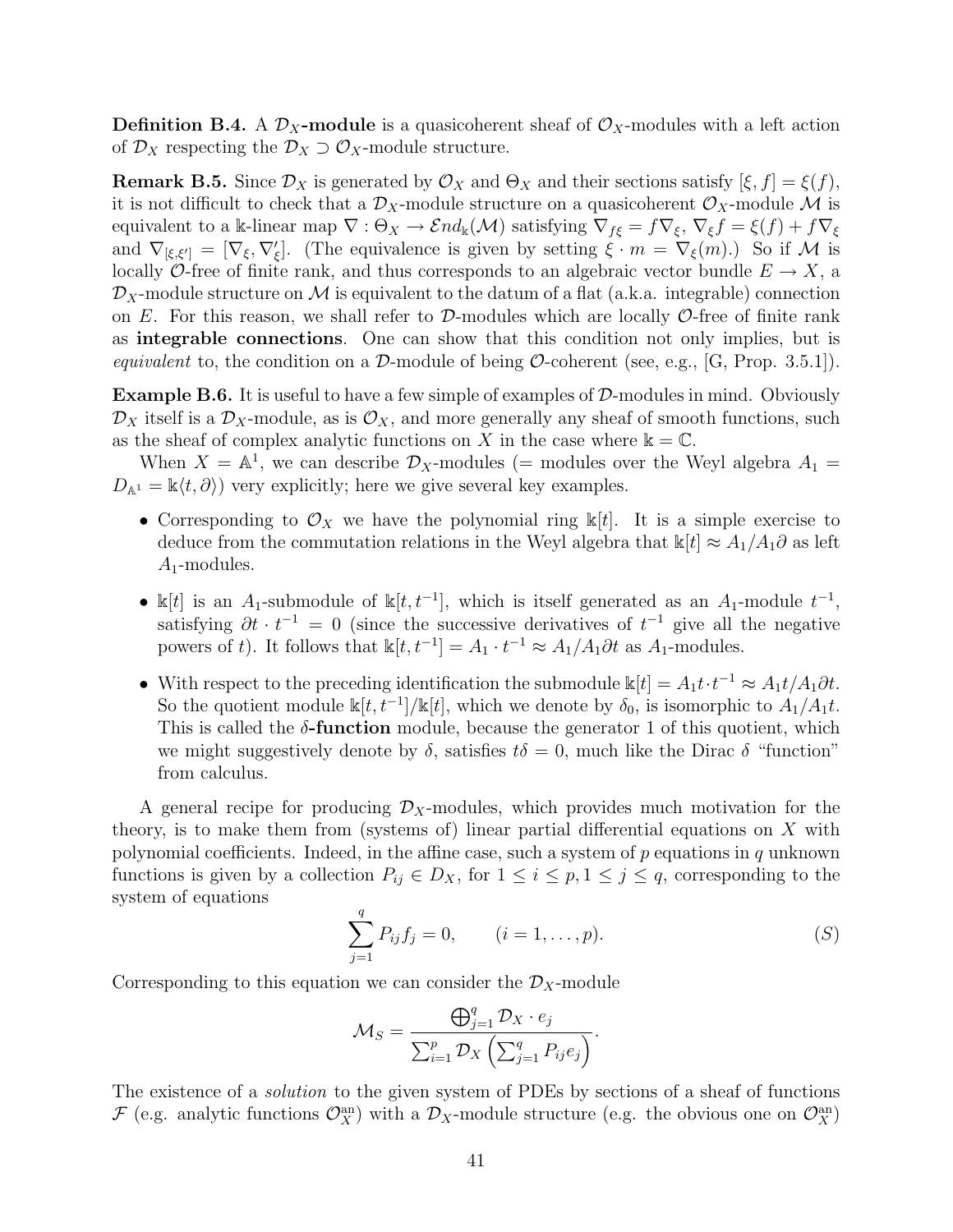is equivalent to the existence of a morphism of  $\mathcal{D}_X$ -modules  $\mathcal{M}_S \to \mathcal{F}$ . In some sense it is reasonable to equate a function defined by a differential equation with the corresponding D-module.

For a concrete example of this with  $X = \mathbb{A}^1$ , consider the differential equation

$$
\frac{\partial}{\partial t}t\frac{\partial}{\partial t}f = 0, \quad \text{ or equivalently} \quad \{t\frac{\partial}{\partial t}f_1 = 0, \quad t\frac{\partial}{\partial t}f_2 = f_1\}.
$$

The local solutions  $(f_1, f_2) = c(1, \log(t))$  to this equation in the sheaf of analytic functions on the complex plane are given up to scale by branches of the logarithm. So we abusively denote by log the generator of the  $A_1$ -module

$$
A_1 \cdot \log = A_1/A_1 \partial t \partial \approx (A_1 e_1 \oplus A_1 e_2)/(A_1 t \partial e_1 + A_1 (t \partial e_2 - e_1))
$$

(or the corresponding  $\mathcal{D}_X$ -module). Observe that the action of t∂ on the D-module  $A_1 \cdot \log$ is given (in terms of the generators  $e_1, e_2$ ) by the nilpotent matrix  $\begin{pmatrix} 0 & 1 \\ 0 & 0 \end{pmatrix}$ . The exponential  $\exp(2\pi it\partial) = \left(\frac{1}{0}^{2\pi i}\right)$  gives the (unipotent) monodromy action on the fundamental solution (1, log) to the differential equation.

#### B.2 Left and right D-modules

In addition to left  $D$ -modules, we can consider right  $D$ -modules. The most important example of a right  $\mathcal{D}_X$ -module is the sheaf  $\omega_X$  of top-degree differential forms on X, which has a right action by vector fields given by  $\omega \cdot \xi = -\text{Lie}_{\xi}\omega$ , where

$$
\mathrm{Lie}_{\xi}\omega(\xi_1,\ldots,\xi_n)=\xi\cdot\omega(\xi_1,\ldots,\xi_n)-\sum\omega(\xi_1,\ldots,[\xi,\xi_i],\ldots,\xi_n).
$$

This extends, the reader can check, to a right  $\mathcal{D}_X$ -module structure as claimed. Also, the construction can be relativized to give a right  $\mathcal{D}_Y$ -module structure on  $\omega_{Y/X}$  for a morphism  $Y \to X$ .

This construction yields a functor  $\omega_X \otimes \bullet$  from left  $\mathcal{D}_X$ -modules to right  $\mathcal{D}_X$ -modules, where the module structure on the tensor product  $\omega_X \underset{\mathcal{O}_X}{\otimes}$  $\mathcal F$  is given by

$$
(\omega \otimes u)\xi = \omega \cdot \xi \otimes u - \omega \otimes \xi \cdot u.
$$

Proposition B.7. [Ber, 1.4] This functor gives an equivalence of categories between left and and right  $\mathcal{D}_X$ -modules; the inverse functor is  $\mathcal{H}om_{\mathcal{O}_X}(\omega_X,\bullet)$ , where the left  $\mathcal{D}_X$ -module structure on this Hom is given by  $(\xi \cdot \psi)(\omega) = -\psi(\omega) \cdot \xi + \psi(\omega \cdot \xi)$ .  $\Box$ 

These *side changing functors* allow one to pass freely from left to right D-modules.

## B.3 Direct and inverse image functors

#### B.3.1 Definitions

Given a morphism  $\alpha: Y \to X$  one can define a naïve inverse image functor  $\alpha^{\Delta}: \text{Mod}(\mathcal{D}_X) \to$  $Mod(\mathcal{D}_Y)$ , coinciding with the inverse image  $a^{\cdot} = \mathcal{O}_Y \quad \otimes$  $\alpha^{-1}\mathcal{O}_X$  $\alpha^{-1}(\bullet)$  for  $\mathcal{O}\text{-modules}$  equipped with the D-action defined in a local coordinate system by

$$
\xi(f \otimes m) = \xi f \otimes m + \sum f \xi(x_i) \otimes \partial_i m.
$$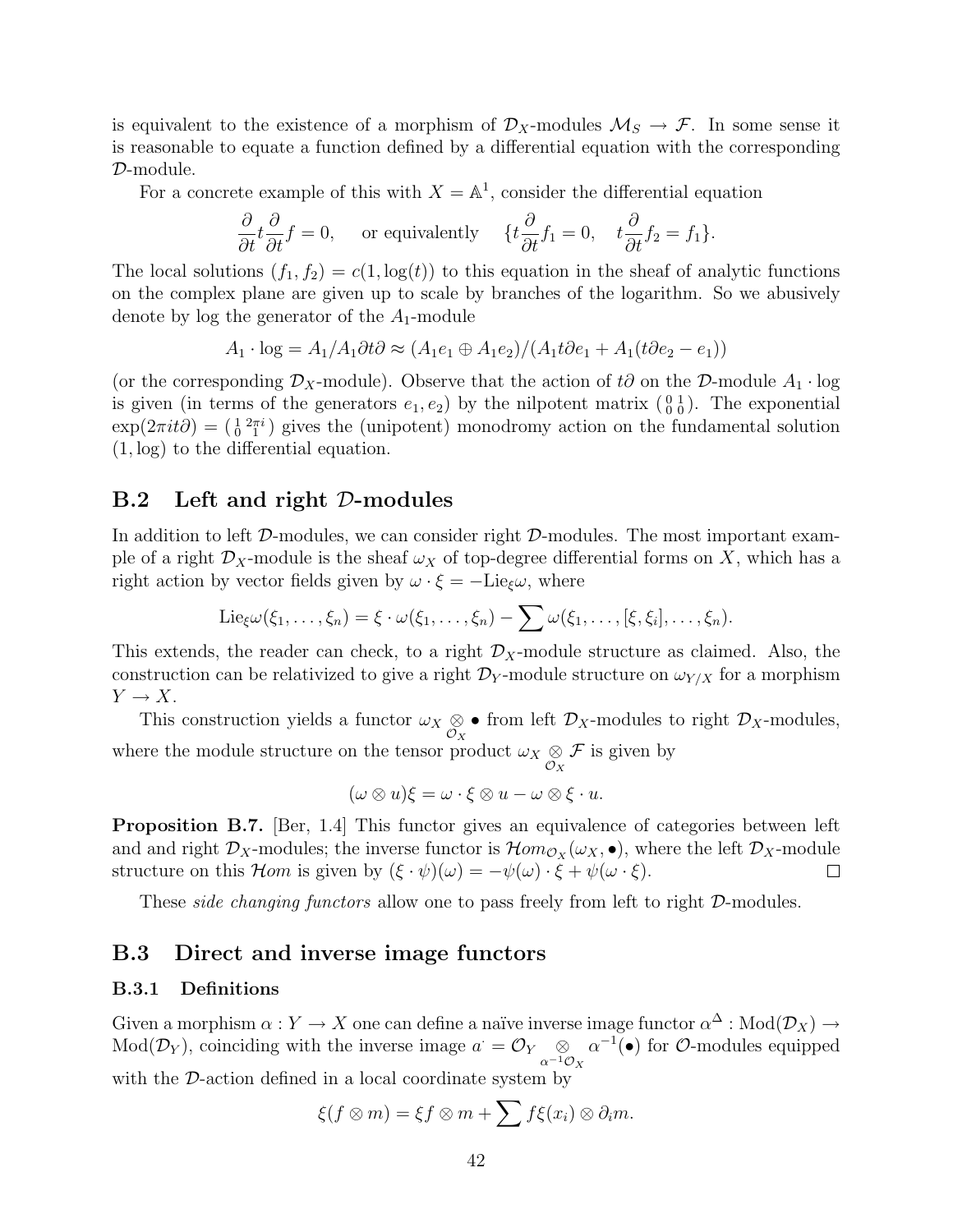It is more convenient to work in the derived category of bounded complexes of D-modules,  $D<sup>b</sup>(\mathcal{D}<sub>X</sub>)$ , and to add a homological shift by the codimension of Y relative to X. So we define the **inverse image** functor  $D^b(\mathcal{D}_X) \to D^b(\mathcal{D}_Y)$  by

$$
\alpha^! = \mathcal{L}\alpha^{\Delta}[\dim Y - \dim X].
$$

The definition of direct images is more involved; it is easier to define them first for right  $\mathcal{D}$ modules and then use the side changing functors to obtain the definition for left  $\mathcal{D}\text{-modules}$ . The **direct image** functor  $j_* : D^b(\mathcal{D}_Y) \to D^b(\mathcal{D}_X)$  is defined in terms of *transfer bimodules*. If we set

$$
\mathcal{D}_{Y\to X} = \alpha^{\Delta}(\mathcal{D}_X),
$$

a  $(\mathcal{D}_Y, \alpha^{-1} \mathcal{D}_X)$ -bimodule, then a naïve guess for transfering a *right*  $\mathcal{D}_Y$ -module structure on G to X is to take the sheaf  $\alpha$  ( $\mathcal{G} \otimes \mathcal{D}_{Y \to X}$ ). Using the side changing functors, one sets

$$
\mathcal{D}_{X \leftarrow Y} = \mathcal{D}_{Y \rightarrow X} \underset{\mathcal{O}_Y}{\otimes} \omega_{Y/X},
$$

a  $(\alpha^{-1}\mathcal{D}_X, \mathcal{D}_Y)$ -bimodule, and considers the functor  $\alpha.(\mathcal{D}_{X \leftarrow Y} \underset{\mathcal{D}_Y}{\otimes}$ •). This proves ill-behaved, so one passes to the derived categories as above and defines the direct image as

$$
\alpha_*\mathcal{G}^{\cdot} = \mathrm{R}\alpha.(\mathcal{D}_{X \leftarrow Y} \mathop{\otimes}\limits_{\mathcal{D}_y}^{\mathbf{L}} \mathcal{G}^{\cdot})
$$

for a complex of  $\mathcal{D}_Y$ -modules  $\mathcal{G}$ . With these slightly odd-looking definitions, certain nice properties hold, such the facts that  $\alpha^!\beta^! = (\beta\alpha)^!$  and  $\alpha_*\beta_* = (\alpha\beta)_*,$  and that  $\mathcal{H}^0\alpha_*$  is left adjoint to  $\mathcal{H}^0\alpha^!$  when  $\alpha$  is a closed embedding.

**Example B.8.** For an example computation, consider an open embedding  $U \stackrel{j}{\hookrightarrow} X$ . In this case the O-module inverse image  $j^{\Delta}$  is simply the exact functor  $j^{-1}$  of restriction, so the same is true of  $j^!$ . We will sometimes write  $\mathcal{F}|_U$  for  $j^!\mathcal{F}$  in this case.

What about the direct image  $j_*$ ? The transfer bimodules are

$$
\mathcal{D}_{U\to X}=\mathcal{O}_U\underset{j^{-1}\mathcal{O}_X}{\otimes}j^{-1}\mathcal{D}_X=\mathcal{D}_X|_U=\mathcal{D}_U
$$

, which is a two-sided  $\mathcal{D}_U$ -module, and  $\mathcal{D}_{X \leftarrow U} = \mathcal{D}_U \underset{\mathcal{O}_U}{\otimes} \omega_{U/X}$ . Since  $j^{-1} \omega_X^{\vee} \cong \omega_U^{\vee}$  we have  $\omega_{U/X} \cong \mathcal{O}_U$ ; thus  $\mathcal{D}_{X \leftarrow U} = \mathcal{D}_U$  as well. So the direct image functor is

$$
j_* = \mathrm{R}j.(\mathcal{D}_U \mathop{\otimes}\limits^{\mathrm{L}}_{\mathcal{D}_U} \bullet) = \mathrm{R}j,
$$

where j is the ordinary direct image for  $\mathcal{O}\text{-modules}$ . For an open *affine* embedding j is exact, so  $j_* = j$ . For example, when  $\mathbb{A}^1 - \{0\} = U \stackrel{j}{\hookrightarrow} X = \mathbb{A}^1$  we have  $j_*\mathcal{O}_U = j.\mathcal{O}_U$ . So the corresponding  $A_1$ -module is  $\Gamma(X, j \mathcal{O}_U) = \Gamma(U, \mathcal{O}_U) = \mathbb{k}[t, t^{-1}]$ . That is, if we regard  $\mathbb{k}[t, t^{-1}]$ as a  $D_U$ -module and take its direct image, we obtain the same abelian group regarded as an  $A_1$ -module, in this case.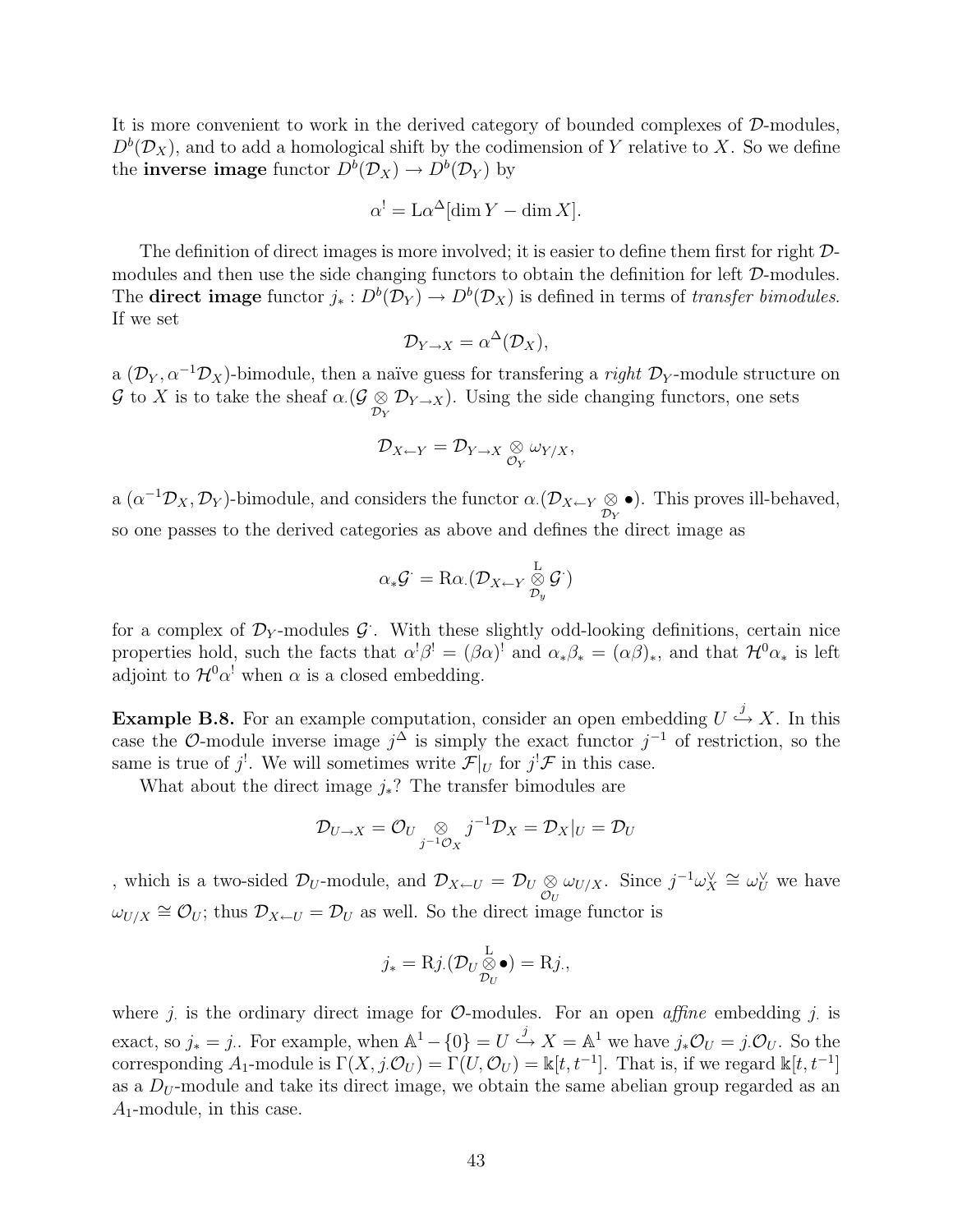Now let  $\{0\} = Y \stackrel{i}{\hookrightarrow} X = \mathbb{A}^1$  be the complementary closed embedding. Note that  $\mathcal{D}_Y = \mathbb{k}$ , so  $\mathcal{D}_Y$ -modules are just vector spaces. The direct image  $i_* \mathcal{O}_Y = \text{R}i.(\mathcal{D}_{X \leftarrow Y} \overset{\text{L}}{\otimes} \mathcal{D}_{Y \leftarrow Y})$  $\underset{\mathcal{D}_{Y}}{\otimes }\mathcal{O}_{Y}).$ Since  $\mathcal{O}_Y = \mathcal{D}_Y = \mathbb{k}$  and since the sheaf-theoretic direct image *i*. is exact for the closed embedding *i*, this is just  $i.(\mathcal{D}_{X \leftarrow Y}) = i.(\mathcal{D}_{Y \rightarrow X} \underset{\mathcal{O}_Y}{\otimes} \omega_{Y/X}) = i.(i^{-1}\mathcal{D}_{X} \underset{i^{-1}\mathcal{C}}{\otimes}$  $i^{-1}\mathcal{O}_X$  $\omega_Y$ ). The global sections of this sheaf are

$$
\mathcal D_{X,0}\underset{\mathcal O_{X,0}}{\otimes}\mathcal O_Y=A_1\underset{\Bbbk}{\otimes}\mathcal O_{X,0}\underset{\mathcal O_{X,0}}{\otimes}\Bbbk=A_1\underset{\Bbbk[t]}{\otimes}\Bbbk
$$

where k is functions on the point Y, viewed as an  $k[t]$ -module with trivial action of t. Since k ≅ k[t]/tk[t] as k[t]-modules, we find  $\Gamma(X, i_*\mathcal{O}_Y) = A_1/A_1t$ , so  $i_*\mathcal{O}_Y$  is the δ-function module  $\delta_0$  defined earlier.

#### B.3.2 Kashiwara's theorem

One of the most important facts about direct images concerns the special case of a closed embedding (such as  $Y \stackrel{i}{\hookrightarrow} X$  in the main situation studied in the body of this thesis). For a closed embedding  $\alpha: Y \to X$ , the direct image has no higher cohomology; the functor  $\mathcal{H}^0 \alpha_*$ is exact.

**Theorem B.9** (Kashiwara). The functor  $\mathcal{H}^0\alpha_*$  induces an equivalence of categories Coh( $\mathcal{D}_Y$ )  $\rightarrow$  $\text{Coh}_Y(\mathcal{D}_X)$  between coherent  $\mathcal{D}_Y$ -modules and the full subcategory of coherent  $\mathcal{D}_X$ -modules supported on Y. The inverse functor is  $\mathcal{H}^0\alpha^! (= \alpha^{\Delta}[\dim Y - \dim X]).$  $\Box$ 

A proof can be found in [Ber, 1.10].

#### B.3.3 Tensor products

Given  $\mathcal{D}_X$  and  $\mathcal{D}_Y$  -modules  $\mathcal F$  and  $\mathcal G,$  one can form their **external tensor product**  $\mathcal F \boxtimes \mathcal G \in$  $Mod(\mathcal{D}_{X\times Y})$  using the projection maps  $p_X : X \times Y \to X$  and  $p_Y : X \times Y \to Y$ . Set

$$
\mathcal{F} \boxtimes \mathcal{G} = \mathcal{D}_{X \times Y} \underset{p_X^{-1} \mathcal{D}_X \otimes_{\Bbbk} p_Y^{-1} \mathcal{D}_Y}{\otimes} (p_X^{-1} \mathcal{F} \underset{\Bbbk}{\otimes} p_Y^{-1} \mathcal{G}).
$$

Given two  $\mathcal{D}_X\text{-modules}\; \mathcal{F}$  and  $\mathcal G$  one can also define the **internal tensor product**  $\mathcal F\underset{\mathcal O_X}{\otimes}$  $\mathcal G$ as a  $\mathcal{D}_X$ -module, using the Leibnitz rule: the action of vector fields given by

$$
\xi(f \otimes g) = \xi(f) \otimes g + f \otimes \xi(g)
$$

defines the D-module structure. Of course when working with *complexes* of  $D<sub>X</sub>$ -modules (i.e., in the derived category) one must derive the tensor product. It is not hard to show that there is a canonical isomorphism  $\mathcal{F} \overset{\mathbf{L}}{\otimes}$  $\mathcal{O}_X$  $\mathcal{G} \cong \Delta^!(\mathcal{F} \boxtimes \mathcal{G})$ , where  $\Delta : X \to X \times X$  is the diagonal map. We will use this isomorphism below when sketching the proof of a lemma used in the body of the thesis.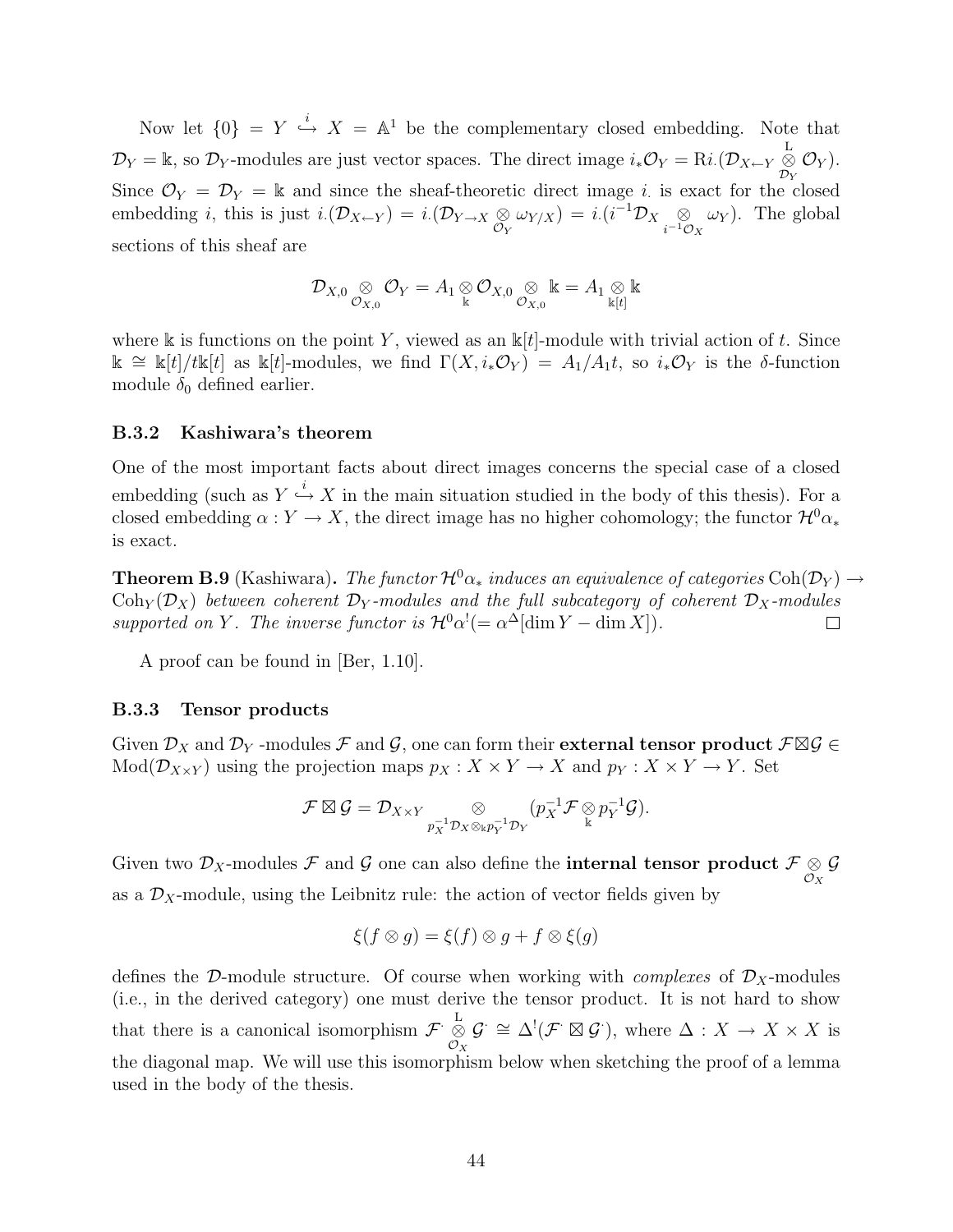## B.4 Duals

A crucial tool in the theory of quasicoherent  $\mathcal{O}$ -modules is the notion of duality; any  $\mathcal{O}_X$ module M has a dual  $\mathcal{M}^{\vee} = \mathcal{H}om_{\mathcal{O}_X}(\mathcal{M}, \mathcal{O}_X)$ . The natural definition turns out to take complexes of left D-modules to complexes of right D-modules, which we turn into left Dmodules via the side-changing functor discussed above. Hence we define

$$
\mathbb{D}_X \mathcal{M} = \mathrm{R}\mathcal{H}om_{\mathcal{D}_X}(\mathcal{M}, \mathcal{D}_X) \underset{\mathcal{O}_X}{\otimes} \omega_X^{\vee}[\dim X].
$$

This gives a duality (exact, contravariant autoequivalence of categories) on the bounded derived category  $D^b_{coh}(\mathcal{D}_X)$  of complexes of  $\mathcal{D}_X$ -modules with  $\mathcal{D}_X$ -coherent cohomology.<sup>12</sup> It has additional nice properties which we will return to below, when we have defined holonomic D-modules.

## B.5 Holonomicity

The category of  $D$ -modules admits an Artinian subcategory of *holonomic*  $D$ -modules, which are in some sense the "smallest" ones.

## B.5.1 Singular support and holonomicity

Recall that  $\mathcal{D}_X$  has an increasing filtration by the order of differential operators, and that the associated graded sheaf gr $\mathcal{D}_X \cong \mathcal{O}_{T^*X}$ .

**Definition B.10.** An increasing filtration  $\mathcal{M}^0 \subset \mathcal{M}^1 \subset \cdots$  of a quasicoherent  $\mathcal{O}_X$ -module M making it into a filtered  $\mathcal{D}_X$ -module (with respect to the order filtration) is call good if the following equivalent conditions hold: (i) The associated graded gr  $\mathcal{D}_X$ -module gr M is gr  $\mathcal{D}_X$ -coherent; (ii) Each  $\mathcal{M}^i$  is  $\mathcal{O}_X$ -coherent and  $\mathcal{D}_X^{\leq 1} \mathcal{M}^i = \mathcal{M}^{i+1}$  for all  $i \gg 0$ .

Using the isomorphism  $gr \mathcal{D}_X \cong \mathcal{O}_{T^*X}$  we can make the following defnition.

**Definition B.11.** The characteristic variety (a.k.a. singular support) of a  $\mathcal{D}$ -module M with a good filtration is the closed subvariety

$$
S.S.(\mathcal{M}) = \operatorname{supp}\operatorname{gr}\mathcal{M} \subset T^*\mathcal{M}.
$$

**Proposition B.12** (Bernstein). Any D-coherent  $\mathcal{D}_X$ -module admits a good filtration, and its singular support does not depend upon which good filtration one chooses.  $\Box$ 

The most important fact about singular supports is the following.

**Theorem B.13** (Bernstein's inequality). Let M be a coherent  $\mathcal{D}_X$ -module. Then the dimension of any irreducible component of S.S. $(\mathcal{M})$  is  $\geq$  dim X, unless  $\mathcal{M} = 0$ .  $\Box$ 

 $12$ There is something to prove here, of course; cf. [Ber, 3.5].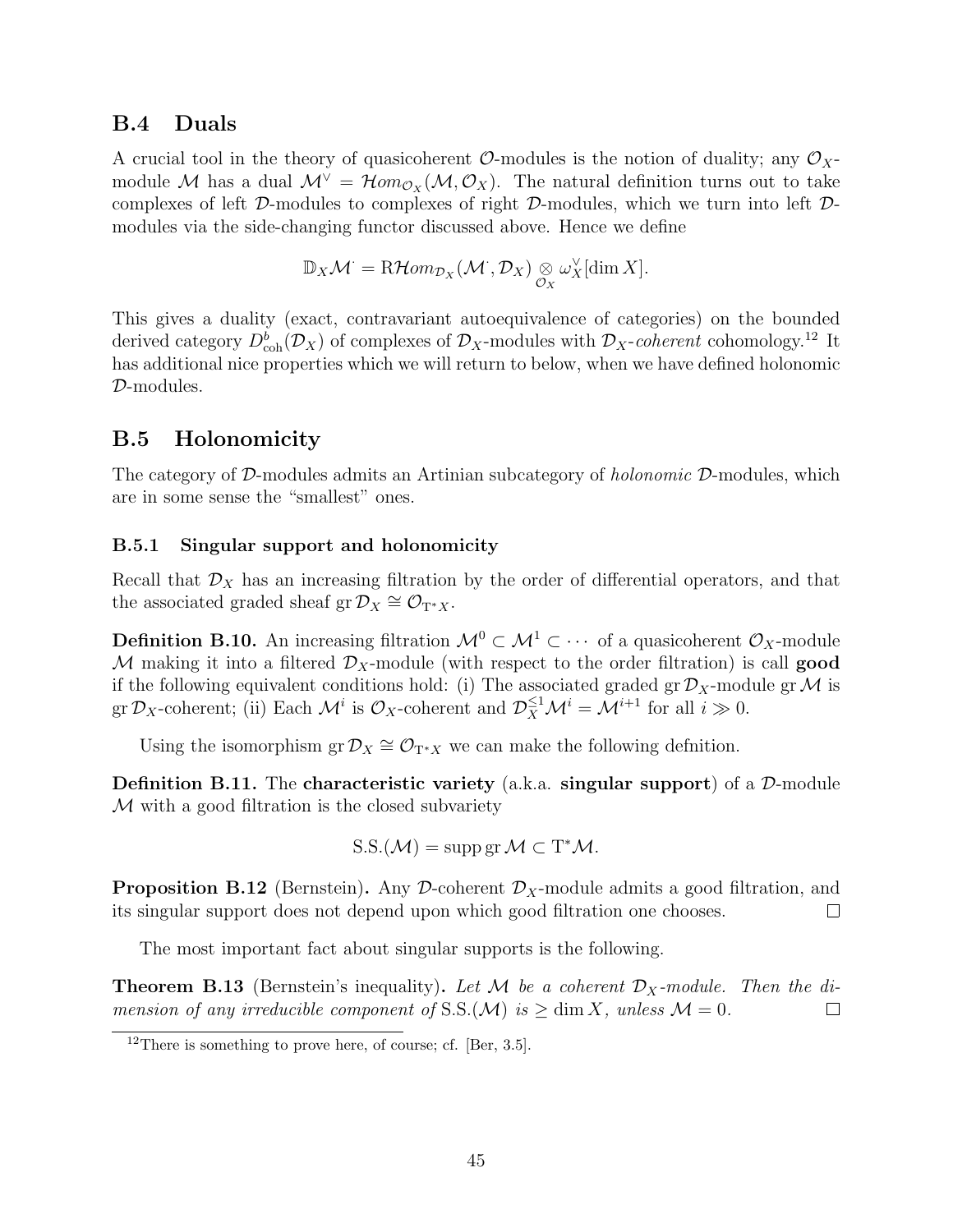This is essentially an algebraic fact. One reduces to the affine case  $X = \text{Spec } R$ , and observes the notion of singular support makes sense for any module over a (not necessarily commutative) filtered R-algebra A. The theorem follows from Kashiwara's Theorem B.3.2 plus the general fact (which holds subject to suitable hypotheses on R and A, satisfied for rings of differential operators on a smooth variety) that a finitely-generated Amodule M has a canonical filtration of length  $2 \dim R$ , the subquotients of which satisfy codim S.S. $(C^{i}/C^{i+1}) = i$ . For details see [HTT, 2.3].

**Definition B.14.** A coherent  $\mathcal{D}_X$ -module M is called **holonomic** if  $\mathcal{M} = 0$  or dim S.S.( $\mathcal{M}$ ) =  $\dim X$ .

One can show that a  $\mathcal{D}_X$ -module M is  $\mathcal{O}_X$ -coherent (i.e. an integrable connection) if and only if S.S.(M) is actually the zero section of  $T^*X \to X$  [Ber, 2.8]. So  $\mathcal{O}_X$ -coherent  $\mathcal{D}_X$ -modules are holonomic. In fact, any holonomic  $\mathcal{D}$ -module is  $\mathcal{O}$ -coherent on a dense open subset [Ber, 2.11].

Key properties of holonomic modules include:

- Holonomic modules form an abelian subcategory  $Hol(\mathcal{D})$  of the category of all  $\mathcal{D}$ modules, closed under subquotients and extensions. This follows essentially from the fact that  $S.S.(\mathcal{G}) = S.S.(\mathcal{F}) \cup S.S.(\mathcal{H})$  for an extension  $0 \to \mathcal{F} \to \mathcal{G} \to \mathcal{H} \to 0$  of coherent D-modules.
- Holonomic modules have finite length.
- The bounded derived category  $D_{hol}^b(\mathcal{D}_X)$  of complexes of  $\mathcal{D}_X$ -modules with holonomic cohomology, is canonically equivalent to the bounded derived category  $D^b(\text{Hol}(\mathcal{D}_X))$ of complexes of holonomic modules.
- The functors  $\alpha_*$  and  $\alpha'$  take holonomic complexes to holonomic complexes.
- Since  $\mathcal{F}\overset{\mathcal{L}}{\otimes}\mathcal{G} = \Delta^!(\mathcal{F}\boxtimes\mathcal{G})$  up to a homological shift, it follows that internal tensor product preserves holonomicity as well.

Remark B.15. In the case of D-modules on affine space, there is an alternative criterion of holonomicity, which uses an additional *Bernstein filtration* on the Weyl algebra that gives degree 1 to all the generators  $t_i$  and  $\partial_j$ ; see Remark 2.6.

#### B.5.2 Extension

One nice property of holonomic  $\mathcal{D}$ -modules which is used in the body of the thesis (specifically, for the proof of the b-function lemma in Section 2) is the following extension lemma.

**Lemma B.16.** [Ber, 3.7] Let F be a  $\mathcal{D}_X$ -module, U an open subset of X, and  $\mathcal{H} \subset \mathcal{F}|_U$  a holonomic submodule. Then there exists a holonomic submodule  $\mathcal{H}' \subset \mathcal{F}$  extending  $\mathcal{H}$ , i.e. such that  $\mathcal{H}'|_U = \mathcal{H}$ .  $\Box$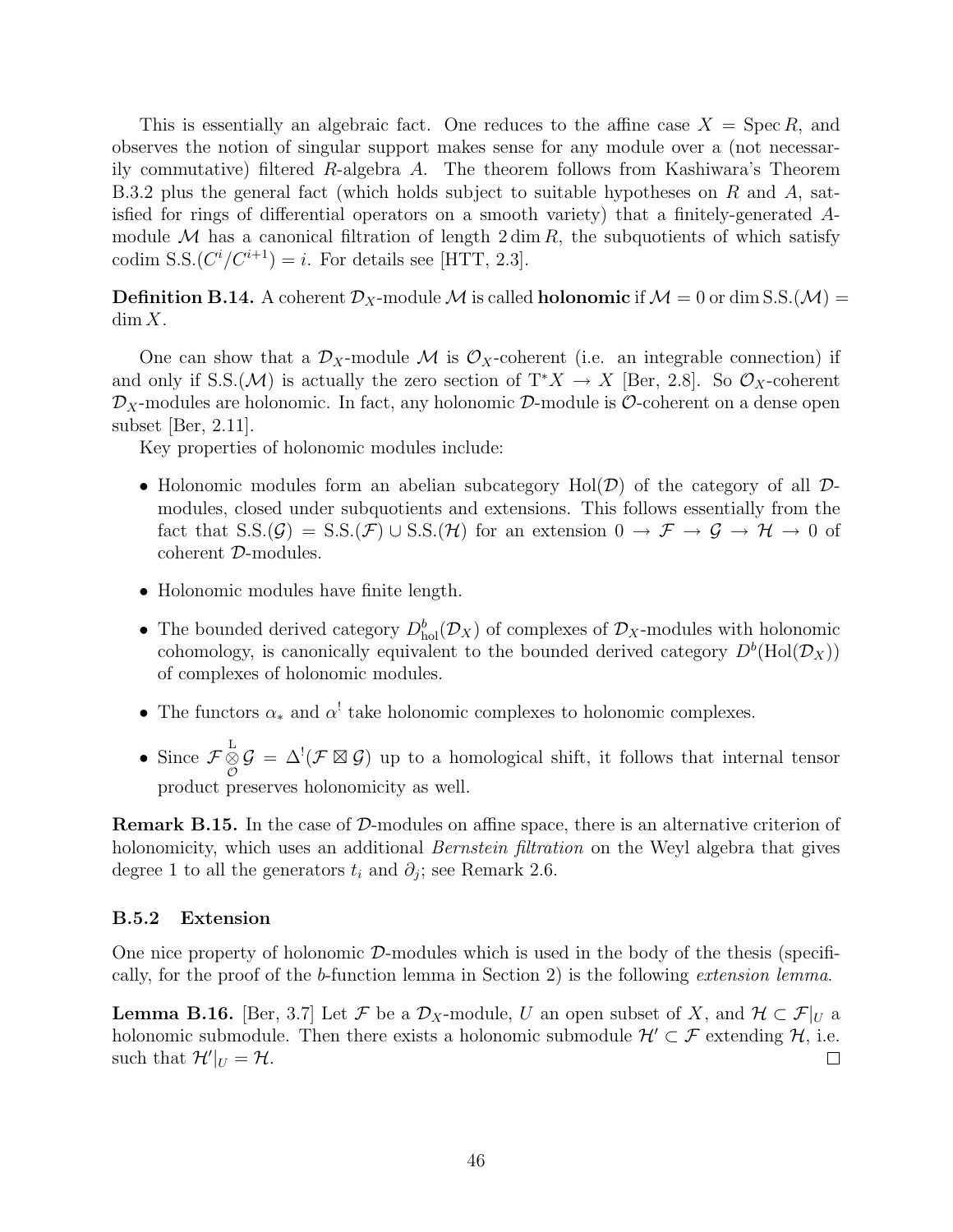#### B.5.3 Duality

The duality functor  $\mathbb D$  defined in §B.4 is well-behaved not only for the derived category  $D_{\rm coh}^b(\mathcal{D}_X)$ , but also for  $D_{\rm hol}^b(\mathcal{D}_X)$  and for the subcategory of holonomic modules (not complexes). The important fact is the following.

**Proposition B.17.** [Ber, 3.5] M is holonomic if and only if  $\mathbb{D}M$  is a module (concentrated in cohomological degree 0). Moreover, D restricts to an exact, contravariant autoequivalence of the category  $Hol(\mathcal{D}_X)$ .  $\Box$ 

#### B.5.4 Functors for holonomic modules

The previous result enables the definition of dualized versions of direct and inverse image on the derived category of holonomic modules, analogous to exceptional inverse image and direct image with compact support in the category of abelian sheaves.

**Definition B.18.** Let  $\alpha: Y \to X$  be a morphism. The functors  $\alpha_! : D^b_{hol}(\mathcal{D}_Y) \to D^b_{hol}(\mathcal{D}_X)$ and  $\alpha^*: D_{hol}^b(\mathcal{D}_X) \to D_{hol}^b(\mathcal{D}_Y)$  are defined by

$$
\alpha^* \mathcal{F} = \mathbb{D}_Y \alpha^! \mathbb{D}_X \mathcal{F}, \qquad \alpha_! \mathcal{G} = \mathbb{D}_X \alpha_* \mathbb{D}_Y \mathcal{G}.
$$

Of the properties of these functors, the most important for this thesis are [Ber, 3.9]:

- $\alpha_!$  is left adjoint to  $\alpha^!$ .
- $\alpha^*$  is left adjoint to  $\alpha_*$ .
- $\alpha^! = \alpha^* [2(\dim Y \dim X)]$  if  $\alpha$  is smooth.
- There exists a canonical Goresky-MacPherson map  $\alpha_1 \mathcal{G} \to \alpha_* \mathcal{G}$ . Its definition for  $\alpha$  an open immersion is given in §3.3.3. It is an isomorphism for  $\alpha$  proper. See also Theorem 2.3.

We finish with a result about duality and internal tensor product for holonomic modules and local systems.

**Proposition B.19.** Let M and L be holonomic D-modules, with L assumed O-coherent (i.e. an integrable connection). Then

$$
\mathbb{D}(\mathcal{M}\underset{\mathcal{O}}{\otimes}\mathcal{L})\cong\mathbb{D}(\mathcal{M})\underset{\mathcal{O}}{\otimes}\mathbb{D}(\mathcal{L})
$$

and moreover

$$
\mathbb{D}(\mathcal{L}) \cong \mathcal{L}^{\vee} = \mathcal{H}om_{\mathcal{O}}(\mathcal{L}, \mathcal{O})
$$

with the canonical D-module struction on the Hom defined by  $(\xi\psi)(\ell) = \xi\psi(\ell) - \psi(\xi\ell)$  for vector fields  $\xi$ .

Proof. See [G, Prop. 4.4.6].

 $\Box$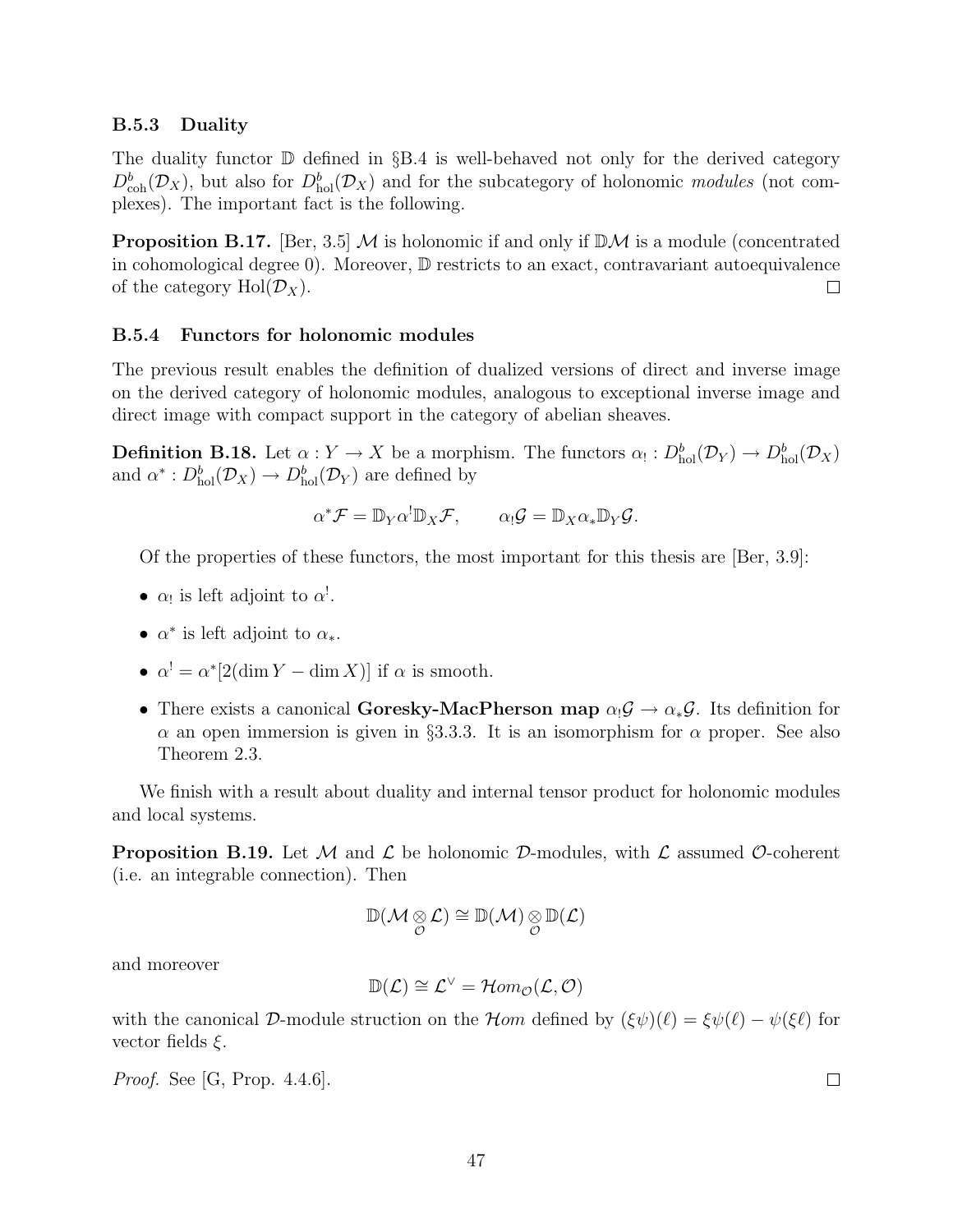# C D-modules Quick Reference / List of notation

In the following, X (resp. Y) is a variety over k of dimension n (resp. m), F (resp.  $\mathcal G$ ) is a  $\mathcal{D}_X$  (resp.  $\mathcal{D}_Y$ ) -module, and  $\alpha: Y \to X$  is a map of varieties.

- Categories:
- $(\S_{\S}B.1,B.5)$  Mod $(\mathcal{D}_X)$  (resp. Hol $(\mathcal{D}_X)$ , Coh $(\mathcal{D}_X)$ ) = all (resp. holonomic, resp. coherent) left  $\mathcal{D}_X$ -modules.
	- $D^b(\mathscr{A}) =$  derived category of bounded complexes of objects in the abelian category  $\mathscr{A}$ . We abbreviate  $D^b(\text{Mod}(\mathcal{D}_X))$  by  $D^b(\mathcal{D}_X)$ .
	- $D_{\text{Hol}}^b(\mathcal{D}_X)$  (resp.  $D_{\text{Coh}}^b(\mathcal{D}_X)$ ) = derived category of bounded complexes of  $\mathcal{D}_X$ . modules with holonomic (resp. coherent) cohomology.
	- Some D-modules and functors between them:
	- $(\S B.1) \bullet \mathcal{D}_X = \text{sheaf of algebraic differential operators on } X.$ 
		- $A_n = \text{Weyl algebra}$ , ring of differential operators on  $\mathbb{A}^n$ .
	- (§B.2)  $\omega_X$  (resp.  $\omega_{Y/X}$ ) = the sheaf of *n*-forms on X (resp. relative  $(n-m)$ -forms on Y), a locally-free  $\mathcal{O}_X$  (resp.  $\mathcal{O}_Y$ ) -module of rank 1, endowed with a *right*  $\mathcal{D}_X$  (resp.  $\mathcal{D}_Y$ ) -module structure defined by the action of vector fields via Lie derivative, i.e.  $\omega \cdot \xi = -\text{Lie}_{\xi}\omega$ .
	- (§B.3)  $\alpha \mathcal{G}$  (resp.  $\alpha \mathcal{F}$ ) = direct (resp. inverse) image functor for  $\mathcal{O}$ -modules.
		- $\alpha^{\Delta} \mathcal{F} = \alpha \mathcal{F}$  endowed with its canonical  $\mathcal{D}_Y$ -module structure.
		- $\mathcal{D}_{Y\to X} = \alpha^{\Delta}(\mathcal{D}_X)$  (transfer  $(\mathcal{D}_Y, \alpha^{-1}\mathcal{D}_X)$  bimodule).

• 
$$
\alpha^{\Delta} \mathcal{F} = \mathcal{D}_{Y \to X} \underset{\alpha^{-1} \mathcal{D}_X}{\otimes} \alpha^{-1} \mathcal{F}; \operatorname{L} \alpha^{\Delta} \mathcal{F} = \mathcal{D}_{Y \to X} \underset{\alpha^{-1} \mathcal{D}_X}{\overset{\operatorname{L}}{\otimes}} \alpha^{-1} \mathcal{F}
$$

- $\alpha^! \mathcal{F} = \mathbb{L} \alpha^{\Delta} \mathcal{F} [m n]$  (inverse image:  $D^b(\mathcal{D}_X) \to D^b(\mathcal{D}_Y)$ ).
- $\mathcal{D}_{X \leftarrow Y} = \mathcal{D}_{Y \rightarrow X} \underset{\mathcal{O}_Y}{\otimes} \omega_{Y/X}$  (transfer  $(\alpha^{-1} \mathcal{D}_X, \mathcal{D}_Y)$  bimodule).
- $\bullet\ \alpha_*\mathcal{G}^\cdot = \mathrm{R}\alpha. (\mathcal{D}_{X \leftarrow Y} \overset{\mathbf{L}}{\otimes}$  $\mathcal{D}_Y$  $\mathcal{G}^{\cdot}) \; (\textbf{direct image: } D^b(\mathcal{D}_Y) \rightarrow D^b(\mathcal{D}_X)) .$

$$
(\S B.4) \bullet \mathbb{D} \mathcal{F} = \mathbb{D}_X \mathcal{F} = \mathbb{R} \mathcal{H} \text{om}_{\mathcal{D}_X}(\mathcal{F}, \mathcal{D}_X) \underset{\mathcal{O}_X}{\otimes} \omega_X^{\vee}[n] \left(\text{duality: } D^b_{\text{Coh}}(\mathcal{D}_X)^{\text{op}} \to D^b_{\text{Coh}}(\mathcal{D}_X)\right).
$$

- Preserves holonomicity, on objects and complexes.
- Coincides with  $\mathcal{H}om_{\mathcal{O}_X}(\bullet, \mathcal{O}_X)$  for integrable connections.

$$
(\S
$$
B.5.3) •  $\alpha^* \mathcal{F} = \mathbb{D}_Y \alpha^! \mathbb{D}_X \mathcal{F}$  (\* inverse image).

- $\alpha^! = \alpha^* [2(n-m)]$  for smooth  $\alpha$  [Ber, 3.9].
- $\alpha_! \mathcal{G} = \mathbb{D}_X \alpha_* \mathbb{D}_Y \mathcal{G}$  (! direct image).
	- $\exists$  canonical morphism  $\alpha_1 \rightarrow \alpha_*$ , isomorphism for  $\alpha$  proper [Ber, 3.9].

(Thm. 2.3) •  $\alpha_{!*} \mathcal{G} = \text{im}(\mathcal{H}^0(\alpha_!\mathcal{G}) \to \mathcal{H}^0(\alpha_*\mathcal{G}))$ , Goresky-MacPherson extension.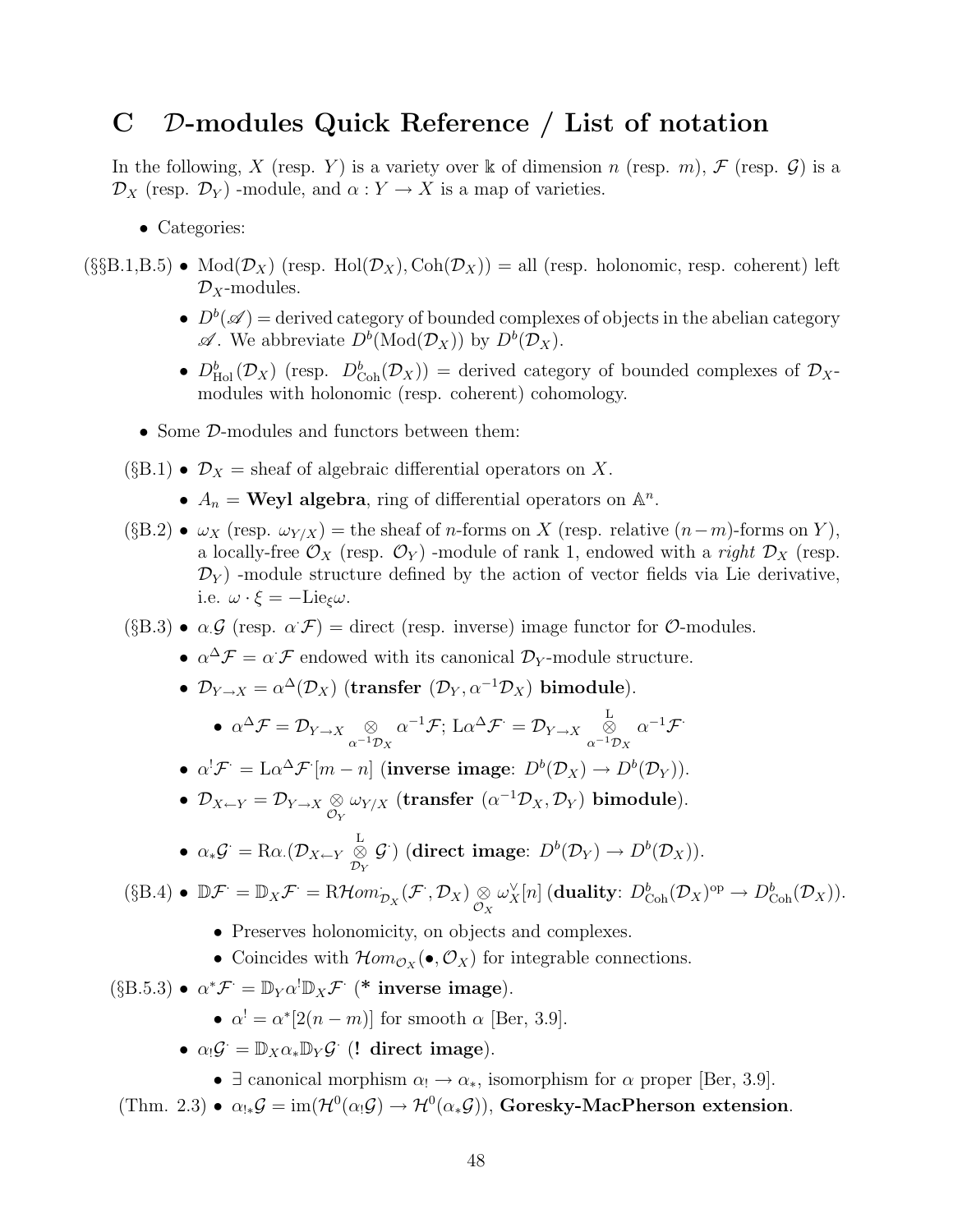- Adjunctions: [Ber, 3.9]
	- $\alpha_!$  is left adjoint to  $\alpha^!$ .
	- $\alpha^*$  is left adjoint to  $\alpha_*$ .
- $(\S A.2)$  Exact Categories:
	- $\bullet \hookrightarrow =$  admissible monomorphism
	- $\bullet \rightarrow \bullet$  admissible epimorphism

 $(\S 3.2.1)$  • Pro-ind Category:

- $\Pi = \{(a, b) \in \mathbb{Z}^2 \mid a \leq b\}$  as a poset under  $(a, b) \leq (a', b') \Leftrightarrow a \geq a', b \geq b'$ .
- $\mathscr{A}^{\Pi}$  = category of "Pi-shaped diagrams" in the abelian category  $\mathscr{A}$ .
- $\mathscr{A}_{\leftrightarrow}^{\Pi}$  = admissible diagrams in  $\mathscr{A}^{\Pi}$ .
- $\widetilde{\varphi} \mathcal{F}^{a,b} = \text{diagram } \mathcal{F}^{\varphi(a),\varphi(b)}$  induced from  $\mathcal{F}^{\cdot,\cdot} \in \mathcal{A}^{\Pi}$ .
- $\lim_{\leftarrow} \mathscr{A} =$  localization of  $\mathscr{A}_{\leftarrow}^{\Pi}$  by the class  $\Sigma$  of morphisms induced by natural transformations  $\widetilde{\varphi} \mathcal{F}^{a,b} \to \widetilde{\psi} \mathcal{F}^{a,b}, \varphi \geq \psi$  well-behaved maps  $\mathbb{Z} \to \mathbb{Z}$ .
- $\lim_{\longleftrightarrow}$  = localization functor  $\mathscr{A}_{\hookrightarrow}^{\Pi} \to \lim_{\longleftrightarrow} \mathscr{A}$ .
- $\mathcal{F}_k^{\cdot,\cdot} =$  truncated diagram  $\mathcal{F}_k^{a,b} = \mathcal{F}^{\max(a,k),\max(b,k)}$  for  $\mathcal{F}^{\cdot,\cdot} \in \mathcal{A}^{\Pi}$ .
- $\ell^{\mathcal{F}}$  = reverse truncated diagram  $\mathcal{F}^{\min(a,\ell),\min(b,\ell)}$ .
- Pro-ind holonomic  $D$ -modules:

$$
\begin{aligned} \text{(§3.3.1)} \bullet \mathcal{M}^{-\infty,\infty} &= \lim_{\longleftrightarrow} (\mathcal{M} \otimes \mathcal{J}_f^{a,b}).\\ \bullet \mathcal{M}_k^{-\infty,\infty} &= \lim_{\longleftrightarrow} (\mathcal{M} \otimes \mathcal{J}_{f,k}^{a,b}). \end{aligned}
$$

• More functors:

 $(\S$ §3.3.3, 3.4) •  $\Pi^! \mathcal{M} = \Pi^* \mathcal{M} = j_! \mathcal{M}^{-\infty,\infty} = j_* \mathcal{M}^{-\infty,\infty} = \lim_{\longleftrightarrow} j_! (\mathcal{M} \otimes \mathcal{J}_f^{a,b}).$ 

• 
$$
\Pi_k^! \mathcal{M}
$$
 (resp.  $\Pi_k^* \mathcal{M}$ ) =  $j_! \mathcal{M}_k^{-\infty,\infty}$  (resp.  $j_* \mathcal{M}_k^{-\infty,\infty}$ ).

$$
(\S 3.4) \bullet \Pi_{!*}^{k,\ell} \mathcal{M} = \mathrm{coker}(\Pi_{\ell}^! \mathcal{M} \hookrightarrow \Pi_{\ell}^* \mathcal{M} \hookrightarrow \Pi_k^* \mathcal{M}), \text{ for } \ell \geq k.
$$

- $(\S 3.5) \bullet \Psi_f^{(i)} \mathcal{M} = \Pi_{!*}^{i,i} \mathcal{M}$  (nearby cycles). Case  $i = 0$  is denoted  $\Psi_f \mathcal{M}$ .
- $(\S 3.6.2) \bullet \Xi_f^{(i)} \mathcal{M} = \Pi_{!*}^{i,i+1} \mathcal{M}$  (maximal extension). Case  $i = 0$  is denoted  $\Xi_f \mathcal{M}$ .
- (§3.7)  $\Phi_f \mathcal{M}$  = nonzero homology of complex (3) in §3.7 (vanishing cycles).